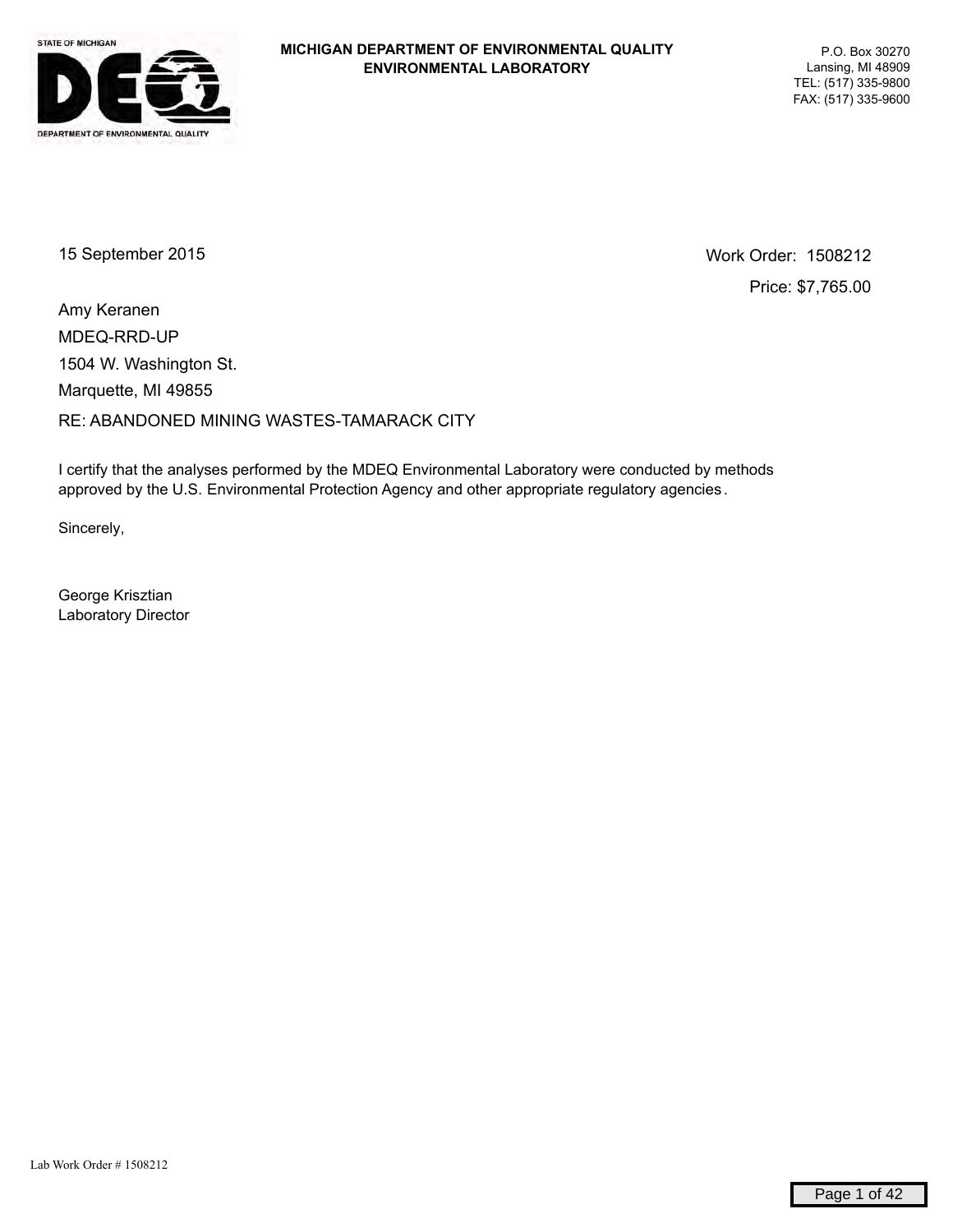



| MDEO-RRD-UP            | Project: ABANDONED MINING WASTES-TAMARACK CITY Ops |            |
|------------------------|----------------------------------------------------|------------|
| 1504 W. Washington St. | Site Code: 31000098                                | Reported:  |
| Marquette MI, 49855    | Project Manager: Amy Keranen                       | 09/15/2015 |

#### **Analytical Report for Samples**

| Sample ID                   | <b>Laboratory ID</b> | Matrix        | <b>Date Sampled</b> | <b>Date Received</b><br>Oualifier |
|-----------------------------|----------------------|---------------|---------------------|-----------------------------------|
| CHTC - SB - 42 - 1'-7'      | 1508212-01           | Soil/Sediment | 08/21/2015          | 08/25/2015                        |
| CHTC - SB - 40 - 6"-12"     | 1508212-02           | Soil/Sediment | 08/22/2015          | 08/25/2015                        |
| CHTC - SB - 40 - 1'-13'     | 1508212-03           | Soil/Sediment | 08/22/2015          | 08/25/2015                        |
| CHTC - SB - 41 - 6"-12"     | 1508212-04           | Soil/Sediment | 08/22/2015          | 08/25/2015                        |
| CHTC - SB - 41 - 1'-17'     | 1508212-05           | Soil/Sediment | 08/22/2015          | 08/25/2015                        |
| CHTC - SB - 41 - 1'-17' DUP | 1508212-06           | Soil/Sediment | 08/22/2015          | 08/25/2015                        |
| CHTC - SB - 38 - 6"-12"     | 1508212-07           | Soil/Sediment | 08/22/2015          | 08/25/2015                        |
| CHTC - SB - 38 - 1'-17'     | 1508212-08           | Soil/Sediment | 08/22/2015          | 08/25/2015                        |
| CHTC - SB - 36 - 12"-18"    | 1508212-09           | Soil/Sediment | 08/22/2015          | 08/25/2015                        |
| CHTC - SB - 36 - 18"-4"     | 1508212-10           | Soil/Sediment | 08/22/2015          | 08/25/2015                        |
| CHTC - SB - 39 - 6"-12"     | 1508212-11           | Soil/Sediment | 08/22/2015          | 08/25/2015                        |
| CHTC - SB - 37 - 6"-12"     | 1508212-12           | Soil/Sediment | 08/22/2015          | 08/25/2015                        |
| CHTC - SB - 45 - 15"-21"    | 1508212-13           | Soil/Sediment | 08/22/2015          | 08/25/2015                        |
| CHTC - SB - 45 - 21"-8"     | 1508212-14           | Soil/Sediment | 08/22/2015          | 08/25/2015                        |
| CHTC - SB - 35 - 0-6"       | 1508212-15           | Soil/Sediment | 08/22/2015          | 08/25/2015                        |
| CHTC - SB - 47 - 0-6"       | 1508212-16           | Soil/Sediment | 08/22/2015          | 08/25/2015                        |
| CHTC - SB - 47 - 6"-5"      | 1508212-17           | Soil/Sediment | 08/22/2015          | 08/25/2015                        |
| CHTC - SS - 11 - 0-6"       | 1508212-18           | Soil/Sediment | 08/22/2015          | 08/25/2015                        |

#### **Notes and Definitions**

- Y25 Sample extract would not concentrate to the normal volume causing raised reporting limits.
- Y20 Reporting Limits (RL) raised due to matrix.
- X3 Spike recovery is not applicable due to large target analyte concentration in the source sample.
- X Methods 8260 & 624 are used to analyze volatile organics that have boiling points below 200 ºC. 2-Methylnaphthalene & naphthalene have boiling points above 200 °C and are better suited to analysis by methods 8270 & 625 as semivolatile organics.
- N Result is estimated due to Non-homogeneous sample.
- A11 Result is estimated due to high initial verification standard criteria failure.
- A09 Result is estimated due to high recovery of batch quality control.
- A06 Result is estimated due to high continuing calibration standard criteria failure.
- A04 Result is estimated due to high matrix spike recovery.
- A03 Result(s) and reporting limit(s) are estimated due to low matrix spike recovery.
- ND Indicates compound analyzed for but not detected
- RL Reporting Limit
- NA Not Applicable
- dry Sample results reported on a dry weight basis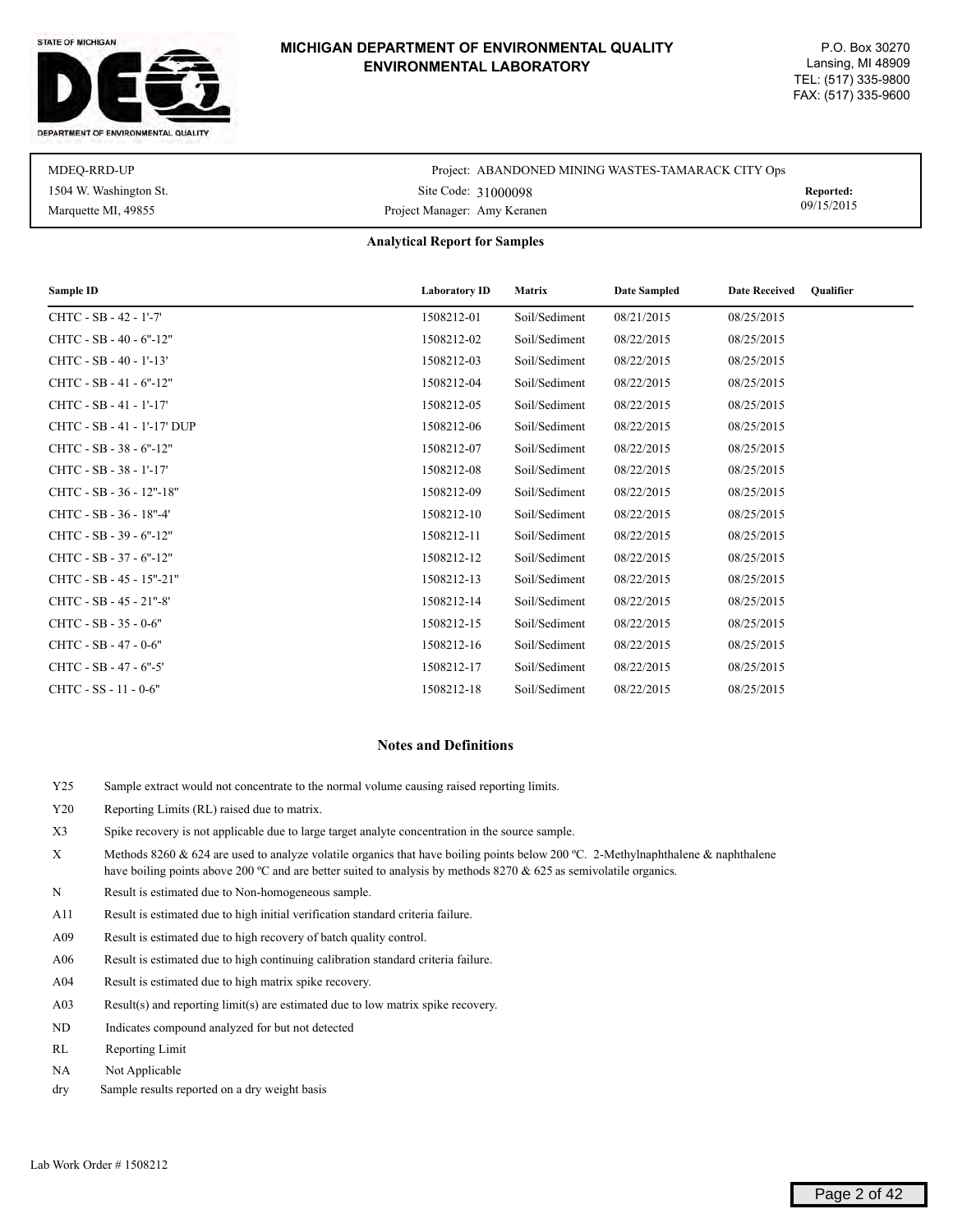

| CAS#                                | Analyte        | Result         | RL      | Units                 | Dilution | Analyzed<br>Date | QC Batch | Method    | Qualifier |
|-------------------------------------|----------------|----------------|---------|-----------------------|----------|------------------|----------|-----------|-----------|
|                                     |                |                |         |                       |          |                  |          |           |           |
| <b>Organics-PCBs as Aroclors</b>    |                |                |         |                       |          |                  |          |           |           |
| 12674-11-2                          | Aroclor 1016   | ND             | 110     | ug/kg dry             |          | 08/30/15         | B5H2511  | 8081/8082 |           |
| 11104-28-2                          | Aroclor 1221   | <b>ND</b>      | 110     | $\frac{u g}{k g}$ dry |          | 08/30/15         | B5H2511  | 8081/8082 |           |
| 11141-16-5                          | Aroclor 1232   | ND             | 110     | ug/kg dry             |          | 08/30/15         | B5H2511  | 8081/8082 |           |
| 53469-21-9                          | Aroclor 1242   | N <sub>D</sub> | 110     | $\frac{u g}{k g}$ dry |          | 08/30/15         | B5H2511  | 8081/8082 |           |
| 12672-29-6                          | Aroclor 1248   | ND             | 110     | ug/kg dry             |          | 08/30/15         | B5H2511  | 8081/8082 |           |
| 11097-69-1                          | Aroclor 1254   | <b>ND</b>      | 110     | $\frac{u g}{k g}$ dry |          | 08/30/15         | B5H2511  | 8081/8082 |           |
| 11096-82-5                          | Aroclor 1260   | ND             | 110     | ug/kg dry             |          | 08/30/15         | B5H2511  | 8081/8082 |           |
| 37324-23-5                          | Aroclor 1262   | ND             | 110     | $\frac{u g}{k g}$ dry |          | 08/30/15         | B5H2511  | 8081/8082 |           |
| 11100-14-4                          | Aroclor 1268   | ND             | 110     | ug/kg dry             |          | 08/30/15         | B5H2511  | 8081/8082 |           |
| Surrogate: Decachlorobiphenyl       |                |                | $106\%$ | $30 - 150$            |          | 08/30/15         | B5H2511  | 8081/8082 | A06       |
| Surrogate: Tetrachloro-m-xylene     |                |                | 77.2%   | $30 - 150$            |          | 08/30/15         | B5H2511  | 8081/8082 |           |
| <b>Inorganics-General Chemistry</b> |                |                |         |                       |          |                  |          |           |           |
| <b>TS</b>                           | % Total Solids | 93.7           | 0.1     | $\frac{0}{0}$         |          | 08/26/15         | B5H2607  | 2540 B    |           |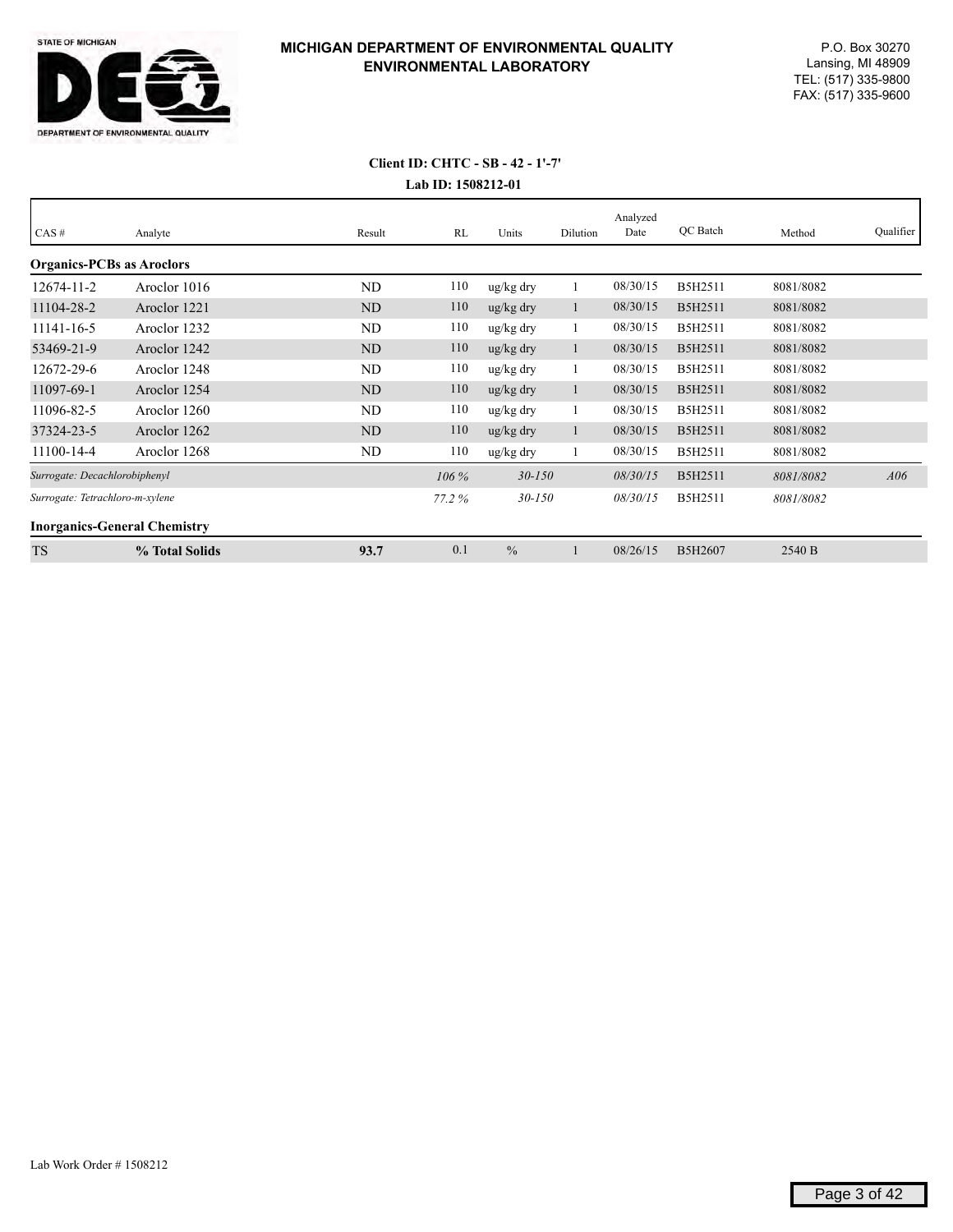

| CAS#                             | Analyte                             | Result         | RL    | Units                 | Dilution | Analyzed<br>Date | QC Batch | Method    | Qualifier |
|----------------------------------|-------------------------------------|----------------|-------|-----------------------|----------|------------------|----------|-----------|-----------|
| <b>Organics-PCBs as Aroclors</b> |                                     |                |       |                       |          |                  |          |           |           |
| 12674-11-2                       | Aroclor 1016                        | ND             | 110   | ug/kg dry             |          | 08/30/15         | B5H2511  | 8081/8082 |           |
| 11104-28-2                       | Aroclor 1221                        | N <sub>D</sub> | 110   | $\frac{u g}{k g}$ dry | -1       | 08/30/15         | B5H2511  | 8081/8082 |           |
| 11141-16-5                       | Aroclor 1232                        | <b>ND</b>      | 110   | ug/kg dry             |          | 08/30/15         | B5H2511  | 8081/8082 |           |
| 53469-21-9                       | Aroclor 1242                        | N <sub>D</sub> | 110   | ug/kg dry             |          | 08/30/15         | B5H2511  | 8081/8082 |           |
| 12672-29-6                       | Aroclor 1248                        | <b>ND</b>      | 110   | ug/kg dry             |          | 08/30/15         | B5H2511  | 8081/8082 |           |
| 11097-69-1                       | Aroclor 1254                        | N <sub>D</sub> | 110   | ug/kg dry             | 1        | 08/30/15         | B5H2511  | 8081/8082 |           |
| 11096-82-5                       | Aroclor 1260                        | <b>ND</b>      | 110   | ug/kg dry             |          | 08/30/15         | B5H2511  | 8081/8082 |           |
| 37324-23-5                       | Aroclor 1262                        | N <sub>D</sub> | 110   | $\frac{u g}{k g}$ dry |          | 08/30/15         | B5H2511  | 8081/8082 |           |
| 11100-14-4                       | Aroclor 1268                        | ND             | 110   | ug/kg dry             |          | 08/30/15         | B5H2511  | 8081/8082 |           |
| Surrogate: Decachlorobiphenyl    |                                     |                | 99.8% | $30 - 150$            |          | 08/30/15         | B5H2511  | 8081/8082 | A06       |
| Surrogate: Tetrachloro-m-xylene  |                                     |                | 81.0% | $30 - 150$            |          | 08/30/15         | B5H2511  | 8081/8082 |           |
|                                  | <b>Inorganics-General Chemistry</b> |                |       |                       |          |                  |          |           |           |
| <b>TS</b>                        | % Total Solids                      | 92.5           | 0.1   | $\frac{0}{0}$         |          | 08/26/15         | B5H2607  | 2540 B    |           |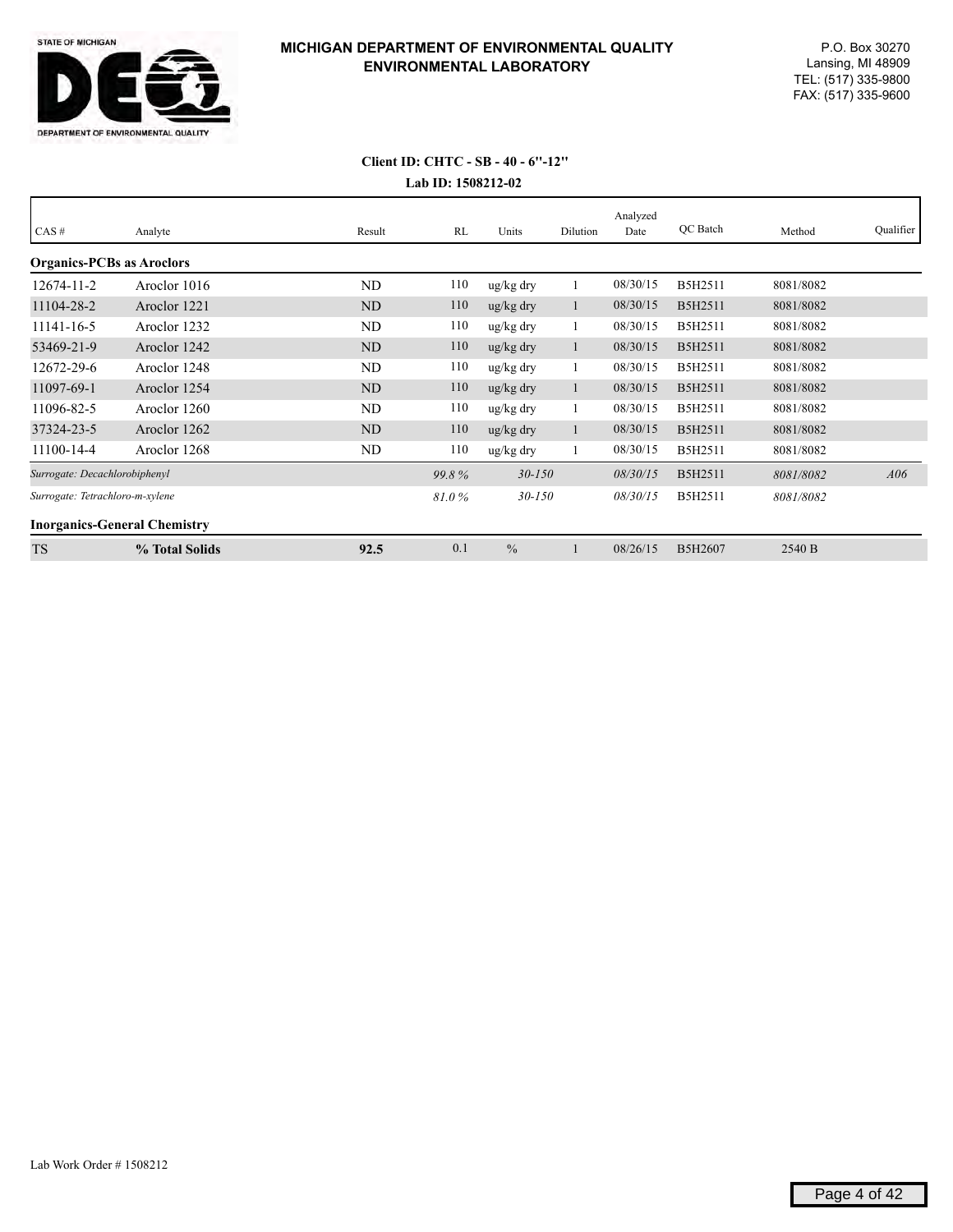

| CAS#                                | Analyte        | Result         | RL    | Units         | Dilution | Analyzed<br>Date | QC Batch       | Method    | Qualifier |
|-------------------------------------|----------------|----------------|-------|---------------|----------|------------------|----------------|-----------|-----------|
| <b>Organics-PCBs as Aroclors</b>    |                |                |       |               |          |                  |                |           |           |
| 12674-11-2                          | Aroclor 1016   | ND             | 110   | ug/kg dry     |          | 09/09/15         | <b>B5I0110</b> | 8081/8082 |           |
| 11104-28-2                          | Aroclor 1221   | N <sub>D</sub> | 110   | ug/kg dry     |          | 09/09/15         | <b>B5I0110</b> | 8081/8082 |           |
| 11141-16-5                          | Aroclor 1232   | ND             | 110   | ug/kg dry     |          | 09/09/15         | <b>B5I0110</b> | 8081/8082 |           |
| 53469-21-9                          | Aroclor 1242   | N <sub>D</sub> | 110   | ug/kg dry     |          | 09/09/15         | <b>B5I0110</b> | 8081/8082 |           |
| 12672-29-6                          | Aroclor 1248   | <b>ND</b>      | 110   | ug/kg dry     |          | 09/09/15         | <b>B5I0110</b> | 8081/8082 |           |
| 11097-69-1                          | Aroclor 1254   | <b>ND</b>      | 110   | ug/kg dry     |          | 09/09/15         | <b>B5I0110</b> | 8081/8082 |           |
| 11096-82-5                          | Aroclor 1260   | ND             | 110   | ug/kg dry     |          | 09/09/15         | <b>B5I0110</b> | 8081/8082 |           |
| 37324-23-5                          | Aroclor 1262   | ND             | 110   | ug/kg dry     | $\perp$  | 09/09/15         | <b>B5I0110</b> | 8081/8082 |           |
| 11100-14-4                          | Aroclor 1268   | ND             | 110   | ug/kg dry     |          | 09/09/15         | <b>B5I0110</b> | 8081/8082 |           |
| Surrogate: Decachlorobiphenyl       |                |                | 75.0% | $30 - 150$    |          | 09/09/15         | <b>B5I0110</b> | 8081/8082 |           |
| Surrogate: Tetrachloro-m-xylene     |                |                | 78.7% | $30 - 150$    |          | 09/09/15         | <b>B5I0110</b> | 8081/8082 |           |
| <b>Inorganics-General Chemistry</b> |                |                |       |               |          |                  |                |           |           |
| <b>TS</b>                           | % Total Solids | 92.6           | 0.1   | $\frac{0}{0}$ |          | 08/26/15         | B5H2607        | 2540 B    |           |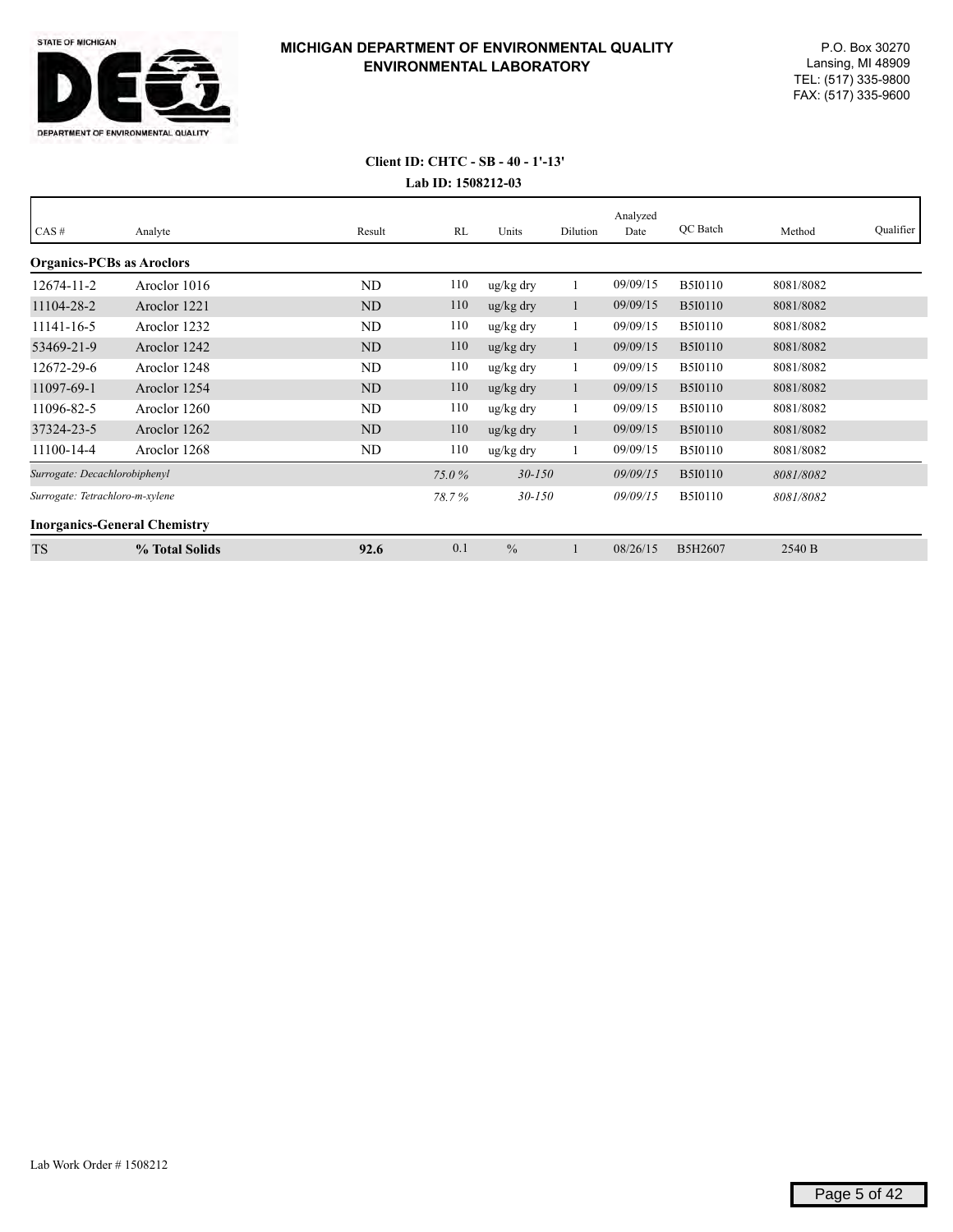

| $CAS \#$                            | Analyte          | Result    | RL    | Units         | Dilution     | Analyzed<br>Date | QC Batch       | Method     | Qualifier |
|-------------------------------------|------------------|-----------|-------|---------------|--------------|------------------|----------------|------------|-----------|
|                                     |                  |           |       |               |              |                  |                |            |           |
| <b>Organics-PCBs as Aroclors</b>    |                  |           |       |               |              |                  |                |            |           |
| $12674 - 11 - 2$                    | Aroclor 1016     | <b>ND</b> | 100   | ug/kg dry     | 1            | 09/09/15         | <b>B5I0110</b> | 8081/8082  |           |
| 11104-28-2                          | Aroclor 1221     | <b>ND</b> | 100   | ug/kg dry     | $\mathbf{1}$ | 09/09/15         | <b>B5I0110</b> | 8081/8082  |           |
| 11141-16-5                          | Aroclor 1232     | <b>ND</b> | 100   | ug/kg dry     | -1           | 09/09/15         | <b>B5I0110</b> | 8081/8082  |           |
| 53469-21-9                          | Aroclor 1242     | <b>ND</b> | 100   | ug/kg dry     | $\mathbf{1}$ | 09/09/15         | <b>B5I0110</b> | 8081/8082  |           |
| 12672-29-6                          | Aroclor 1248     | <b>ND</b> | 100   | ug/kg dry     | $\mathbf{1}$ | 09/09/15         | B5I0110        | 8081/8082  |           |
| 11097-69-1                          | Aroclor 1254     | ND        | 100   | ug/kg dry     | $\mathbf{1}$ | 09/09/15         | <b>B5I0110</b> | 8081/8082  |           |
| 11096-82-5                          | Aroclor 1260     | <b>ND</b> | 100   | ug/kg dry     | $\mathbf{1}$ | 09/09/15         | B5I0110        | 8081/8082  |           |
| 37324-23-5                          | Aroclor 1262     | <b>ND</b> | 100   | ug/kg dry     | $\mathbf{1}$ | 09/09/15         | <b>B5I0110</b> | 8081/8082  |           |
| 11100-14-4                          | Aroclor 1268     | <b>ND</b> | 100   | ug/kg dry     | -1           | 09/09/15         | B5I0110        | 8081/8082  |           |
| Surrogate: Decachlorobiphenyl       |                  |           | 87.8% | $30 - 150$    |              | 09/09/15         | <b>B5I0110</b> | 8081/8082  |           |
| Surrogate: Tetrachloro-m-xylene     |                  |           | 72.9% | $30 - 150$    |              | 09/09/15         | <b>B5I0110</b> | 8081/8082  |           |
| <b>Inorganics-General Chemistry</b> |                  |           |       |               |              |                  |                |            |           |
| <b>TS</b>                           | % Total Solids   | 95.8      | 0.1   | $\frac{0}{0}$ | $\mathbf{1}$ | 08/26/15         | B5H2607        | 2540 B     |           |
| $57 - 12 - 5$                       | Total Cyanide    | ND        | 0.10  | mg/kg dry     | -1           | 08/27/15         | B5H2406        | ASTM D7284 |           |
| <b>Inorganics-Metals</b>            |                  |           |       |               |              |                  |                |            |           |
| 7429-90-5                           | <b>Aluminium</b> | 14000     | 10    | mg/kg dry     | 100          | 09/02/15         | B5H2801        | 6020/200.8 |           |
| 7440-36-0                           | Antimony         | ND        | 0.3   | mg/kg dry     | 10           | 09/02/15         | B5H2702        | 6020/200.8 |           |
| 7440-38-2                           | Arsenic          | 2.0       | 0.5   | mg/kg dry     | 10           | 09/01/15         | <b>B5H2801</b> | 6020/200.8 |           |
| 7440-39-3                           | <b>Barium</b>    | 11        | 10    | mg/kg dry     | 100          | 09/02/15         | B5H2801        | 6020/200.8 | A09       |
| 7440-41-7                           | <b>Beryllium</b> | 0.3       | 0.2   | mg/kg dry     | 10           | 09/01/15         | B5H2801        | 6020/200.8 |           |
| 7440-43-9                           | Cadmium          | ND        | 0.2   | mg/kg dry     | 10           | 09/01/15         | B5H2801        | 6020/200.8 |           |
| 7440-47-3                           | Chromium         | 32        | 2.0   | mg/kg dry     | 10           | 09/01/15         | B5H2801        | 6020/200.8 |           |
| 7440-48-4                           | Cobalt           | 20        | 0.5   | mg/kg dry     | 10           | 09/01/15         | B5H2801        | 6020/200.8 |           |
| 7440-50-8                           | Copper           | 950       | 10    | mg/kg dry     | 100          | 09/02/15         | B5H2801        | 6020/200.8 |           |
| 7439-89-6                           | Iron             | 22000     | 5.0   | mg/kg dry     | 10           | 09/11/15         | B5H2801        | 6010/200.7 | A09       |
| 7439-92-1                           | Lead             | ND        | 10    | mg/kg dry     | 100          | 09/02/15         | B5H2801        | 6020/200.8 |           |
| 7439-93-2                           | Lithium          | 4.8       | 0.2   | mg/kg dry     | -1           | 09/11/15         | B5H2801        | 6010/200.7 |           |
| 7439-95-4                           | Magnesium        | 14000     | 50    | mg/kg dry     | 10           | 09/11/15         | B5H2801        | 6010/200.7 |           |
| 7439-96-5                           | Manganese        | 310       | 1.0   | mg/kg dry     | 10           | 09/01/15         | B5H2801        | 6020/200.8 |           |
| 7439-97-6                           | Mercury          | $\rm ND$  | 0.05  | mg/kg dry     | $\mathbf{1}$ | 09/03/15         | B5I0202        | 7471/245.5 |           |
| 7440-02-0                           | <b>Nickel</b>    | 32        | 1.0   | mg/kg dry     | $10\,$       | 09/01/15         | B5H2801        | 6020/200.8 |           |
| 7782-49-2                           | Selenium         | $\rm ND$  | 0.2   | mg/kg dry     | 10           | 09/01/15         | B5H2801        | 6020/200.8 |           |
| 7440-22-4                           | <b>Silver</b>    | 0.7       | 0.1   | mg/kg dry     | 10           | 09/01/15         | B5H2801        | 6020/200.8 |           |
| 7440-28-0                           | Thallium         | $\rm ND$  | 5.0   | mg/kg dry     | $100\,$      | 09/02/15         | B5H2801        | 6020/200.8 |           |
| 7440-66-6                           | Zinc             | 71        | 10    | mg/kg dry     | 100          | 09/02/15         | B5H2801        | 6020/200.8 |           |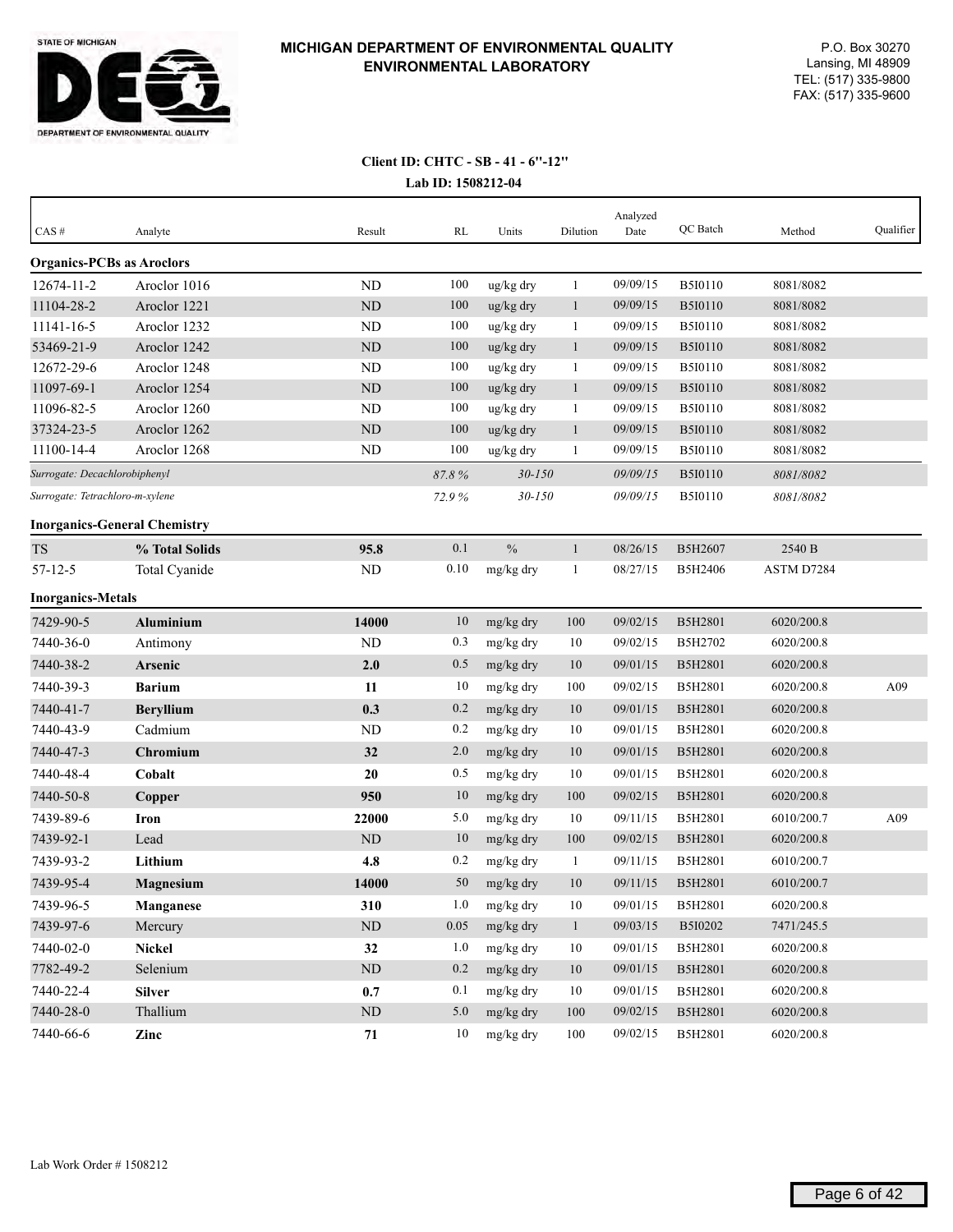

| CAS#                             | Analyte                             | Result    | RL    | Units                 | Dilution     | Analyzed<br>Date | QC Batch       | Method     | Qualifier |
|----------------------------------|-------------------------------------|-----------|-------|-----------------------|--------------|------------------|----------------|------------|-----------|
| <b>Organics-PCBs as Aroclors</b> |                                     |           |       |                       |              |                  |                |            |           |
| 12674-11-2                       | Aroclor 1016                        | <b>ND</b> | 110   | ug/kg dry             | $\mathbf{1}$ | 09/09/15         | <b>B5I0110</b> | 8081/8082  |           |
| 11104-28-2                       | Aroclor 1221                        | ND        | 110   | ug/kg dry             | 1            | 09/09/15         | <b>B5I0110</b> | 8081/8082  |           |
| 11141-16-5                       | Aroclor 1232                        | ND        | 110   | $\frac{u g}{k g}$ dry | $\mathbf{1}$ | 09/09/15         | <b>B5I0110</b> | 8081/8082  |           |
| 53469-21-9                       | Aroclor 1242                        | <b>ND</b> | 110   | ug/kg dry             | $\mathbf{1}$ | 09/09/15         | <b>B5I0110</b> | 8081/8082  |           |
| 12672-29-6                       | Aroclor 1248                        | ND        | 110   | ug/kg dry             | $\mathbf{1}$ | 09/09/15         | <b>B5I0110</b> | 8081/8082  |           |
| 11097-69-1                       | Aroclor 1254                        | ND        | 110   | ug/kg dry             | 1            | 09/09/15         | B5I0110        | 8081/8082  |           |
| 11096-82-5                       | Aroclor 1260                        | ND        | 110   | ug/kg dry             | $\mathbf{1}$ | 09/09/15         | <b>B5I0110</b> | 8081/8082  |           |
| 37324-23-5                       | Aroclor 1262                        | <b>ND</b> | 110   | ug/kg dry             | 1            | 09/09/15         | <b>B5I0110</b> | 8081/8082  |           |
| 11100-14-4                       | Aroclor 1268                        | ND        | 110   | ug/kg dry             | $\mathbf{1}$ | 09/09/15         | <b>B5I0110</b> | 8081/8082  |           |
| Surrogate: Decachlorobiphenyl    |                                     |           | 92.5% | $30 - 150$            |              | 09/09/15         | <b>B5I0110</b> | 8081/8082  |           |
| Surrogate: Tetrachloro-m-xylene  |                                     |           | 78.2% | $30 - 150$            |              | 09/09/15         | <b>B5I0110</b> | 8081/8082  |           |
|                                  | <b>Inorganics-General Chemistry</b> |           |       |                       |              |                  |                |            |           |
| <b>TS</b>                        | % Total Solids                      | 92.9      | 0.1   | $\frac{0}{0}$         | 1            | 08/26/15         | B5H2607        | 2540 B     |           |
| $57 - 12 - 5$                    | Total Cyanide                       | ND        | 0.11  | mg/kg dry             | $\mathbf{1}$ | 08/27/15         | <b>B5H2406</b> | ASTM D7284 |           |
| <b>Inorganics-Metals</b>         |                                     |           |       |                       |              |                  |                |            |           |
| 7429-90-5                        | Aluminium                           | 13000     | 10    | mg/kg dry             | 100          | 09/02/15         | <b>B5H2801</b> | 6020/200.8 |           |
| 7440-36-0                        | Antimony                            | ND        | 0.3   | mg/kg dry             | 10           | 09/02/15         | B5H2702        | 6020/200.8 |           |
| 7440-38-2                        | Arsenic                             | 2.4       | 0.5   | mg/kg dry             | 10           | 09/01/15         | <b>B5H2801</b> | 6020/200.8 |           |
| 7440-39-3                        | Barium                              | ND        | 10    | mg/kg dry             | 100          | 09/02/15         | B5H2801        | 6020/200.8 | A09       |
| 7440-41-7                        | <b>Beryllium</b>                    | 0.3       | 0.2   | mg/kg dry             | 10           | 09/01/15         | B5H2801        | 6020/200.8 |           |
| 7440-43-9                        | Cadmium                             | ND        | 0.2   | mg/kg dry             | 10           | 09/01/15         | B5H2801        | 6020/200.8 |           |
| 7440-47-3                        | Chromium                            | 30        | 2.0   | mg/kg dry             | 10           | 09/01/15         | B5H2801        | 6020/200.8 |           |
| 7440-48-4                        | Cobalt                              | 19        | 0.5   | mg/kg dry             | 10           | 09/01/15         | B5H2801        | 6020/200.8 |           |
| 7440-50-8                        | Copper                              | 860       | 10    | mg/kg dry             | 100          | 09/02/15         | <b>B5H2801</b> | 6020/200.8 |           |
| 7439-89-6                        | <b>Iron</b>                         | 21000     | 5.0   | mg/kg dry             | 10           | 09/11/15         | B5H2801        | 6010/200.7 | A09       |
| 7439-92-1                        | Lead                                | <b>ND</b> | 10    | mg/kg dry             | 100          | 09/02/15         | B5H2801        | 6020/200.8 |           |
| 7439-93-2                        | Lithium                             | 4.6       | 0.2   | mg/kg dry             | $\mathbf{1}$ | 09/11/15         | B5H2801        | 6010/200.7 |           |
| 7439-95-4                        | <b>Magnesium</b>                    | 13000     | 50    | mg/kg dry             | 10           | 09/11/15         | <b>B5H2801</b> | 6010/200.7 |           |
| 7439-96-5                        | <b>Manganese</b>                    | 290       | 1.0   | mg/kg dry             | 10           | 09/01/15         | B5H2801        | 6020/200.8 |           |
| 7439-97-6                        | Mercury                             | ND        | 0.05  | mg/kg dry             | -1           | 09/03/15         | B5I0202        | 7471/245.5 |           |
| 7440-02-0                        | <b>Nickel</b>                       | 30        | 1.0   | mg/kg dry             | 10           | 09/01/15         | B5H2801        | 6020/200.8 |           |
| 7782-49-2                        | Selenium                            | $\rm ND$  | 0.2   | mg/kg dry             | 10           | 09/01/15         | B5H2801        | 6020/200.8 |           |
| 7440-22-4                        | <b>Silver</b>                       | 0.7       | 0.1   | mg/kg dry             | $10\,$       | 09/01/15         | B5H2801        | 6020/200.8 |           |
| 7440-28-0                        | Thallium                            | ND        | 5.0   | mg/kg dry             | 100          | 09/02/15         | B5H2801        | 6020/200.8 |           |
| 7440-66-6                        | Zinc                                | 69        | 10    | mg/kg dry             | 100          | 09/02/15         | B5H2801        | 6020/200.8 |           |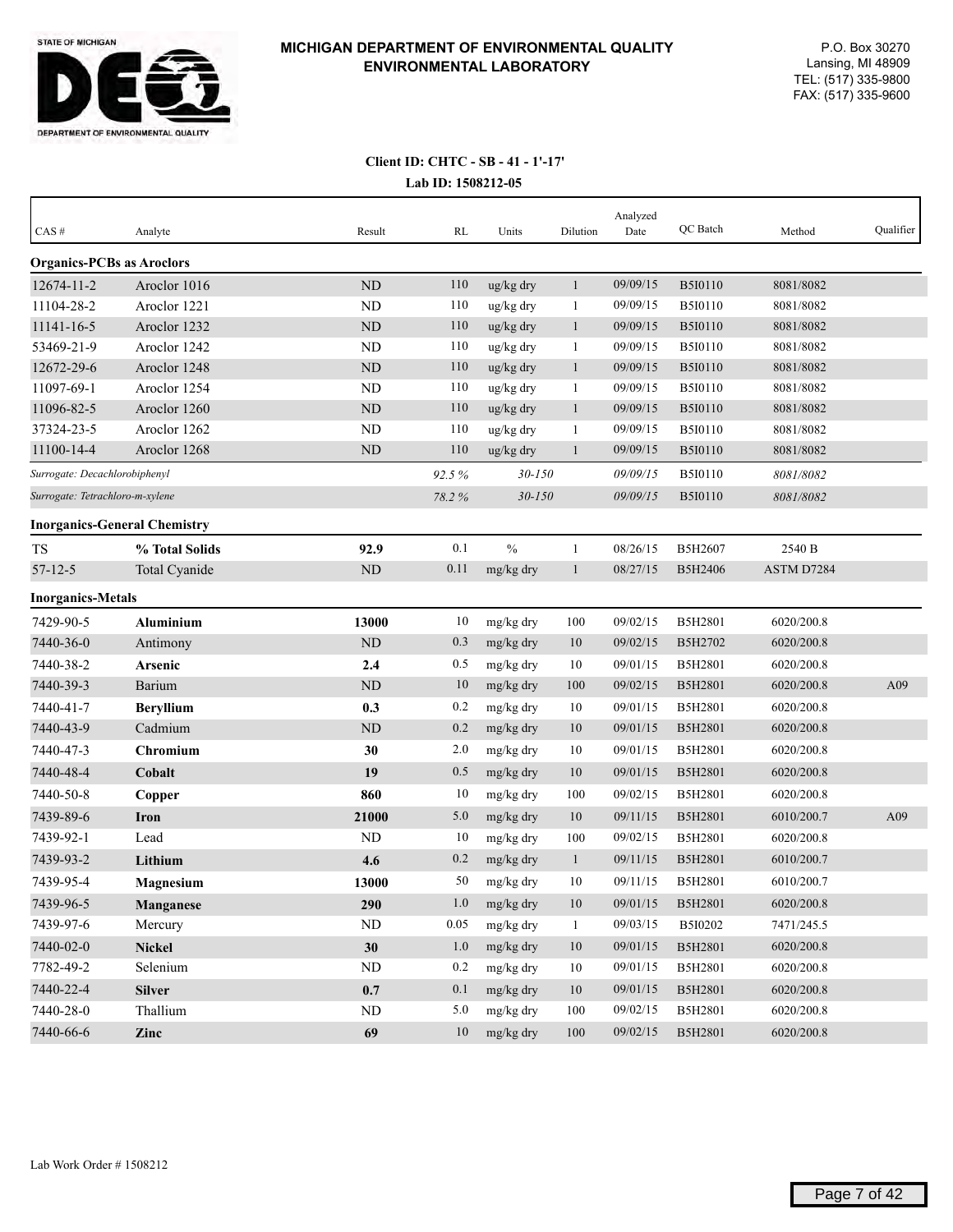

# **Client ID: CHTC - SB - 41 - 1'-17' DUP**

|  | Lab ID: 1508212-06 |
|--|--------------------|
|--|--------------------|

| $CAS \#$                         | Analyte                             | Result    | RL    | Units         | Dilution     | Analyzed<br>Date | QC Batch       | Method     | Qualifier |
|----------------------------------|-------------------------------------|-----------|-------|---------------|--------------|------------------|----------------|------------|-----------|
| <b>Organics-PCBs as Aroclors</b> |                                     |           |       |               |              |                  |                |            |           |
| 12674-11-2                       | Aroclor 1016                        | ND        | 110   | ug/kg dry     | $\mathbf{1}$ | 09/09/15         | <b>B5I0110</b> | 8081/8082  |           |
| 11104-28-2                       | Aroclor 1221                        | $\rm ND$  | 110   | ug/kg dry     | $\mathbf{1}$ | 09/09/15         | <b>B5I0110</b> | 8081/8082  |           |
| 11141-16-5                       | Aroclor 1232                        | ND        | 110   | ug/kg dry     | $\mathbf{1}$ | 09/09/15         | <b>B5I0110</b> | 8081/8082  |           |
| 53469-21-9                       | Aroclor 1242                        | $\rm ND$  | 110   | ug/kg dry     | $\mathbf{1}$ | 09/09/15         | <b>B5I0110</b> | 8081/8082  |           |
| 12672-29-6                       | Aroclor 1248                        | <b>ND</b> | 110   | ug/kg dry     | 1            | 09/09/15         | B5I0110        | 8081/8082  |           |
| 11097-69-1                       | Aroclor 1254                        | ND        | 110   | ug/kg dry     | $\mathbf{1}$ | 09/09/15         | <b>B5I0110</b> | 8081/8082  |           |
| 11096-82-5                       | Aroclor 1260                        | ND        | 110   | ug/kg dry     | $\mathbf{1}$ | 09/09/15         | <b>B5I0110</b> | 8081/8082  |           |
| 37324-23-5                       | Aroclor 1262                        | ND        | 110   | ug/kg dry     | $\mathbf{1}$ | 09/09/15         | <b>B5I0110</b> | 8081/8082  |           |
| 11100-14-4                       | Aroclor 1268                        | ND        | 110   | ug/kg dry     | 1            | 09/09/15         | B5I0110        | 8081/8082  |           |
| Surrogate: Decachlorobiphenyl    |                                     |           | 86.9% | $30 - 150$    |              | 09/09/15         | <b>B5I0110</b> | 8081/8082  |           |
| Surrogate: Tetrachloro-m-xylene  |                                     |           | 69.7% | $30 - 150$    |              | 09/09/15         | <b>B5I0110</b> | 8081/8082  |           |
|                                  | <b>Inorganics-General Chemistry</b> |           |       |               |              |                  |                |            |           |
| <b>TS</b>                        | % Total Solids                      | 91.8      | 0.1   | $\frac{0}{0}$ | $\mathbf{1}$ | 08/26/15         | B5H2607        | 2540 B     |           |
| $57 - 12 - 5$                    | Total Cyanide                       | ND        | 0.11  | mg/kg dry     | -1           | 08/27/15         | <b>B5H2406</b> | ASTM D7284 |           |
| <b>Inorganics-Metals</b>         |                                     |           |       |               |              |                  |                |            |           |
| 7429-90-5                        | <b>Aluminium</b>                    | 14000     | 10    | mg/kg dry     | 100          | 09/02/15         | <b>B5H2801</b> | 6020/200.8 |           |
| 7440-36-0                        | Antimony                            | ND        | 0.3   | mg/kg dry     | 10           | 09/02/15         | B5H2702        | 6020/200.8 |           |
| 7440-38-2                        | Arsenic                             | <b>ND</b> | 5.0   | mg/kg dry     | 100          | 09/02/15         | B5H2801        | 6020/200.8 |           |
| 7440-39-3                        | <b>Barium</b>                       | 11        | 10    | mg/kg dry     | 100          | 09/02/15         | B5H2801        | 6020/200.8 | A09       |
| 7440-41-7                        | Beryllium                           | ND        | 2.0   | mg/kg dry     | 100          | 09/02/15         | B5H2801        | 6020/200.8 |           |
| 7440-43-9                        | Cadmium                             | <b>ND</b> | 0.2   | mg/kg dry     | 10           | 09/01/15         | B5H2801        | 6020/200.8 |           |
| 7440-47-3                        | Chromium                            | 35        | 20    | mg/kg dry     | 100          | 09/02/15         | B5H2801        | 6020/200.8 |           |
| 7440-48-4                        | Cobalt                              | 21        | 5.0   | mg/kg dry     | 100          | 09/02/15         | B5H2801        | 6020/200.8 |           |
| 7440-50-8                        | Copper                              | 800       | 10    | mg/kg dry     | 100          | 09/02/15         | B5H2801        | 6020/200.8 |           |
| 7439-89-6                        | Iron                                | 21000     | 5.0   | mg/kg dry     | 10           | 09/11/15         | B5H2801        | 6010/200.7 | A09       |
| 7439-92-1                        | Lead                                | <b>ND</b> | 10    | mg/kg dry     | 100          | 09/02/15         | B5H2801        | 6020/200.8 |           |
| 7439-93-2                        | Lithium                             | 4.6       | 0.2   | mg/kg dry     | 1            | 09/11/15         | B5H2801        | 6010/200.7 |           |
| 7439-95-4                        | <b>Magnesium</b>                    | 13000     | 50    | mg/kg dry     | 10           | 09/11/15         | B5H2801        | 6010/200.7 |           |
| 7439-96-5                        | Manganese                           | 320       | 10    | mg/kg dry     | $100\,$      | 09/02/15         | B5H2801        | 6020/200.8 |           |
| 7439-97-6                        | Mercury                             | ND        | 0.05  | mg/kg dry     | $\mathbf{1}$ | 09/03/15         | B5I0202        | 7471/245.5 |           |
| 7440-02-0                        | <b>Nickel</b>                       | 34        | 10    | mg/kg dry     | 100          | 09/02/15         | B5H2801        | 6020/200.8 |           |
| 7782-49-2                        | Selenium                            | ND        | 2.0   | mg/kg dry     | 100          | 09/02/15         | B5H2801        | 6020/200.8 |           |
| 7440-22-4                        | <b>Silver</b>                       | 0.6       | 0.1   | mg/kg dry     | 10           | 09/01/15         | B5H2801        | 6020/200.8 |           |
| 7440-28-0                        | Thallium                            | ND        | 5.0   | mg/kg dry     | 100          | 09/02/15         | B5H2801        | 6020/200.8 |           |
| 7440-66-6                        | Zinc                                | 69        | 10    | mg/kg dry     | 100          | 09/02/15         | B5H2801        | 6020/200.8 |           |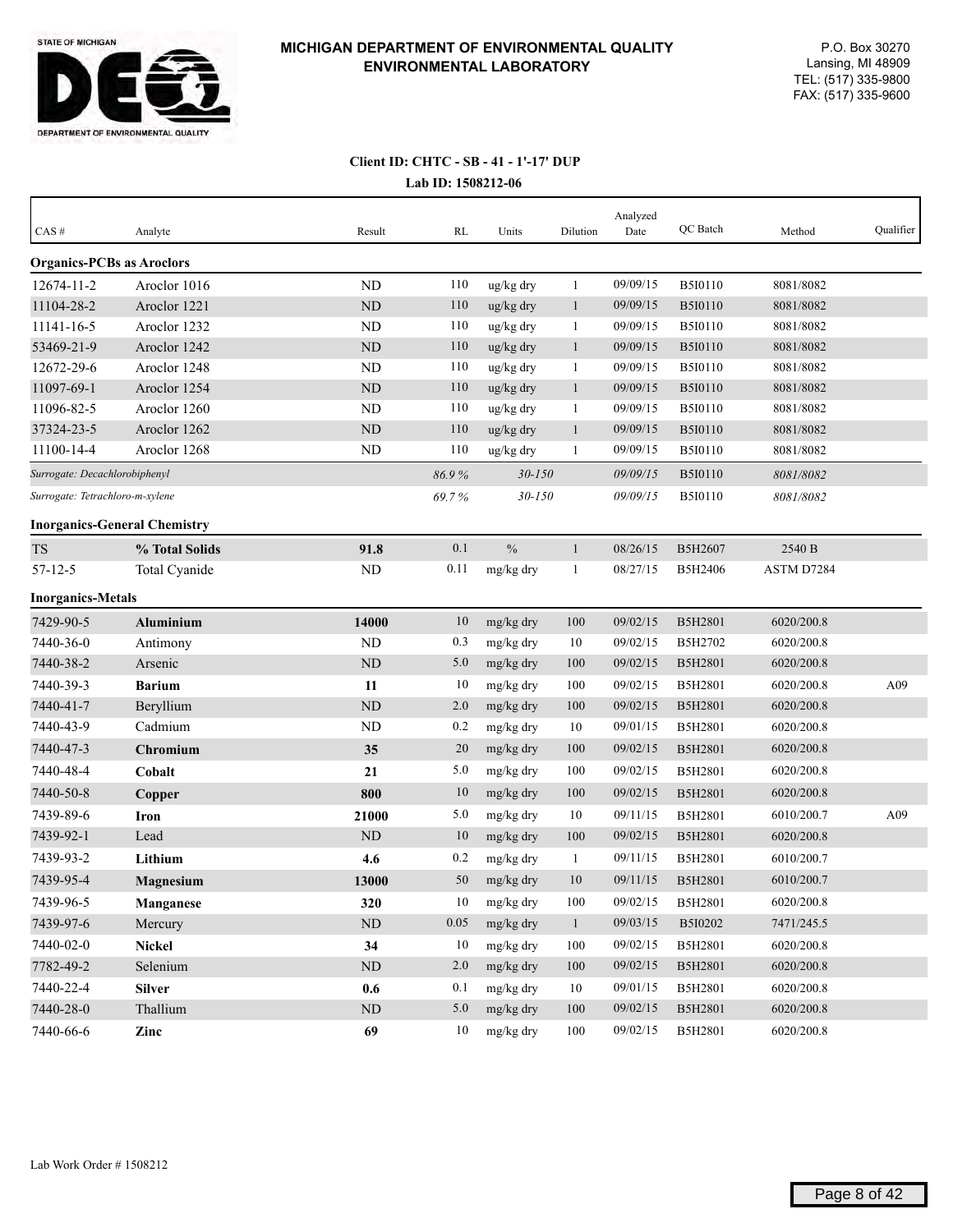

| CAS#                      | Analyte                     | Result    | RL   | Units     | Dilution | Analyzed<br>Date | QC Batch | Method | Qualifier |
|---------------------------|-----------------------------|-----------|------|-----------|----------|------------------|----------|--------|-----------|
| <b>Organics-Volatiles</b> |                             |           |      |           |          |                  |          |        |           |
| 630-20-6                  | 1,1,1,2-Tetrachloroethane   | <b>ND</b> | 59   | ug/kg dry | 50       | 08/26/15         | B5H2613  | 8260   |           |
| $71 - 55 - 6$             | 1,1,1-Trichloroethane       | ND        | 59   | ug/kg dry | 50       | 08/26/15         | B5H2613  | 8260   |           |
| 79-34-5                   | 1,1,2,2-Tetrachloroethane   | ND        | 59   | ug/kg dry | 50       | 08/26/15         | B5H2613  | 8260   |           |
| 79-00-5                   | 1,1,2-Trichloroethane       | <b>ND</b> | 59   | ug/kg dry | 50       | 08/26/15         | B5H2613  | 8260   |           |
| $75 - 34 - 3$             | 1,1-Dichloroethane          | ND        | 59   | ug/kg dry | 50       | 08/26/15         | B5H2613  | 8260   |           |
| $75 - 35 - 4$             | 1,1-Dichloroethylene        | <b>ND</b> | 59   | ug/kg dry | 50       | 08/26/15         | B5H2613  | 8260   |           |
| $87 - 61 - 6$             | 1,2,3-Trichlorobenzene      | ND        | 290  | ug/kg dry | 50       | 08/26/15         | B5H2613  | 8260   |           |
| $96 - 18 - 4$             | 1,2,3-Trichloropropane      | <b>ND</b> | 59   | ug/kg dry | 50       | 08/26/15         | B5H2613  | 8260   |           |
| 526-73-8                  | 1,2,3-Trimethylbenzene      | ND        | 59   | ug/kg dry | 50       | 08/26/15         | B5H2613  | 8260   |           |
| $120 - 82 - 1$            | 1,2,4-Trichlorobenzene      | <b>ND</b> | 290  | ug/kg dry | 50       | 08/26/15         | B5H2613  | 8260   |           |
| $95 - 63 - 6$             | 1,2,4-Trimethylbenzene      | <b>ND</b> | 59   | ug/kg dry | 50       | 08/26/15         | B5H2613  | 8260   |           |
| $96 - 12 - 8$             | 1,2-Dibromo-3-chloropropane | <b>ND</b> | 290  | ug/kg dry | 50       | 08/26/15         | B5H2613  | 8260   |           |
| 106-93-4                  | 1,2-Dibromoethane           | ND        | 59   | ug/kg dry | 50       | 08/26/15         | B5H2613  | 8260   |           |
| $95 - 50 - 1$             | 1,2-Dichlorobenzene         | <b>ND</b> | 59   | ug/kg dry | 50       | 08/26/15         | B5H2613  | 8260   |           |
| 107-06-2                  | 1,2-Dichloroethane          | ND        | 59   | ug/kg dry | 50       | 08/26/15         | B5H2613  | 8260   |           |
| 78-87-5                   | 1,2-Dichloropropane         | <b>ND</b> | 59   | ug/kg dry | 50       | 08/26/15         | B5H2613  | 8260   |           |
| 108-67-8                  | 1,3,5-Trimethylbenzene      | <b>ND</b> | 59   | ug/kg dry | 50       | 08/26/15         | B5H2613  | 8260   |           |
| 541-73-1                  | 1,3-Dichlorobenzene         | <b>ND</b> | 59   | ug/kg dry | $50\,$   | 08/26/15         | B5H2613  | 8260   |           |
| 106-46-7                  | 1,4-Dichlorobenzene         | ND        | 59   | ug/kg dry | 50       | 08/26/15         | B5H2613  | 8260   |           |
| 78-93-3                   | 2-Butanone (MEK)            | <b>ND</b> | 290  | ug/kg dry | 50       | 08/26/15         | B5H2613  | 8260   |           |
| 591-78-6                  | 2-Hexanone                  | <b>ND</b> | 290  | ug/kg dry | 50       | 08/26/15         | B5H2613  | 8260   |           |
| $91 - 57 - 6$             | 2-Methylnaphthalene         | <b>ND</b> | 290  | ug/kg dry | 50       | 08/26/15         | B5H2613  | 8260   | X         |
| $67 - 64 - 1$             | 2-Propanone (acetone)       | <b>ND</b> | 1200 | ug/kg dry | 50       | 08/26/15         | B5H2613  | 8260   |           |
| $108 - 10 - 1$            | 4-Methyl-2-pentanone (MIBK) | ND        | 290  | ug/kg dry | 50       | 08/26/15         | B5H2613  | 8260   |           |
| $107 - 13 - 1$            | Acrylonitrile               | ND        | 290  | ug/kg dry | 50       | 08/26/15         | B5H2613  | 8260   |           |
| $71 - 43 - 2$             | Benzene                     | <b>ND</b> | 59   | ug/kg dry | 50       | 08/26/15         | B5H2613  | 8260   |           |
| $108 - 86 - 1$            | Bromobenzene                | <b>ND</b> | 59   | ug/kg dry | 50       | 08/26/15         | B5H2613  | 8260   |           |
| 74-97-5                   | Bromochloromethane          | <b>ND</b> | 59   | ug/kg dry | 50       | 08/26/15         | B5H2613  | 8260   |           |
| $75 - 27 - 4$             | Bromodichloromethane        | ND        | 59   | ug/kg dry | 50       | 08/26/15         | B5H2613  | 8260   |           |
| $75 - 25 - 2$             | Bromoform                   | <b>ND</b> | 59   | ug/kg dry | 50       | 08/26/15         | B5H2613  | 8260   |           |
| 74-83-9                   | Bromomethane                | $\rm ND$  | 290  | ug/kg dry | $50\,$   | 08/26/15         | B5H2613  | 8260   |           |
| $75 - 15 - 0$             | Carbon disulfide            | $\rm ND$  | 59   | ug/kg dry | 50       | 08/26/15         | B5H2613  | 8260   |           |
| $56 - 23 - 5$             | Carbon tetrachloride        | $\rm ND$  | 59   | ug/kg dry | $50\,$   | 08/26/15         | B5H2613  | 8260   |           |
| 108-90-7                  | Chlorobenzene               | ND        | 59   | ug/kg dry | 50       | 08/26/15         | B5H2613  | 8260   |           |
| $75 - 00 - 3$             | Chloroethane                | $\rm ND$  | 290  | ug/kg dry | 50       | 08/26/15         | B5H2613  | 8260   |           |
| 67-66-3                   | Chloroform                  | ND        | 59   | ug/kg dry | 50       | 08/26/15         | B5H2613  | 8260   |           |
| $74 - 87 - 3$             | Chloromethane               | $\rm ND$  | 290  | ug/kg dry | $50\,$   | 08/26/15         | B5H2613  | 8260   |           |
| 156-59-2                  | cis-1,2-Dichloroethylene    | $\rm ND$  | 59   | ug/kg dry | 50       | 08/26/15         | B5H2613  | 8260   |           |
| 10061-01-5                | cis-1,3-Dichloropropylene   | $\rm ND$  | 59   | ug/kg dry | $50\,$   | 08/26/15         | B5H2613  | 8260   |           |
| 110-82-7                  | Cyclohexane                 | ND        | 290  | ug/kg dry | 50       | 08/26/15         | B5H2613  | 8260   |           |
| 124-48-1                  | Dibromochloromethane        | $\rm ND$  | 59   | ug/kg dry | $50\,$   | 08/26/15         | B5H2613  | 8260   |           |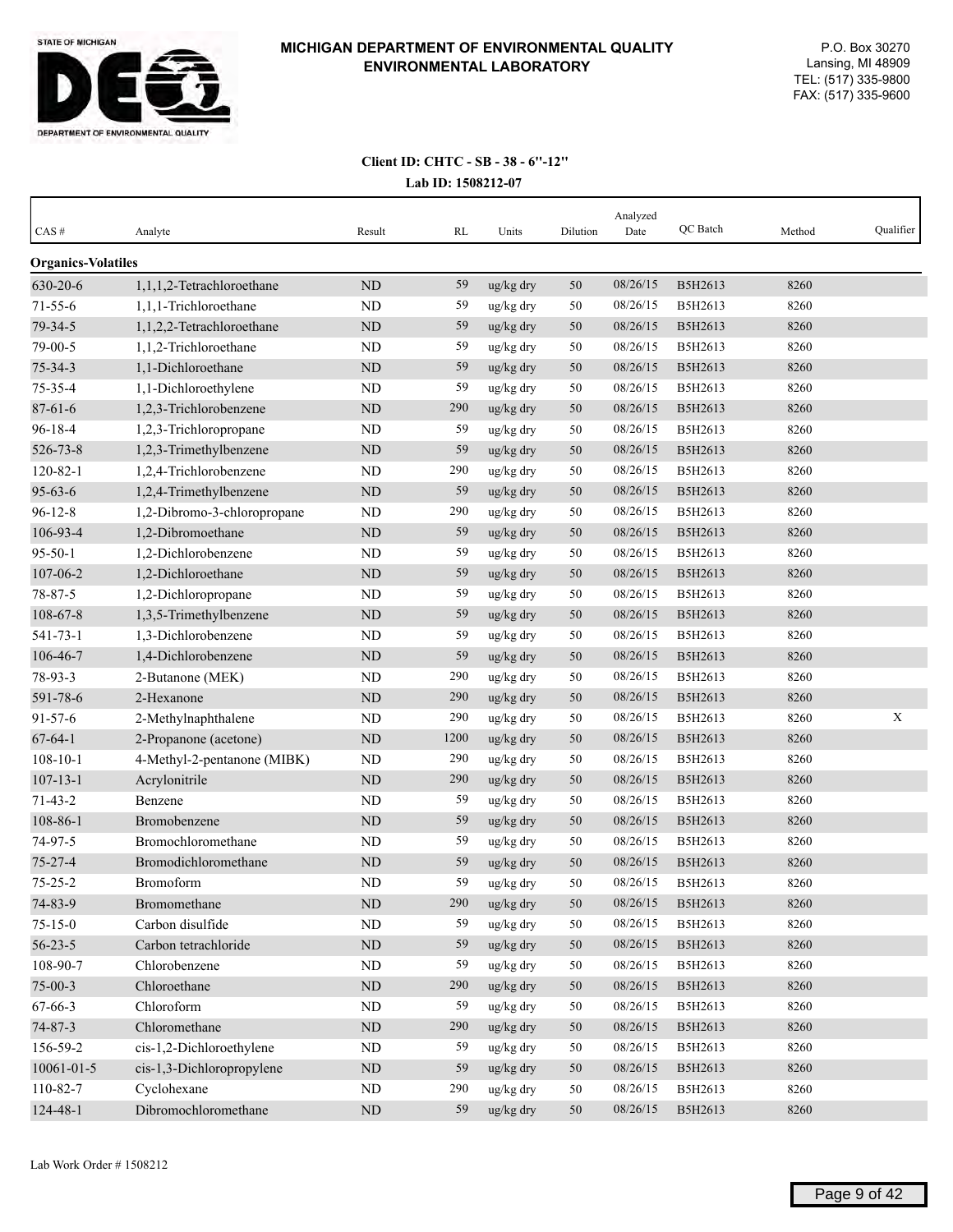

| CAS#                            | Analyte                     | Result         | RL    | Units        | Dilution | Analyzed<br>Date | QC Batch | Method | Qualifier |
|---------------------------------|-----------------------------|----------------|-------|--------------|----------|------------------|----------|--------|-----------|
| <b>Organics-Volatiles</b>       |                             |                |       |              |          |                  |          |        |           |
| $74 - 95 - 3$                   | Dibromomethane              | ND             | 59    | ug/kg dry    | 50       | 08/26/15         | B5H2613  | 8260   |           |
| $75 - 71 - 8$                   | Dichlorodifluoromethane     | <b>ND</b>      | 290   | ug/kg dry    | 50       | 08/26/15         | B5H2613  | 8260   |           |
| $60 - 29 - 7$                   | Diethyl ether               | ND             | 290   | ug/kg dry    | 50       | 08/26/15         | B5H2613  | 8260   |           |
| 108-20-3                        | Diisopropyl Ether           | ND             | 290   | ug/kg dry    | 50       | 08/26/15         | B5H2613  | 8260   |           |
| $100 - 41 - 4$                  | Ethylbenzene                | ND             | 59    | ug/kg dry    | 50       | 08/26/15         | B5H2613  | 8260   |           |
| 637-92-3                        | Ethyltertiarybutylether     | <b>ND</b>      | 290   | ug/kg dry    | 50       | 08/26/15         | B5H2613  | 8260   |           |
| $67 - 72 - 1$                   | Hexachloroethane            | N <sub>D</sub> | 290   | ug/kg dry    | 50       | 08/26/15         | B5H2613  | 8260   |           |
| 98-82-8                         | Isopropylbenzene            | N <sub>D</sub> | 59    | ug/kg dry    | 50       | 08/26/15         | B5H2613  | 8260   |           |
| 1330-20-7                       | m & p - Xylene              | ND             | 120   | ug/kg dry    | 50       | 08/26/15         | B5H2613  | 8260   |           |
| 74-88-4                         | Methyl iodide               | ND             | 59    | ug/kg dry    | 50       | 08/26/15         | B5H2613  | 8260   |           |
| 75-09-2                         | Methylene chloride          | ND             | 290   | ug/kg dry    | 50       | 08/26/15         | B5H2613  | 8260   |           |
| 1634-04-4                       | Methyltertiarybutylether    | ND             | 59    | ug/kg dry    | 50       | 08/26/15         | B5H2613  | 8260   |           |
| $91 - 20 - 3$                   | Naphthalene                 | ND             | 290   | ug/kg dry    | 50       | 08/26/15         | B5H2613  | 8260   | X         |
| $104 - 51 - 8$                  | n-Butylbenzene              | ND             | 59    | ug/kg dry    | 50       | 08/26/15         | B5H2613  | 8260   |           |
| $103 - 65 - 1$                  | n-Propylbenzene             | ND             | 59    | ug/kg dry    | 50       | 08/26/15         | B5H2613  | 8260   |           |
| $95 - 47 - 6$                   | o-Xylene                    | <b>ND</b>      | 59    | ug/kg dry    | 50       | 08/26/15         | B5H2613  | 8260   |           |
| 99-87-6                         | p-Isopropyl toluene         | ND             | 59    | ug/kg dry    | 50       | 08/26/15         | B5H2613  | 8260   |           |
| 135-98-8                        | sec-Butylbenzene            | ND             | 59    | ug/kg dry    | 50       | 08/26/15         | B5H2613  | 8260   |           |
| $100 - 42 - 5$                  | Styrene                     | ND             | 59    | ug/kg dry    | 50       | 08/26/15         | B5H2613  | 8260   |           |
| 98-06-6                         | tert-Butylbenzene           | <b>ND</b>      | 59    | ug/kg dry    | 50       | 08/26/15         | B5H2613  | 8260   |           |
| $75 - 65 - 0$                   | tertiary Butyl Alcohol      | ND             | 2900  | ug/kg dry    | 50       | 08/26/15         | B5H2613  | 8260   |           |
| 994-05-8                        | tertiaryAmylmethylether     | <b>ND</b>      | 290   | ug/kg dry    | 50       | 08/26/15         | B5H2613  | 8260   |           |
| $127 - 18 - 4$                  | Tetrachloroethylene         | <b>ND</b>      | 59    | ug/kg dry    | 50       | 08/26/15         | B5H2613  | 8260   |           |
| 109-99-9                        | Tetrahydrofuran             | <b>ND</b>      | 290   | ug/kg dry    | 50       | 08/26/15         | B5H2613  | 8260   |           |
| 108-88-3                        | Toluene                     | ND             | 59    | ug/kg dry    | 50       | 08/26/15         | B5H2613  | 8260   |           |
| 156-60-5                        | trans-1,2-Dichloroethylene  | ND             | 59    | ug/kg dry    | 50       | 08/26/15         | B5H2613  | 8260   |           |
| 10061-02-6                      | trans-1,3-Dichloropropylene | ND             | 59    | ug/kg dry    | 50       | 08/26/15         | B5H2613  | 8260   |           |
| 110-57-6                        | trans-1,4-Dichloro-2-butene | ND             | 290   | ug/kg dry    | 50       | 08/26/15         | B5H2613  | 8260   |           |
| $79-01-6$                       | Trichloroethylene           | $\rm ND$       | 59    | ug/kg dry    | 50       | 08/26/15         | B5H2613  | 8260   |           |
| 75-69-4                         | Trichlorofluoromethane      | ND             | 59    | ug/kg dry    | 50       | 08/26/15         | B5H2613  | 8260   |           |
| $75-01-4$                       | Vinyl chloride              | ND             | 59    | ug/kg dry    | 50       | 08/26/15         | B5H2613  | 8260   |           |
| Surrogate: Bromofluorobenzene   |                             |                | 106 % | $40.3 - 194$ |          | 08/26/15         | B5H2613  | 8260   |           |
| Surrogate: Dibromofluoromethane |                             |                | 113 % | $52.1 - 217$ |          | 08/26/15         | B5H2613  | 8260   |           |
| Surrogate: Toluene-d8           |                             |                | 109 % | 55.4-196     |          | 08/26/15         | B5H2613  | 8260   |           |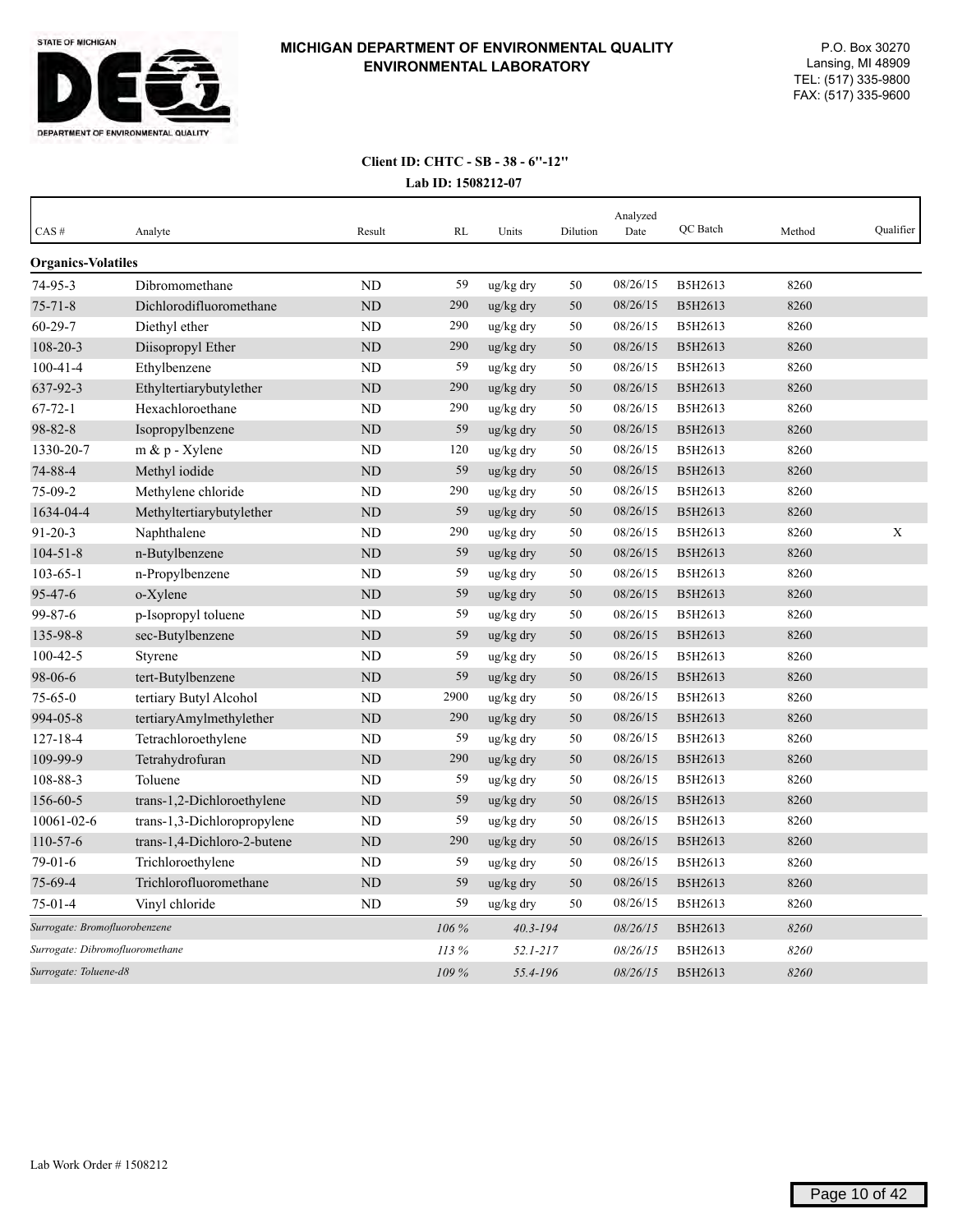

| CAS#                             | Analyte                     | Result         | <b>RL</b> | Units        | Dilution     | Analyzed<br>Date | QC Batch       | Method    | Qualifier    |
|----------------------------------|-----------------------------|----------------|-----------|--------------|--------------|------------------|----------------|-----------|--------------|
| <b>Organics-Semivolatiles</b>    |                             |                |           |              |              |                  |                |           | See note Y20 |
| $91 - 57 - 6$                    | 2-Methylnaphthalene         | <b>ND</b>      | 530       | ug/kg dry    | $\mathbf{1}$ | 09/04/15         | B5H2706        | 8270      |              |
| 83-32-9                          | Acenaphthene                | <b>ND</b>      | 210       | ug/kg dry    | $\mathbf{1}$ | 09/04/15         | B5H2706        | 8270      |              |
| 208-96-8                         | Acenaphthylene              | N <sub>D</sub> | 210       | ug/kg dry    | 1            | 09/04/15         | B5H2706        | 8270      |              |
| $120 - 12 - 7$                   | Anthracene                  | ND             | 210       | ug/kg dry    | $\mathbf{1}$ | 09/04/15         | B5H2706        | 8270      |              |
| $56 - 55 - 3$                    | Benz[a]anthracene           | <b>ND</b>      | 210       | ug/kg dry    | $\mathbf{1}$ | 09/04/15         | B5H2706        | 8270      |              |
| $50 - 32 - 8$                    | Benzo[a]pyrene              | ND             | 420       | ug/kg dry    | $\mathbf{1}$ | 09/04/15         | B5H2706        | 8270      |              |
| 205-99-2                         | Benzo[b]fluoranthene        | ND             | 420       | ug/kg dry    | $\mathbf{1}$ | 09/04/15         | B5H2706        | 8270      |              |
| $191 - 24 - 2$                   | Benzo[g,h,i]perylene        | <b>ND</b>      | 420       | ug/kg dry    | $\mathbf{1}$ | 09/04/15         | B5H2706        | 8270      |              |
| 207-08-9                         | Benzo[k]fluoranthene        | ND             | 420       | ug/kg dry    | 1            | 09/04/15         | B5H2706        | 8270      |              |
| 218-01-9                         | Chrysene                    | <b>ND</b>      | 210       | ug/kg dry    | $\mathbf{1}$ | 09/04/15         | B5H2706        | 8270      |              |
| $53 - 70 - 3$                    | Dibenz[a,h]anthracene       | <b>ND</b>      | 420       | ug/kg dry    | $\mathbf{1}$ | 09/04/15         | B5H2706        | 8270      |              |
| 206-44-0                         | Fluoranthene                | <b>ND</b>      | 210       | ug/kg dry    | $\mathbf{1}$ | 09/04/15         | <b>B5H2706</b> | 8270      |              |
| $86 - 73 - 7$                    | Fluorene                    | N <sub>D</sub> | 210       | ug/kg dry    | $\mathbf{1}$ | 09/04/15         | B5H2706        | 8270      |              |
| 193-39-5                         | Indeno $(1,2,3-c,d)$ pyrene | $\rm ND$       | 420       | ug/kg dry    | $\mathbf{1}$ | 09/04/15         | <b>B5H2706</b> | 8270      |              |
| $91 - 20 - 3$                    | Naphthalene                 | <b>ND</b>      | 210       | ug/kg dry    | $\mathbf{1}$ | 09/04/15         | B5H2706        | 8270      |              |
| $85 - 01 - 8$                    | Phenanthrene                | $\rm ND$       | 210       | ug/kg dry    | $\mathbf{1}$ | 09/04/15         | B5H2706        | 8270      |              |
| $129 - 00 - 0$                   | Pyrene                      | ND             | 210       | ug/kg dry    | $\mathbf{1}$ | 09/04/15         | B5H2706        | 8270      |              |
| Surrogate: 2-Fluorobiphenyl      |                             |                | 64.9%     | $32.9 - 115$ |              | 09/04/15         | B5H2706        | 8270      |              |
| Surrogate: Nitrobenzene-d5       |                             |                | 65.8%     | $31.8 - 115$ |              | 09/04/15         | B5H2706        | 8270      |              |
| Surrogate: p-Terphenyl-d14       |                             |                | 88.8%     | $38.5 - 115$ |              | 09/04/15         | <b>B5H2706</b> | 8270      |              |
| <b>Organics-PCBs as Aroclors</b> |                             |                |           |              |              |                  |                |           |              |
| 12674-11-2                       | Aroclor 1016                | <b>ND</b>      | 110       | ug/kg dry    | $\mathbf{1}$ | 09/09/15         | <b>B5I0110</b> | 8081/8082 |              |
| 11104-28-2                       | Aroclor 1221                | ND             | 110       | ug/kg dry    | $\mathbf{1}$ | 09/09/15         | <b>B5I0110</b> | 8081/8082 |              |
| 11141-16-5                       | Aroclor 1232                | <b>ND</b>      | 110       | ug/kg dry    | $\mathbf{1}$ | 09/09/15         | B5I0110        | 8081/8082 |              |
| 53469-21-9                       | Aroclor 1242                | <b>ND</b>      | 110       | ug/kg dry    | $\mathbf{1}$ | 09/09/15         | <b>B5I0110</b> | 8081/8082 |              |
| 12672-29-6                       | Aroclor 1248                | <b>ND</b>      | 110       | ug/kg dry    | $\mathbf{1}$ | 09/09/15         | B5I0110        | 8081/8082 |              |
| 11097-69-1                       | Aroclor 1254                | ND             | 110       | ug/kg dry    | $\mathbf{1}$ | 09/09/15         | <b>B5I0110</b> | 8081/8082 |              |
| 11096-82-5                       | Aroclor 1260                | ND             | 110       | ug/kg dry    | 1            | 09/09/15         | <b>B5I0110</b> | 8081/8082 |              |
| 37324-23-5                       | Aroclor 1262                | <b>ND</b>      | 110       | ug/kg dry    | $\mathbf{1}$ | 09/09/15         | <b>B5I0110</b> | 8081/8082 |              |
| 11100-14-4                       | Aroclor 1268                | <b>ND</b>      | 110       | ug/kg dry    | $\mathbf{1}$ | 09/09/15         | B5I0110        | 8081/8082 |              |
| Surrogate: Decachlorobiphenyl    |                             |                | 102 %     | $30 - 150$   |              | 09/09/15         | <b>B5I0110</b> | 8081/8082 |              |
| Surrogate: Tetrachloro-m-xylene  |                             |                | 81.7%     | $30 - 150$   |              | 09/09/15         | <b>B5I0110</b> | 8081/8082 |              |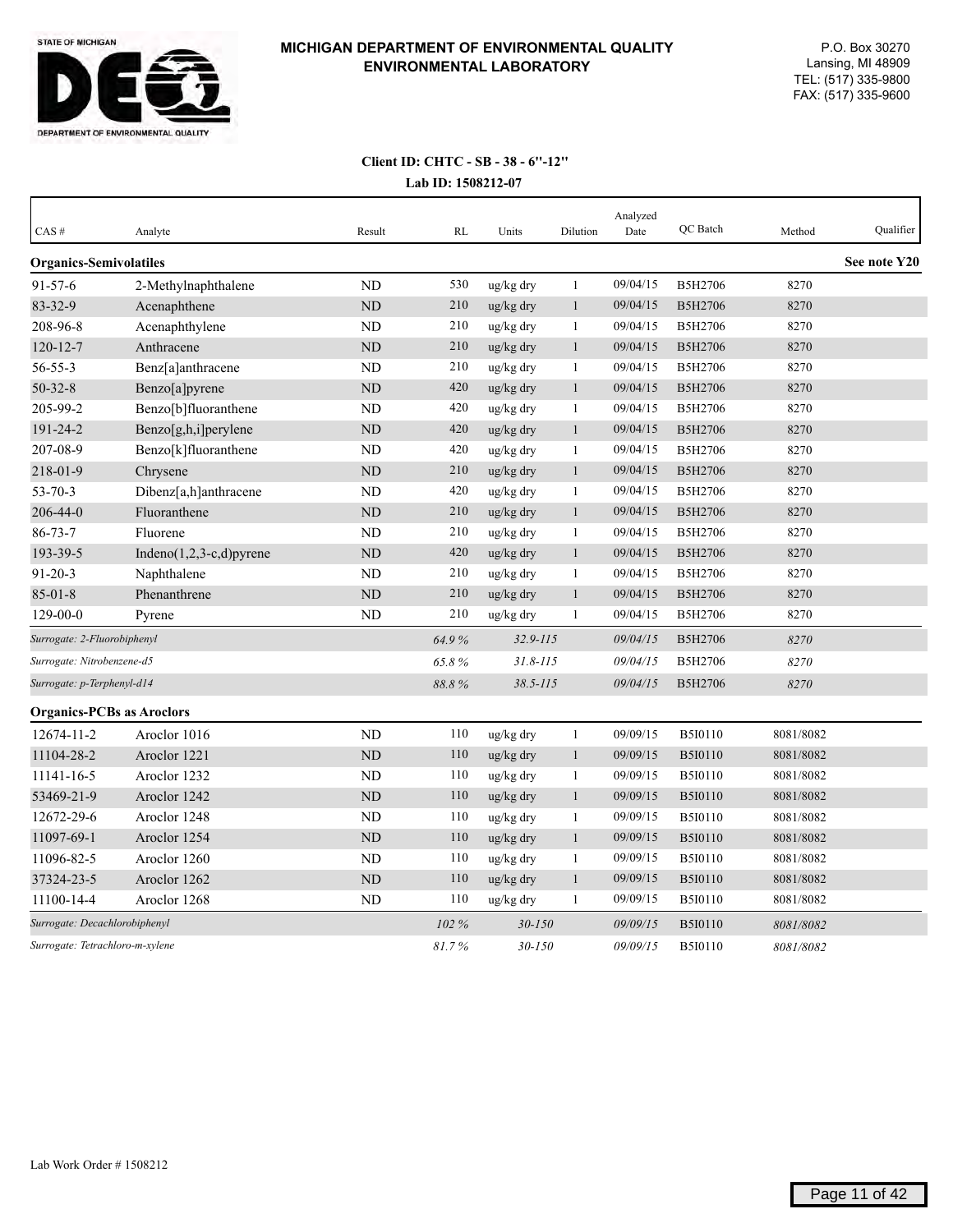

# **Client ID: CHTC - SB - 38 - 6''-12''**

|  | Lab ID: 1508212-07 |
|--|--------------------|
|--|--------------------|

| $CAS \#$                 | Analyte                             | Result         | RL   | Units         | Dilution     | Analyzed<br>Date | QC Batch | Method     | Qualifier |
|--------------------------|-------------------------------------|----------------|------|---------------|--------------|------------------|----------|------------|-----------|
|                          | <b>Inorganics-General Chemistry</b> |                |      |               |              |                  |          |            |           |
| <b>TS</b>                | % Total Solids                      | 94.7           | 0.1  | $\frac{0}{0}$ | $\mathbf{1}$ | 08/26/15         | B5H2607  | 2540 B     |           |
| $57 - 12 - 5$            | Total Cyanide                       | <b>ND</b>      | 0.11 | mg/kg dry     | 1            | 08/27/15         | B5H2406  | ASTM D7284 |           |
| <b>Inorganics-Metals</b> |                                     |                |      |               |              |                  |          |            |           |
| 7429-90-5                | <b>Aluminium</b>                    | 11000          | 10   | mg/kg dry     | 100          | 09/02/15         | B5H2801  | 6020/200.8 |           |
| 7440-36-0                | Antimony                            | ND             | 0.3  | mg/kg dry     | 10           | 09/02/15         | B5H2702  | 6020/200.8 |           |
| 7440-38-2                | Arsenic                             | 1.4            | 0.5  | mg/kg dry     | 10           | 09/01/15         | B5H2801  | 6020/200.8 |           |
| 7440-39-3                | Barium                              | ND             | 10   | mg/kg dry     | 100          | 09/02/15         | B5H2801  | 6020/200.8 | A09       |
| 7440-41-7                | <b>Beryllium</b>                    | 0.6            | 0.2  | mg/kg dry     | 10           | 09/01/15         | B5H2801  | 6020/200.8 |           |
| 7440-43-9                | Cadmium                             | ND             | 0.2  | mg/kg dry     | 10           | 09/01/15         | B5H2801  | 6020/200.8 |           |
| 7440-47-3                | Chromium                            | 26             | 2.0  | mg/kg dry     | 10           | 09/01/15         | B5H2801  | 6020/200.8 |           |
| 7440-48-4                | Cobalt                              | 15             | 0.5  | mg/kg dry     | 10           | 09/01/15         | B5H2801  | 6020/200.8 |           |
| 7440-50-8                | Copper                              | 830            | 10   | mg/kg dry     | 100          | 09/02/15         | B5H2801  | 6020/200.8 |           |
| 7439-89-6                | Iron                                | 18000          | 5.0  | mg/kg dry     | 10           | 09/11/15         | B5H2801  | 6010/200.7 | A09       |
| 7439-92-1                | Lead                                | ND             | 10   | mg/kg dry     | 100          | 09/02/15         | B5H2801  | 6020/200.8 |           |
| 7439-93-2                | Lithium                             | 4.7            | 0.2  | mg/kg dry     | 1            | 09/11/15         | B5H2801  | 6010/200.7 |           |
| 7439-95-4                | <b>Magnesium</b>                    | 11000          | 50   | mg/kg dry     | 10           | 09/11/15         | B5H2801  | 6010/200.7 |           |
| 7439-96-5                | Manganese                           | 270            | 1.0  | mg/kg dry     | 10           | 09/01/15         | B5H2801  | 6020/200.8 |           |
| 7439-97-6                | Mercury                             | N <sub>D</sub> | 0.05 | mg/kg dry     | $\mathbf{1}$ | 09/03/15         | B5I0202  | 7471/245.5 |           |
| 7440-02-0                | <b>Nickel</b>                       | 29             | 1.0  | mg/kg dry     | 10           | 09/01/15         | B5H2801  | 6020/200.8 |           |
| 7782-49-2                | Selenium                            | ND             | 0.2  | mg/kg dry     | 10           | 09/01/15         | B5H2801  | 6020/200.8 |           |
| 7440-22-4                | <b>Silver</b>                       | 0.7            | 0.1  | mg/kg dry     | 10           | 09/01/15         | B5H2801  | 6020/200.8 |           |
| 7440-28-0                | Thallium                            | <b>ND</b>      | 5.0  | mg/kg dry     | 100          | 09/02/15         | B5H2801  | 6020/200.8 |           |
| 7440-66-6                | Zinc                                | 45             | 1.0  | mg/kg dry     | 10           | 09/01/15         | B5H2801  | 6020/200.8 |           |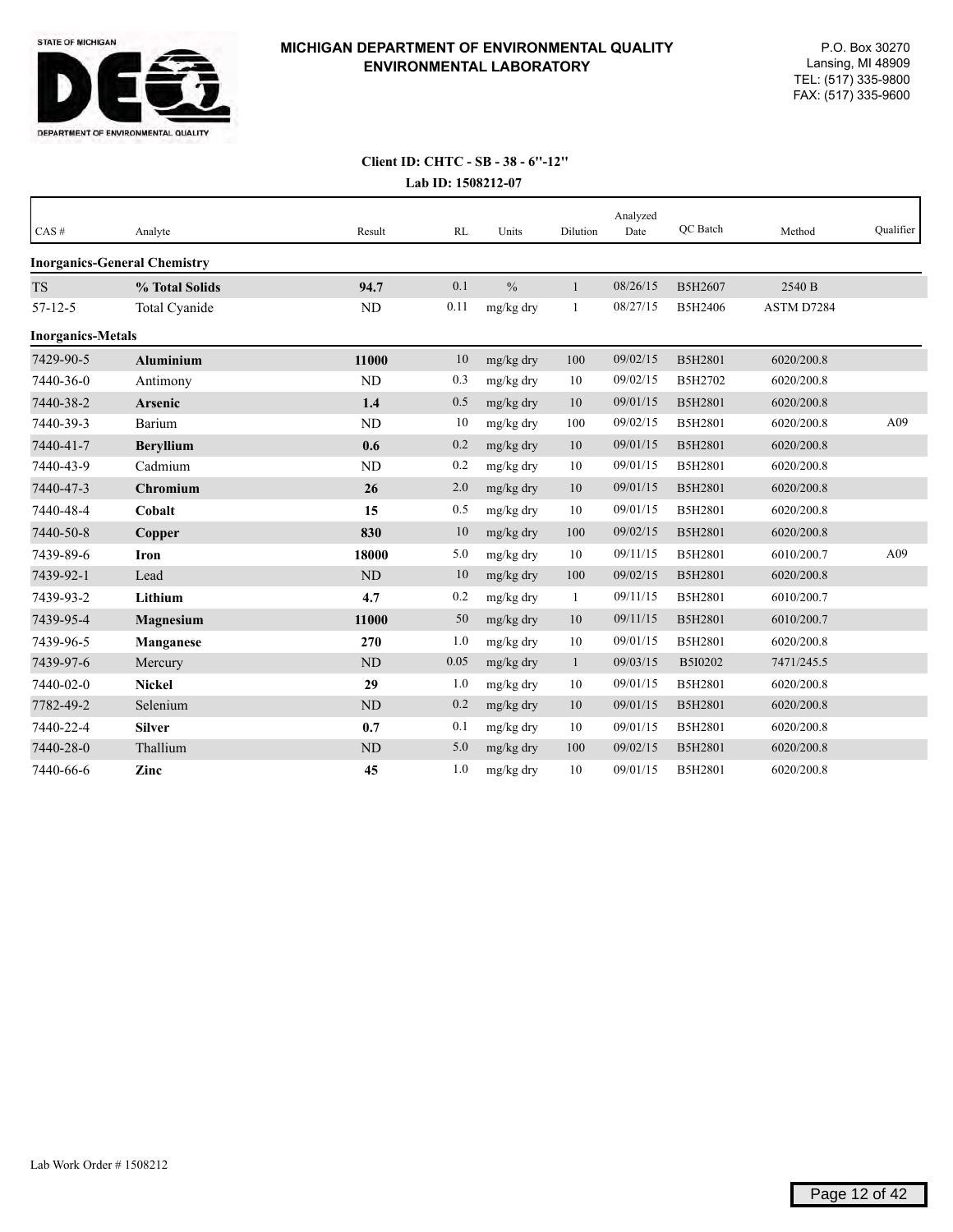

| CAS#                      | Analyte                     | Result      | RL   | Units     | Dilution | Analyzed<br>Date | QC Batch | Method | Qualifier   |
|---------------------------|-----------------------------|-------------|------|-----------|----------|------------------|----------|--------|-------------|
| <b>Organics-Volatiles</b> |                             |             |      |           |          |                  |          |        |             |
| 630-20-6                  | 1,1,1,2-Tetrachloroethane   | <b>ND</b>   | 61   | ug/kg dry | 50       | 08/26/15         | B5H2613  | 8260   |             |
| $71 - 55 - 6$             | 1,1,1-Trichloroethane       | ND          | 61   | ug/kg dry | 50       | 08/26/15         | B5H2613  | 8260   |             |
| 79-34-5                   | 1,1,2,2-Tetrachloroethane   | <b>ND</b>   | 61   | ug/kg dry | 50       | 08/26/15         | B5H2613  | 8260   |             |
| 79-00-5                   | 1,1,2-Trichloroethane       | <b>ND</b>   | 61   | ug/kg dry | 50       | 08/26/15         | B5H2613  | 8260   |             |
| $75 - 34 - 3$             | 1,1-Dichloroethane          | ND          | 61   | ug/kg dry | 50       | 08/26/15         | B5H2613  | 8260   |             |
| 75-35-4                   | 1,1-Dichloroethylene        | <b>ND</b>   | 61   | ug/kg dry | 50       | 08/26/15         | B5H2613  | 8260   |             |
| $87 - 61 - 6$             | 1,2,3-Trichlorobenzene      | ND          | 310  | ug/kg dry | 50       | 08/26/15         | B5H2613  | 8260   |             |
| 96-18-4                   | 1,2,3-Trichloropropane      | <b>ND</b>   | 61   | ug/kg dry | 50       | 08/26/15         | B5H2613  | 8260   |             |
| 526-73-8                  | 1,2,3-Trimethylbenzene      | ND          | 61   | ug/kg dry | 50       | 08/26/15         | B5H2613  | 8260   |             |
| $120 - 82 - 1$            | 1,2,4-Trichlorobenzene      | ND          | 310  | ug/kg dry | 50       | 08/26/15         | B5H2613  | 8260   |             |
| $95 - 63 - 6$             | 1,2,4-Trimethylbenzene      | ND          | 61   | ug/kg dry | 50       | 08/26/15         | B5H2613  | 8260   |             |
| $96 - 12 - 8$             | 1,2-Dibromo-3-chloropropane | ND          | 310  | ug/kg dry | 50       | 08/26/15         | B5H2613  | 8260   |             |
| 106-93-4                  | 1,2-Dibromoethane           | <b>ND</b>   | 61   | ug/kg dry | 50       | 08/26/15         | B5H2613  | 8260   |             |
| $95 - 50 - 1$             | 1,2-Dichlorobenzene         | <b>ND</b>   | 61   | ug/kg dry | 50       | 08/26/15         | B5H2613  | 8260   |             |
| 107-06-2                  | 1,2-Dichloroethane          | ND          | 61   | ug/kg dry | 50       | 08/26/15         | B5H2613  | 8260   |             |
| 78-87-5                   | 1,2-Dichloropropane         | ND          | 61   | ug/kg dry | 50       | 08/26/15         | B5H2613  | 8260   |             |
| $108 - 67 - 8$            | 1,3,5-Trimethylbenzene      | ND          | 61   | ug/kg dry | 50       | 08/26/15         | B5H2613  | 8260   |             |
| 541-73-1                  | 1,3-Dichlorobenzene         | <b>ND</b>   | 61   | ug/kg dry | 50       | 08/26/15         | B5H2613  | 8260   |             |
| 106-46-7                  | 1,4-Dichlorobenzene         | <b>ND</b>   | 61   | ug/kg dry | 50       | 08/26/15         | B5H2613  | 8260   |             |
| 78-93-3                   | 2-Butanone (MEK)            | ND          | 310  | ug/kg dry | 50       | 08/26/15         | B5H2613  | 8260   |             |
| 591-78-6                  | 2-Hexanone                  | ND          | 310  | ug/kg dry | 50       | 08/26/15         | B5H2613  | 8260   |             |
| $91 - 57 - 6$             | 2-Methylnaphthalene         | <b>ND</b>   | 310  | ug/kg dry | 50       | 08/26/15         | B5H2613  | 8260   | $\mathbf X$ |
| $67 - 64 - 1$             | 2-Propanone (acetone)       | $\rm ND$    | 1200 | ug/kg dry | 50       | 08/26/15         | B5H2613  | 8260   |             |
| $108 - 10 - 1$            | 4-Methyl-2-pentanone (MIBK) | <b>ND</b>   | 310  | ug/kg dry | 50       | 08/26/15         | B5H2613  | 8260   |             |
| $107 - 13 - 1$            | Acrylonitrile               | ND          | 310  | ug/kg dry | 50       | 08/26/15         | B5H2613  | 8260   |             |
| $71 - 43 - 2$             | Benzene                     | ND          | 61   | ug/kg dry | 50       | 08/26/15         | B5H2613  | 8260   |             |
| $108 - 86 - 1$            | Bromobenzene                | ND          | 61   | ug/kg dry | 50       | 08/26/15         | B5H2613  | 8260   |             |
| 74-97-5                   | Bromochloromethane          | ND          | 61   | ug/kg dry | 50       | 08/26/15         | B5H2613  | 8260   |             |
| $75 - 27 - 4$             | Bromodichloromethane        | ND          | 61   | ug/kg dry | 50       | 08/26/15         | B5H2613  | 8260   |             |
| $75 - 25 - 2$             | Bromoform                   | ND          | 61   | ug/kg dry | 50       | 08/26/15         | B5H2613  | 8260   |             |
| 74-83-9                   | Bromomethane                | $\mbox{ND}$ | 310  | ug/kg dry | 50       | 08/26/15         | B5H2613  | 8260   |             |
| $75 - 15 - 0$             | Carbon disulfide            | ${\rm ND}$  | 61   | ug/kg dry | 50       | 08/26/15         | B5H2613  | 8260   |             |
| $56 - 23 - 5$             | Carbon tetrachloride        | $\mbox{ND}$ | 61   | ug/kg dry | 50       | 08/26/15         | B5H2613  | 8260   |             |
| 108-90-7                  | Chlorobenzene               | $\rm ND$    | 61   | ug/kg dry | 50       | 08/26/15         | B5H2613  | 8260   |             |
| $75 - 00 - 3$             | Chloroethane                | $\rm ND$    | 310  | ug/kg dry | 50       | 08/26/15         | B5H2613  | 8260   |             |
| 67-66-3                   | Chloroform                  | ${\rm ND}$  | 61   | ug/kg dry | 50       | 08/26/15         | B5H2613  | 8260   |             |
| $74 - 87 - 3$             | Chloromethane               | $\rm ND$    | 310  | ug/kg dry | 50       | 08/26/15         | B5H2613  | 8260   |             |
| 156-59-2                  | cis-1,2-Dichloroethylene    | ND          | 61   | ug/kg dry | 50       | 08/26/15         | B5H2613  | 8260   |             |
| 10061-01-5                | cis-1,3-Dichloropropylene   | ND          | 61   | ug/kg dry | 50       | 08/26/15         | B5H2613  | 8260   |             |
| 110-82-7                  | Cyclohexane                 | ND          | 310  | ug/kg dry | 50       | 08/26/15         | B5H2613  | 8260   |             |
| 124-48-1                  | Dibromochloromethane        | $\rm ND$    | 61   | ug/kg dry | 50       | 08/26/15         | B5H2613  | 8260   |             |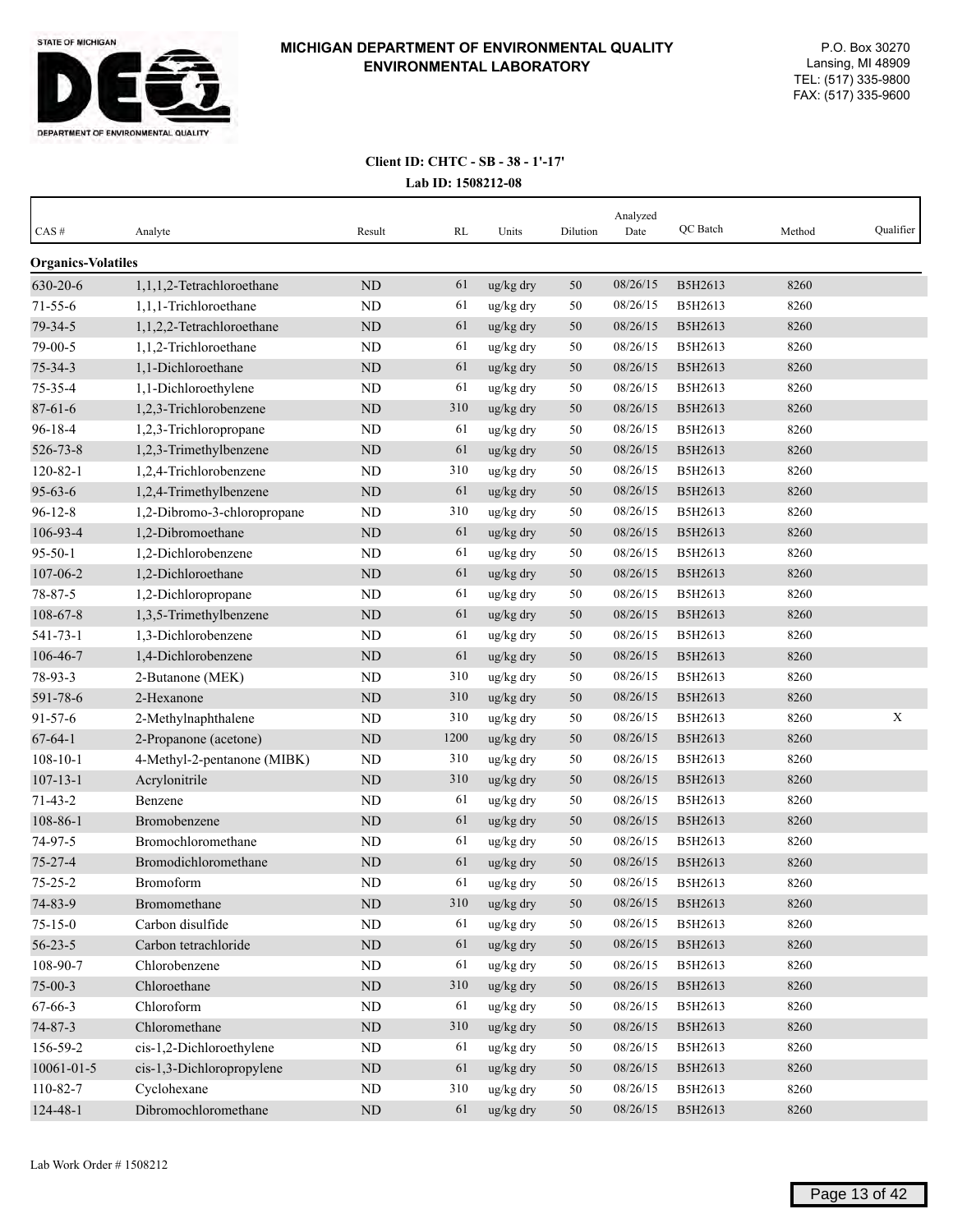

| CAS#                            | Analyte                     | Result    | <b>RL</b>    | Units        | Dilution | Analyzed<br>Date | <b>OC</b> Batch | Method | Qualifier |
|---------------------------------|-----------------------------|-----------|--------------|--------------|----------|------------------|-----------------|--------|-----------|
| <b>Organics-Volatiles</b>       |                             |           |              |              |          |                  |                 |        |           |
| 74-95-3                         | Dibromomethane              | <b>ND</b> | 61           | ug/kg dry    | 50       | 08/26/15         | B5H2613         | 8260   |           |
| $75 - 71 - 8$                   | Dichlorodifluoromethane     | ND        | 310          | ug/kg dry    | 50       | 08/26/15         | B5H2613         | 8260   |           |
| $60 - 29 - 7$                   | Diethyl ether               | <b>ND</b> | 310          | ug/kg dry    | 50       | 08/26/15         | B5H2613         | 8260   |           |
| 108-20-3                        | Diisopropyl Ether           | <b>ND</b> | 310          | ug/kg dry    | 50       | 08/26/15         | B5H2613         | 8260   |           |
| $100 - 41 - 4$                  | Ethylbenzene                | <b>ND</b> | 61           | ug/kg dry    | 50       | 08/26/15         | B5H2613         | 8260   |           |
| 637-92-3                        | Ethyltertiarybutylether     | <b>ND</b> | 310          | ug/kg dry    | 50       | 08/26/15         | B5H2613         | 8260   |           |
| $67 - 72 - 1$                   | Hexachloroethane            | <b>ND</b> | 310          | ug/kg dry    | 50       | 08/26/15         | B5H2613         | 8260   |           |
| $98 - 82 - 8$                   | Isopropylbenzene            | <b>ND</b> | 61           | ug/kg dry    | 50       | 08/26/15         | B5H2613         | 8260   |           |
| 1330-20-7                       | $m \& p$ - Xylene           | <b>ND</b> | 120          | ug/kg dry    | 50       | 08/26/15         | B5H2613         | 8260   |           |
| 74-88-4                         | Methyl iodide               | <b>ND</b> | 61           | ug/kg dry    | 50       | 08/26/15         | B5H2613         | 8260   |           |
| 75-09-2                         | Methylene chloride          | <b>ND</b> | 310          | ug/kg dry    | 50       | 08/26/15         | B5H2613         | 8260   |           |
| 1634-04-4                       | Methyltertiarybutylether    | ND        | 61           | ug/kg dry    | 50       | 08/26/15         | B5H2613         | 8260   |           |
| $91 - 20 - 3$                   | Naphthalene                 | <b>ND</b> | 310          | ug/kg dry    | 50       | 08/26/15         | B5H2613         | 8260   | X         |
| $104 - 51 - 8$                  | n-Butylbenzene              | <b>ND</b> | 61           | ug/kg dry    | 50       | 08/26/15         | B5H2613         | 8260   |           |
| $103 - 65 - 1$                  | n-Propylbenzene             | ND        | 61           | ug/kg dry    | 50       | 08/26/15         | B5H2613         | 8260   |           |
| $95 - 47 - 6$                   | o-Xylene                    | <b>ND</b> | 61           | ug/kg dry    | 50       | 08/26/15         | B5H2613         | 8260   |           |
| 99-87-6                         | p-Isopropyl toluene         | ND        | 61           | ug/kg dry    | 50       | 08/26/15         | B5H2613         | 8260   |           |
| 135-98-8                        | sec-Butylbenzene            | <b>ND</b> | 61           | ug/kg dry    | 50       | 08/26/15         | B5H2613         | 8260   |           |
| $100 - 42 - 5$                  | Styrene                     | <b>ND</b> | 61           | ug/kg dry    | 50       | 08/26/15         | B5H2613         | 8260   |           |
| 98-06-6                         | tert-Butylbenzene           | ND        | 61           | ug/kg dry    | 50       | 08/26/15         | B5H2613         | 8260   |           |
| $75 - 65 - 0$                   | tertiary Butyl Alcohol      | <b>ND</b> | 3100         | ug/kg dry    | 50       | 08/26/15         | B5H2613         | 8260   |           |
| 994-05-8                        | tertiaryAmylmethylether     | ND        | 310          | ug/kg dry    | 50       | 08/26/15         | B5H2613         | 8260   |           |
| $127 - 18 - 4$                  | Tetrachloroethylene         | <b>ND</b> | 61           | ug/kg dry    | 50       | 08/26/15         | B5H2613         | 8260   |           |
| 109-99-9                        | Tetrahydrofuran             | <b>ND</b> | 310          | ug/kg dry    | 50       | 08/26/15         | B5H2613         | 8260   |           |
| 108-88-3                        | Toluene                     | <b>ND</b> | 61           | ug/kg dry    | 50       | 08/26/15         | B5H2613         | 8260   |           |
| 156-60-5                        | trans-1,2-Dichloroethylene  | <b>ND</b> | 61           | ug/kg dry    | 50       | 08/26/15         | B5H2613         | 8260   |           |
| 10061-02-6                      | trans-1,3-Dichloropropylene | ND        | 61           | ug/kg dry    | 50       | 08/26/15         | B5H2613         | 8260   |           |
| 110-57-6                        | trans-1,4-Dichloro-2-butene | ND        | 310          | ug/kg dry    | 50       | 08/26/15         | B5H2613         | 8260   |           |
| $79-01-6$                       | Trichloroethylene           | ND        | 61           | ug/kg dry    | 50       | 08/26/15         | B5H2613         | 8260   |           |
| 75-69-4                         | Trichlorofluoromethane      | <b>ND</b> | 61           | ug/kg dry    | 50       | 08/26/15         | B5H2613         | 8260   |           |
| $75-01-4$                       | Vinyl chloride              | <b>ND</b> | 61           | ug/kg dry    | 50       | 08/26/15         | B5H2613         | 8260   |           |
| Surrogate: Bromofluorobenzene   |                             | 110%      | $40.3 - 194$ |              | 08/26/15 | B5H2613          | 8260            |        |           |
| Surrogate: Dibromofluoromethane |                             |           | 117%         | $52.1 - 217$ |          | 08/26/15         | B5H2613         | 8260   |           |
| Surrogate: Toluene-d8           |                             |           | 112%         | 55.4-196     |          | 08/26/15         | B5H2613         | 8260   |           |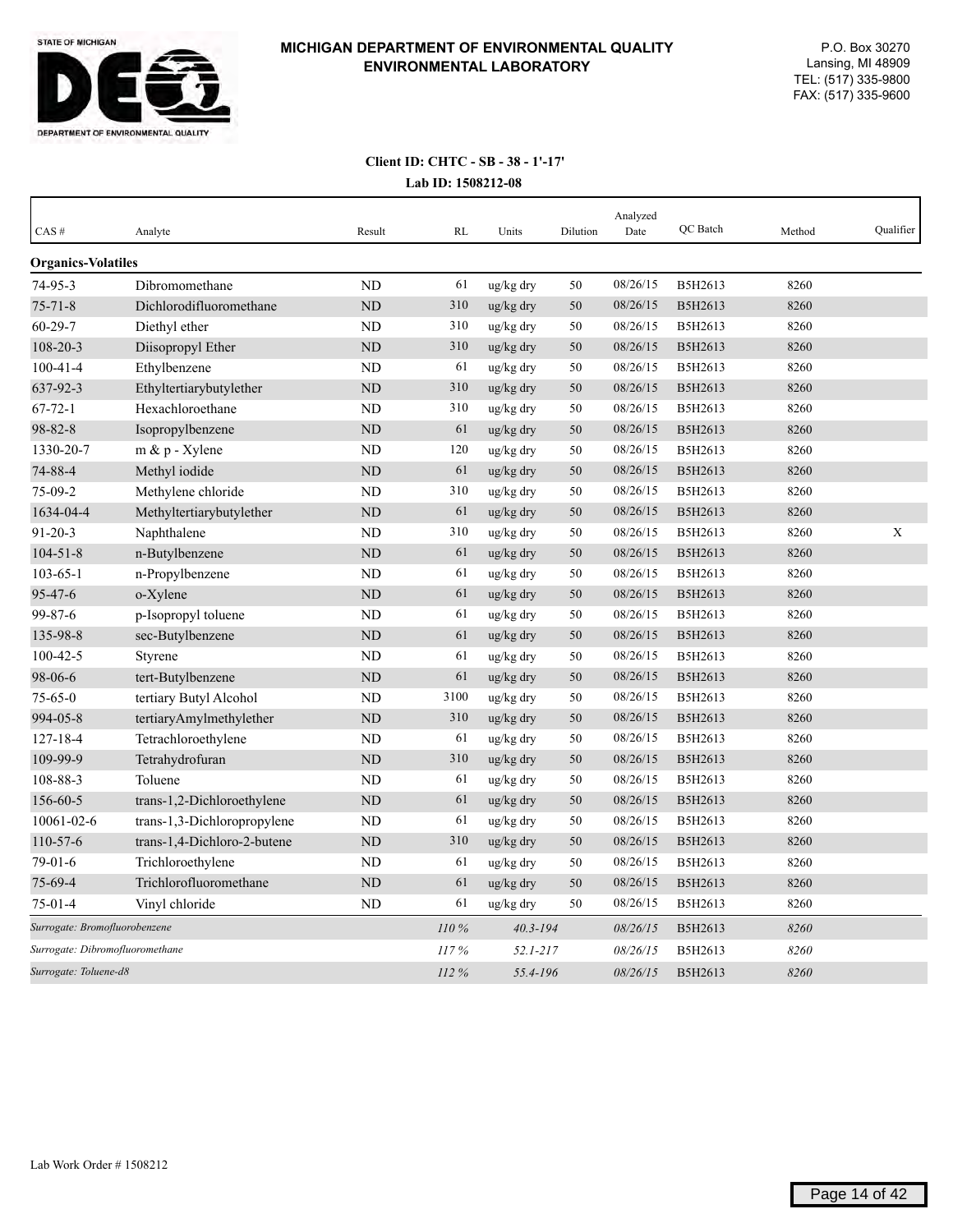

| CAS#                             | Analyte                     | Result         | RL    | Units        | Dilution     | Analyzed<br>Date | QC Batch       | Method    | Qualifier    |
|----------------------------------|-----------------------------|----------------|-------|--------------|--------------|------------------|----------------|-----------|--------------|
| <b>Organics-Semivolatiles</b>    |                             |                |       |              |              |                  |                |           | See note Y20 |
| $91 - 57 - 6$                    | 2-Methylnaphthalene         | <b>ND</b>      | 540   | ug/kg dry    | $\mathbf{1}$ | 09/04/15         | B5H2706        | 8270      |              |
| 83-32-9                          | Acenaphthene                | <b>ND</b>      | 220   | ug/kg dry    | $\mathbf{1}$ | 09/04/15         | B5H2706        | 8270      |              |
| 208-96-8                         | Acenaphthylene              | N <sub>D</sub> | 220   | ug/kg dry    | 1            | 09/04/15         | B5H2706        | 8270      |              |
| 120-12-7                         | Anthracene                  | ND             | 220   | ug/kg dry    | $\mathbf{1}$ | 09/04/15         | B5H2706        | 8270      |              |
| $56 - 55 - 3$                    | Benz[a]anthracene           | <b>ND</b>      | 220   | ug/kg dry    | 1            | 09/04/15         | B5H2706        | 8270      |              |
| $50 - 32 - 8$                    | Benzo[a]pyrene              | ND             | 430   | ug/kg dry    | $\mathbf{1}$ | 09/04/15         | B5H2706        | 8270      |              |
| 205-99-2                         | Benzo[b]fluoranthene        | ND             | 430   | ug/kg dry    | $\mathbf{1}$ | 09/04/15         | B5H2706        | 8270      |              |
| $191 - 24 - 2$                   | Benzo[g,h,i]perylene        | <b>ND</b>      | 430   | ug/kg dry    | $\mathbf{1}$ | 09/04/15         | <b>B5H2706</b> | 8270      |              |
| 207-08-9                         | Benzo[k]fluoranthene        | <b>ND</b>      | 430   | ug/kg dry    | 1            | 09/04/15         | B5H2706        | 8270      |              |
| 218-01-9                         | Chrysene                    | ND             | 220   | ug/kg dry    | $\mathbf{1}$ | 09/04/15         | <b>B5H2706</b> | 8270      |              |
| $53 - 70 - 3$                    | Dibenz[a,h]anthracene       | <b>ND</b>      | 430   | ug/kg dry    | 1            | 09/04/15         | B5H2706        | 8270      |              |
| 206-44-0                         | Fluoranthene                | <b>ND</b>      | 220   | ug/kg dry    | $\mathbf{1}$ | 09/04/15         | B5H2706        | 8270      |              |
| $86 - 73 - 7$                    | Fluorene                    | ND             | 220   | ug/kg dry    | $\mathbf{1}$ | 09/04/15         | B5H2706        | 8270      |              |
| 193-39-5                         | Indeno $(1,2,3-c,d)$ pyrene | <b>ND</b>      | 430   | ug/kg dry    | $\mathbf{1}$ | 09/04/15         | B5H2706        | 8270      |              |
| $91 - 20 - 3$                    | Naphthalene                 | ND             | 220   | ug/kg dry    | $\mathbf{1}$ | 09/04/15         | B5H2706        | 8270      |              |
| $85 - 01 - 8$                    | Phenanthrene                | ND             | 220   | ug/kg dry    | $\mathbf{1}$ | 09/04/15         | B5H2706        | 8270      |              |
| $129 - 00 - 0$                   | Pyrene                      | ND             | 220   | ug/kg dry    | 1            | 09/04/15         | B5H2706        | 8270      |              |
| Surrogate: 2-Fluorobiphenyl      |                             |                | 70.0% | $32.9 - 115$ |              | 09/04/15         | B5H2706        | 8270      |              |
| Surrogate: Nitrobenzene-d5       |                             |                | 68.0% | $31.8 - 115$ |              | 09/04/15         | B5H2706        | 8270      |              |
| Surrogate: p-Terphenyl-d14       |                             |                | 104%  | $38.5 - 115$ |              | 09/04/15         | <b>B5H2706</b> | 8270      |              |
| <b>Organics-PCBs as Aroclors</b> |                             |                |       |              |              |                  |                |           |              |
| 12674-11-2                       | Aroclor 1016                | N <sub>D</sub> | 110   | ug/kg dry    | $\mathbf{1}$ | 09/09/15         | B5I0110        | 8081/8082 |              |
| 11104-28-2                       | Aroclor 1221                | ND             | 110   | ug/kg dry    | $\mathbf{1}$ | 09/09/15         | <b>B5I0110</b> | 8081/8082 |              |
| 11141-16-5                       | Aroclor 1232                | N <sub>D</sub> | 110   | ug/kg dry    | $\mathbf{1}$ | 09/09/15         | B5I0110        | 8081/8082 |              |
| 53469-21-9                       | Aroclor 1242                | ND             | 110   | ug/kg dry    | $\mathbf{1}$ | 09/09/15         | <b>B5I0110</b> | 8081/8082 |              |
| 12672-29-6                       | Aroclor 1248                | ND             | 110   | ug/kg dry    | 1            | 09/09/15         | B5I0110        | 8081/8082 |              |
| 11097-69-1                       | Aroclor 1254                | <b>ND</b>      | 110   | ug/kg dry    | $\mathbf{1}$ | 09/09/15         | <b>B5I0110</b> | 8081/8082 |              |
| 11096-82-5                       | Aroclor 1260                | <b>ND</b>      | 110   | ug/kg dry    | $\mathbf{1}$ | 09/09/15         | B5I0110        | 8081/8082 |              |
| 37324-23-5                       | Aroclor 1262                | <b>ND</b>      | 110   | ug/kg dry    | $\mathbf{1}$ | 09/09/15         | <b>B5I0110</b> | 8081/8082 |              |
| 11100-14-4                       | Aroclor 1268                | ND             | 110   | ug/kg dry    | 1            | 09/09/15         | <b>B5I0110</b> | 8081/8082 |              |
| Surrogate: Decachlorobiphenyl    |                             |                | 84.3% | $30 - 150$   |              | 09/09/15         | <b>B5I0110</b> | 8081/8082 |              |
| Surrogate: Tetrachloro-m-xylene  |                             |                | 68.9% | $30 - 150$   |              | 09/09/15         | <b>B5I0110</b> | 8081/8082 |              |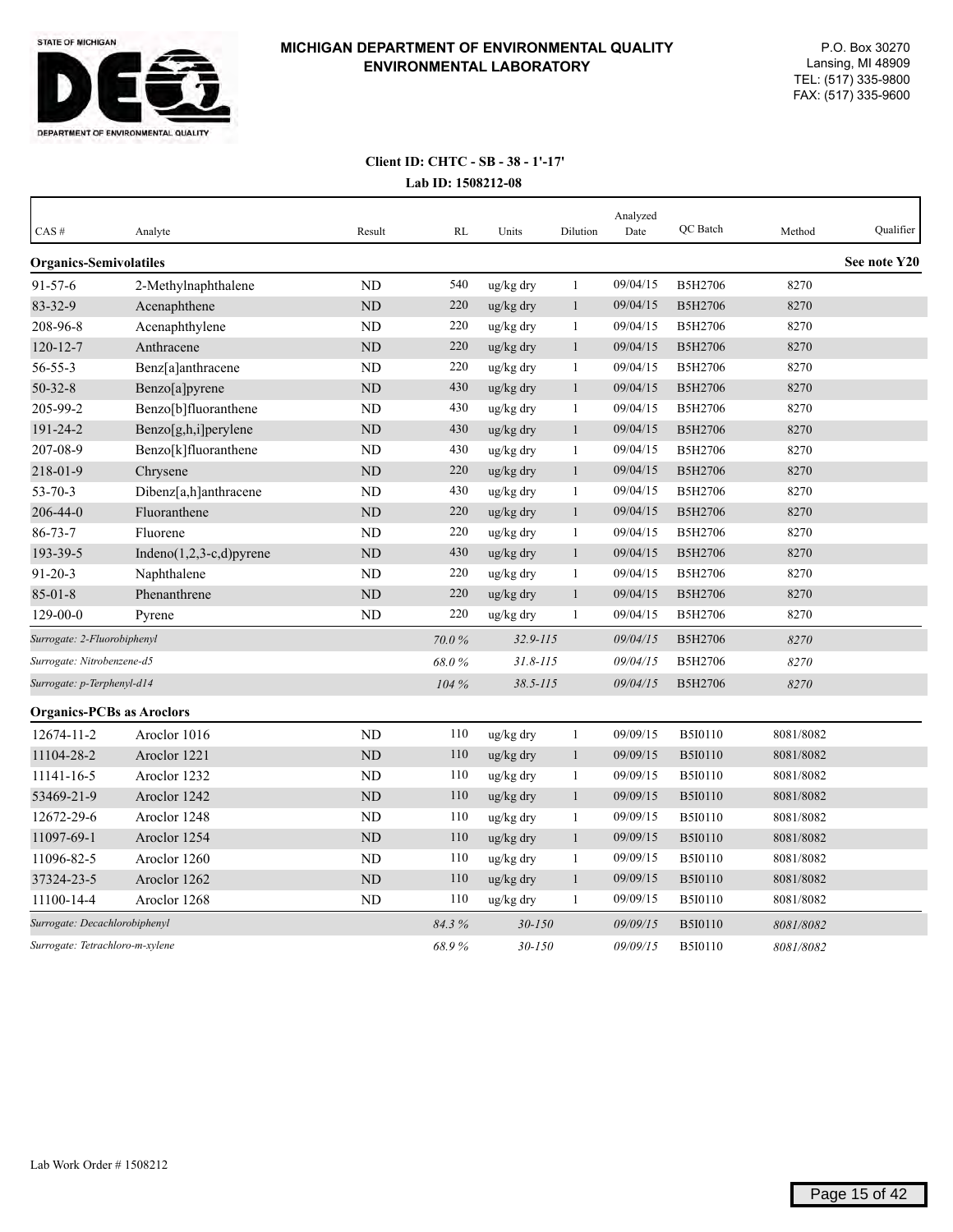

| CAS#                     | Analyte                             | Result    | RL   | Units         | Dilution     | Analyzed<br>Date | OC Batch | Method     | Oualifier |
|--------------------------|-------------------------------------|-----------|------|---------------|--------------|------------------|----------|------------|-----------|
|                          | <b>Inorganics-General Chemistry</b> |           |      |               |              |                  |          |            |           |
| <b>TS</b>                | % Total Solids                      | 92.2      | 0.1  | $\frac{0}{0}$ | $\mathbf{1}$ | 08/26/15         | B5H2607  | 2540 B     |           |
| $57 - 12 - 5$            | Total Cyanide                       | ND        | 0.11 | mg/kg dry     | 1            | 08/27/15         | B5H2406  | ASTM D7284 |           |
| <b>Inorganics-Metals</b> |                                     |           |      |               |              |                  |          |            |           |
| 7429-90-5                | <b>Aluminium</b>                    | 14000     | 10   | mg/kg dry     | 100          | 09/02/15         | B5H2801  | 6020/200.8 |           |
| 7440-36-0                | Antimony                            | <b>ND</b> | 0.3  | mg/kg dry     | 10           | 09/02/15         | B5H2702  | 6020/200.8 |           |
| 7440-38-2                | Arsenic                             | <b>ND</b> | 5.0  | mg/kg dry     | 100          | 09/02/15         | B5H2801  | 6020/200.8 |           |
| 7440-39-3                | <b>Barium</b>                       | 24        | 10   | mg/kg dry     | 100          | 09/02/15         | B5H2801  | 6020/200.8 | A09       |
| 7440-41-7                | Beryllium                           | <b>ND</b> | 2.0  | mg/kg dry     | 100          | 09/02/15         | B5H2801  | 6020/200.8 |           |
| 7440-43-9                | Cadmium                             | <b>ND</b> | 0.2  | mg/kg dry     | 10           | 09/01/15         | B5H2801  | 6020/200.8 |           |
| 7440-47-3                | Chromium                            | 33        | 20   | mg/kg dry     | $100\,$      | 09/02/15         | B5H2801  | 6020/200.8 |           |
| 7440-48-4                | Cobalt                              | 21        | 5.0  | mg/kg dry     | 100          | 09/02/15         | B5H2801  | 6020/200.8 |           |
| 7440-50-8                | Copper                              | 830       | 10   | mg/kg dry     | 100          | 09/02/15         | B5H2801  | 6020/200.8 |           |
| 7439-89-6                | <b>Iron</b>                         | 21000     | 5.0  | mg/kg dry     | 10           | 09/11/15         | B5H2801  | 6010/200.7 | A09       |
| 7439-92-1                | Lead                                | <b>ND</b> | 10   | mg/kg dry     | 100          | 09/02/15         | B5H2801  | 6020/200.8 |           |
| 7439-93-2                | Lithium                             | 4.7       | 0.2  | mg/kg dry     | $\mathbf{1}$ | 09/11/15         | B5H2801  | 6010/200.7 |           |
| 7439-95-4                | Magnesium                           | 13000     | 50   | mg/kg dry     | 10           | 09/11/15         | B5H2801  | 6010/200.7 |           |
| 7439-96-5                | <b>Manganese</b>                    | 330       | 10   | mg/kg dry     | 100          | 09/02/15         | B5H2801  | 6020/200.8 |           |
| 7439-97-6                | Mercury                             | <b>ND</b> | 0.05 | mg/kg dry     | $\mathbf{1}$ | 09/03/15         | B5I0202  | 7471/245.5 |           |
| 7440-02-0                | <b>Nickel</b>                       | 31        | 10   | mg/kg dry     | 100          | 09/02/15         | B5H2801  | 6020/200.8 |           |
| 7782-49-2                | Selenium                            | <b>ND</b> | 2.0  | mg/kg dry     | 100          | 09/02/15         | B5H2801  | 6020/200.8 |           |
| 7440-22-4                | <b>Silver</b>                       | 0.7       | 0.1  | mg/kg dry     | 10           | 09/01/15         | B5H2801  | 6020/200.8 |           |
| 7440-28-0                | Thallium                            | <b>ND</b> | 5.0  | mg/kg dry     | 100          | 09/02/15         | B5H2801  | 6020/200.8 |           |
| 7440-66-6                | Zinc                                | 63        | 10   | mg/kg dry     | 100          | 09/02/15         | B5H2801  | 6020/200.8 |           |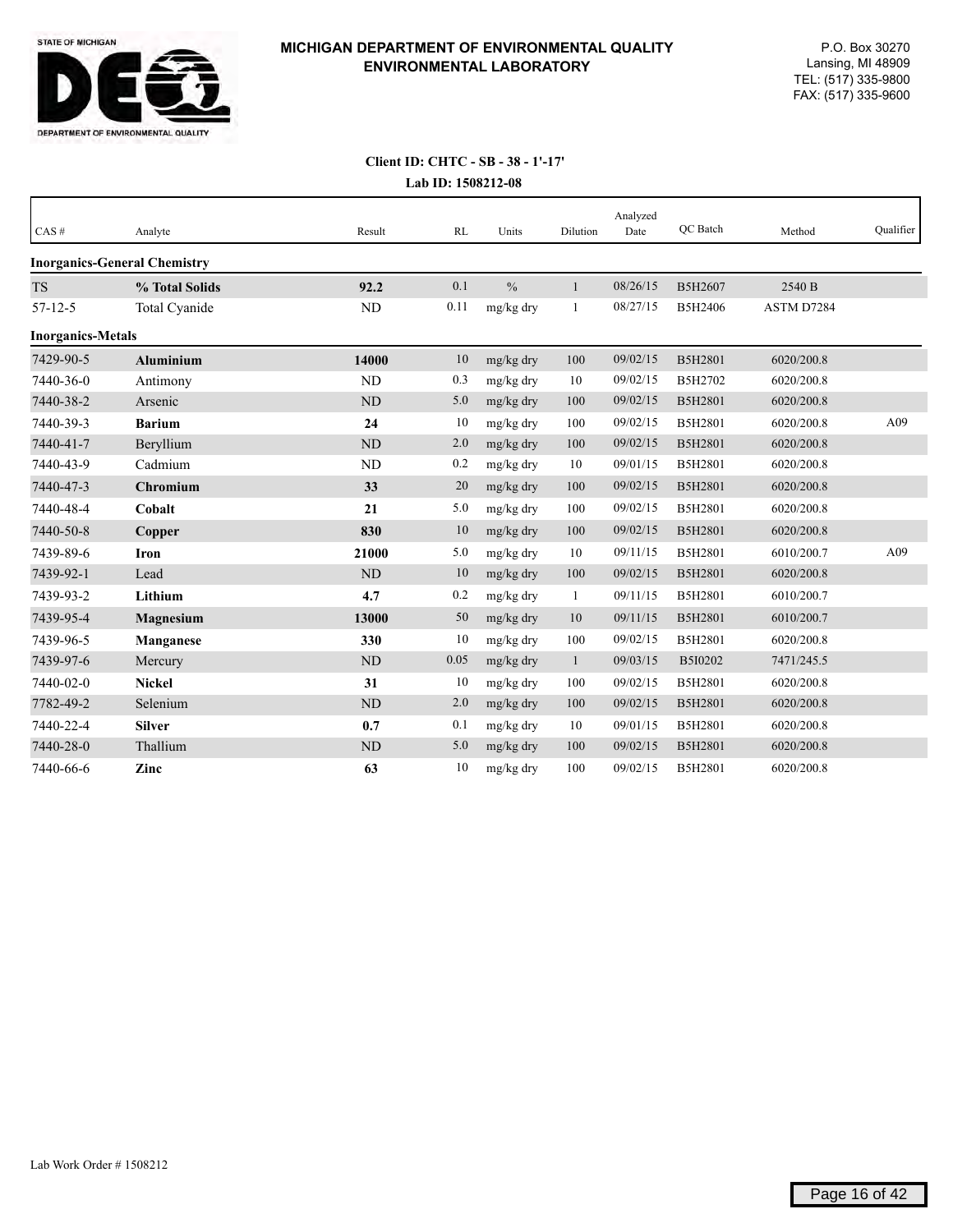

| CAS#                                | Analyte        | Result         | RL       | Units         | Dilution | Analyzed<br>Date | QC Batch       | Method    | Qualifier |
|-------------------------------------|----------------|----------------|----------|---------------|----------|------------------|----------------|-----------|-----------|
| <b>Organics-PCBs as Aroclors</b>    |                |                |          |               |          |                  |                |           |           |
| 12674-11-2                          | Aroclor 1016   | <b>ND</b>      | 110      | ug/kg dry     |          | 09/09/15         | <b>B5I0110</b> | 8081/8082 |           |
| 11104-28-2                          | Aroclor 1221   | ND             | 110      | ug/kg dry     |          | 09/09/15         | <b>B5I0110</b> | 8081/8082 |           |
| 11141-16-5                          | Aroclor 1232   | N <sub>D</sub> | 110      | ug/kg dry     | 1        | 09/09/15         | <b>B5I0110</b> | 8081/8082 |           |
| 53469-21-9                          | Aroclor 1242   | ND             | 110      | ug/kg dry     |          | 09/09/15         | <b>B5I0110</b> | 8081/8082 |           |
| 12672-29-6                          | Aroclor 1248   | ND             | 110      | ug/kg dry     |          | 09/09/15         | <b>B5I0110</b> | 8081/8082 |           |
| 11097-69-1                          | Aroclor 1254   | ND             | 110      | ug/kg dry     |          | 09/09/15         | <b>B5I0110</b> | 8081/8082 |           |
| 11096-82-5                          | Aroclor 1260   | N <sub>D</sub> | 110      | ug/kg dry     | 1        | 09/09/15         | <b>B5I0110</b> | 8081/8082 |           |
| 37324-23-5                          | Aroclor 1262   | ND             | 110      | ug/kg dry     |          | 09/09/15         | <b>B5I0110</b> | 8081/8082 |           |
| 11100-14-4                          | Aroclor 1268   | <b>ND</b>      | 110      | ug/kg dry     |          | 09/09/15         | <b>B5I0110</b> | 8081/8082 |           |
| Surrogate: Decachlorobiphenyl       |                |                | $90.6\%$ | $30 - 150$    |          | 09/09/15         | <b>B5I0110</b> | 8081/8082 |           |
| Surrogate: Tetrachloro-m-xylene     |                |                | 75.3%    | $30 - 150$    |          | 09/09/15         | <b>B5I0110</b> | 8081/8082 |           |
| <b>Inorganics-General Chemistry</b> |                |                |          |               |          |                  |                |           |           |
| <b>TS</b>                           | % Total Solids | 89.9           | 0.1      | $\frac{0}{0}$ |          | 08/26/15         | B5H2607        | 2540 B    |           |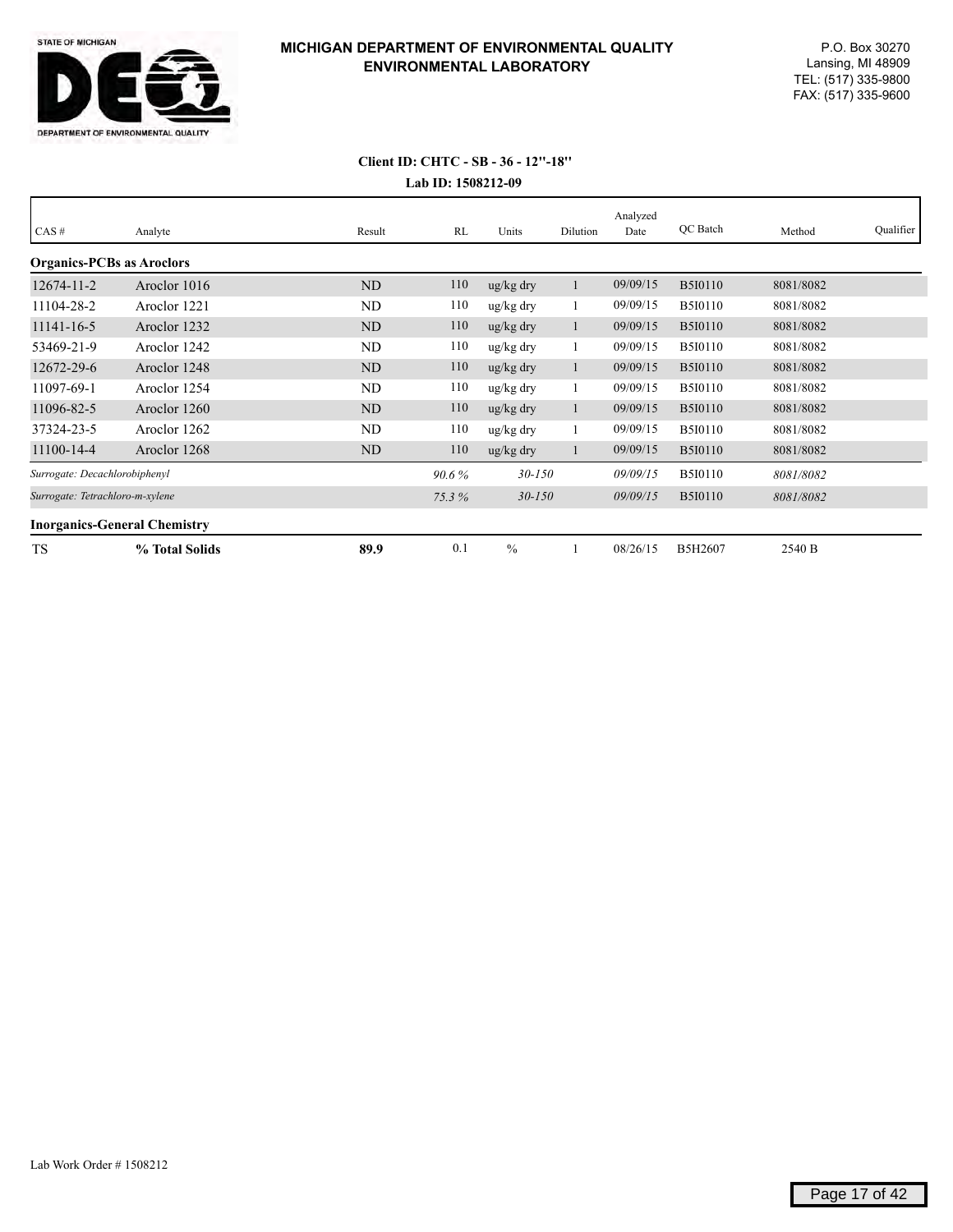

| CAS#                             | Analyte                     | Result         | <b>RL</b> | Units        | Dilution     | Analyzed<br>Date | QC Batch       | Method    | Qualifier    |
|----------------------------------|-----------------------------|----------------|-----------|--------------|--------------|------------------|----------------|-----------|--------------|
| <b>Organics-Semivolatiles</b>    |                             |                |           |              |              |                  |                |           | See note Y20 |
| $91 - 57 - 6$                    | 2-Methylnaphthalene         | <b>ND</b>      | 560       | ug/kg dry    | $\mathbf{1}$ | 09/04/15         | B5H2706        | 8270      |              |
| 83-32-9                          | Acenaphthene                | N <sub>D</sub> | 220       | ug/kg dry    | 1            | 09/04/15         | B5H2706        | 8270      |              |
| 208-96-8                         | Acenaphthylene              | $\rm ND$       | 220       | ug/kg dry    | $\mathbf{1}$ | 09/04/15         | B5H2706        | 8270      |              |
| $120 - 12 - 7$                   | Anthracene                  | <b>ND</b>      | 220       | ug/kg dry    | $\mathbf{1}$ | 09/04/15         | B5H2706        | 8270      |              |
| $56 - 55 - 3$                    | Benz[a]anthracene           | ND             | 220       | ug/kg dry    | $\mathbf{1}$ | 09/04/15         | B5H2706        | 8270      |              |
| $50 - 32 - 8$                    | Benzo[a]pyrene              | <b>ND</b>      | 450       | ug/kg dry    | 1            | 09/04/15         | B5H2706        | 8270      |              |
| 205-99-2                         | Benzo[b]fluoranthene        | <b>ND</b>      | 450       | ug/kg dry    | $\mathbf{1}$ | 09/04/15         | B5H2706        | 8270      |              |
| 191-24-2                         | Benzo[g,h,i]perylene        | <b>ND</b>      | 450       | ug/kg dry    | 1            | 09/04/15         | B5H2706        | 8270      |              |
| 207-08-9                         | Benzo[k]fluoranthene        | <b>ND</b>      | 450       | ug/kg dry    | $\mathbf{1}$ | 09/04/15         | B5H2706        | 8270      |              |
| 218-01-9                         | Chrysene                    | <b>ND</b>      | 220       | ug/kg dry    | $\mathbf{1}$ | 09/04/15         | B5H2706        | 8270      |              |
| $53 - 70 - 3$                    | Dibenz[a,h]anthracene       | ND             | 450       | ug/kg dry    | $\mathbf{1}$ | 09/04/15         | B5H2706        | 8270      |              |
| 206-44-0                         | Fluoranthene                | <b>ND</b>      | 220       | ug/kg dry    | 1            | 09/04/15         | B5H2706        | 8270      |              |
| $86 - 73 - 7$                    | Fluorene                    | ND             | 220       | ug/kg dry    | $\mathbf{1}$ | 09/04/15         | B5H2706        | 8270      |              |
| 193-39-5                         | Indeno $(1,2,3-c,d)$ pyrene | <b>ND</b>      | 450       | ug/kg dry    | $\mathbf{1}$ | 09/04/15         | B5H2706        | 8270      |              |
| $91 - 20 - 3$                    | Naphthalene                 | <b>ND</b>      | 220       | ug/kg dry    | $\mathbf{1}$ | 09/04/15         | B5H2706        | 8270      |              |
| $85 - 01 - 8$                    | Phenanthrene                | ND             | 220       | ug/kg dry    | 1            | 09/04/15         | B5H2706        | 8270      |              |
| 129-00-0                         | Pyrene                      | ND             | 220       | ug/kg dry    | $\mathbf{1}$ | 09/04/15         | B5H2706        | 8270      |              |
| Surrogate: 2-Fluorobiphenyl      |                             |                | 68.5%     | $32.9 - 115$ |              | 09/04/15         | B5H2706        | 8270      |              |
| Surrogate: Nitrobenzene-d5       |                             |                | 68.3%     | $31.8 - 115$ |              | 09/04/15         | B5H2706        | 8270      |              |
| Surrogate: p-Terphenyl-d14       |                             |                | 101 %     | $38.5 - 115$ |              | 09/04/15         | B5H2706        | 8270      |              |
| <b>Organics-PCBs as Aroclors</b> |                             |                |           |              |              |                  |                |           |              |
| 12674-11-2                       | Aroclor 1016                | ND             | 110       | ug/kg dry    | $\mathbf{1}$ | 09/09/15         | <b>B5I0110</b> | 8081/8082 |              |
| 11104-28-2                       | Aroclor 1221                | <b>ND</b>      | 110       | ug/kg dry    | $\mathbf{1}$ | 09/09/15         | B5I0110        | 8081/8082 |              |
| 11141-16-5                       | Aroclor 1232                | ND             | 110       | ug/kg dry    | $\mathbf{1}$ | 09/09/15         | <b>B5I0110</b> | 8081/8082 |              |
| 53469-21-9                       | Aroclor 1242                | ND             | 110       | ug/kg dry    | 1            | 09/09/15         | B5I0110        | 8081/8082 |              |
| 12672-29-6                       | Aroclor 1248                | <b>ND</b>      | 110       | ug/kg dry    | $\mathbf{1}$ | 09/09/15         | <b>B5I0110</b> | 8081/8082 |              |
| 11097-69-1                       | Aroclor 1254                | ND             | 110       | ug/kg dry    | 1            | 09/09/15         | <b>B5I0110</b> | 8081/8082 |              |
| 11096-82-5                       | Aroclor 1260                | <b>ND</b>      | 110       | ug/kg dry    | $\mathbf{1}$ | 09/09/15         | B5I0110        | 8081/8082 |              |
| 37324-23-5                       | Aroclor 1262                | <b>ND</b>      | 110       | ug/kg dry    | $\mathbf{1}$ | 09/09/15         | <b>B5I0110</b> | 8081/8082 |              |
| 11100-14-4                       | Aroclor 1268                | <b>ND</b>      | 110       | ug/kg dry    | $\mathbf{1}$ | 09/09/15         | <b>B5I0110</b> | 8081/8082 |              |
| Surrogate: Decachlorobiphenyl    |                             |                | 91.1%     | $30 - 150$   |              | 09/09/15         | <b>B5I0110</b> | 8081/8082 |              |
| Surrogate: Tetrachloro-m-xylene  |                             |                | 78.3%     | $30 - 150$   |              | 09/09/15         | <b>B5I0110</b> | 8081/8082 |              |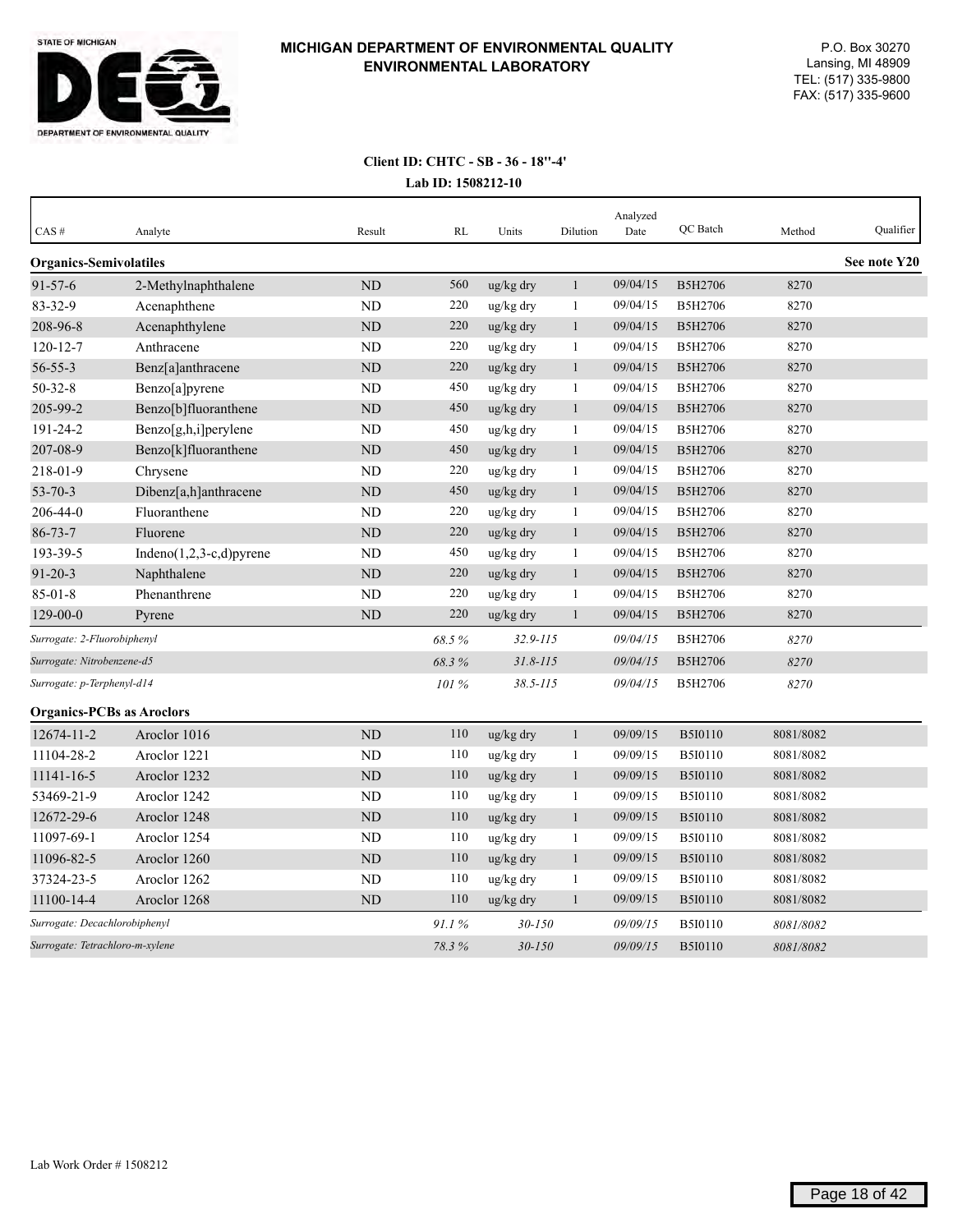

# **Client ID: CHTC - SB - 36 - 18''-4'**

|           | Lab ID: 1508212-10                  |        |     |       |          |                  |          |        |           |  |  |  |
|-----------|-------------------------------------|--------|-----|-------|----------|------------------|----------|--------|-----------|--|--|--|
| CAS#      | Analyte                             | Result | RL  | Units | Dilution | Analyzed<br>Date | OC Batch | Method | Qualifier |  |  |  |
|           | <b>Inorganics-General Chemistry</b> |        |     |       |          |                  |          |        |           |  |  |  |
| <b>TS</b> | % Total Solids                      | 89.5   | 0.1 | $\%$  |          | 08/26/15         | B5H2607  | 2540 B |           |  |  |  |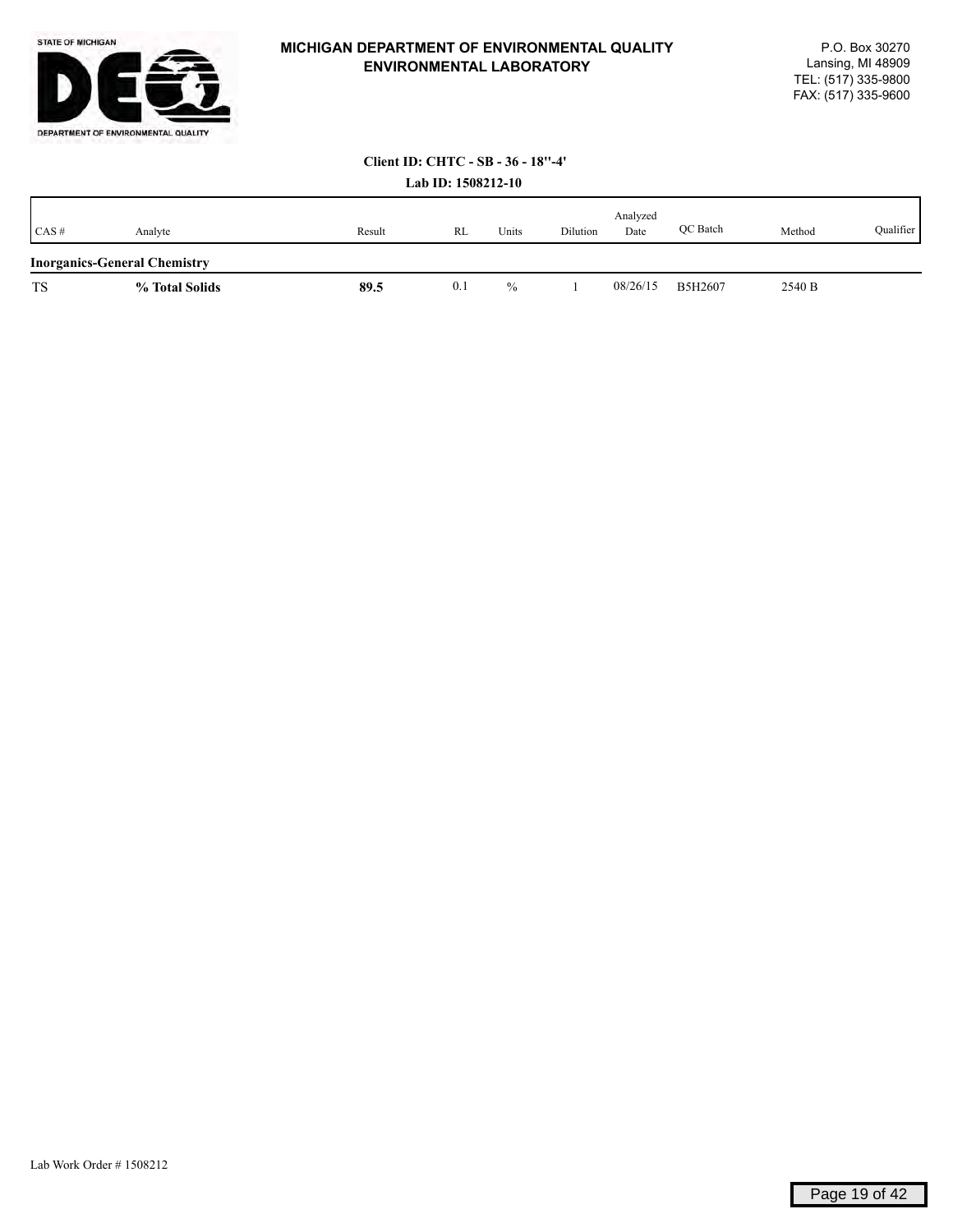

| CAS#                                | Analyte        | Result         | RL    | Units                 | Dilution | Analyzed<br>Date | QC Batch       | Method    | Qualifier |
|-------------------------------------|----------------|----------------|-------|-----------------------|----------|------------------|----------------|-----------|-----------|
| <b>Organics-PCBs as Aroclors</b>    |                |                |       |                       |          |                  |                |           |           |
| $12674 - 11 - 2$                    | Aroclor 1016   | N <sub>D</sub> | 120   | $\frac{u g}{k g}$ dry |          | 09/09/15         | <b>B5I0110</b> | 8081/8082 |           |
| 11104-28-2                          | Aroclor 1221   | ND             | 120   | ug/kg dry             |          | 09/09/15         | <b>B5I0110</b> | 8081/8082 |           |
| 11141-16-5                          | Aroclor 1232   | ND             | 120   | $\frac{u g}{k g}$ dry |          | 09/09/15         | <b>B5I0110</b> | 8081/8082 |           |
| 53469-21-9                          | Aroclor 1242   | ND             | 120   | ug/kg dry             |          | 09/09/15         | <b>B5I0110</b> | 8081/8082 |           |
| 12672-29-6                          | Aroclor 1248   | ND             | 120   | ug/kg dry             |          | 09/09/15         | <b>B5I0110</b> | 8081/8082 |           |
| 11097-69-1                          | Aroclor 1254   | ND             | 120   | ug/kg dry             |          | 09/09/15         | <b>B5I0110</b> | 8081/8082 |           |
| 11096-82-5                          | Aroclor 1260   | ND             | 120   | $\frac{u g}{k g}$ dry |          | 09/09/15         | <b>B5I0110</b> | 8081/8082 |           |
| 37324-23-5                          | Aroclor 1262   | ND             | 120   | ug/kg dry             |          | 09/09/15         | <b>B5I0110</b> | 8081/8082 |           |
| 11100-14-4                          | Aroclor 1268   | ND             | 120   | $\frac{u g}{k g}$ dry |          | 09/09/15         | <b>B5I0110</b> | 8081/8082 |           |
| Surrogate: Decachlorobiphenyl       |                |                | 86.5% | $30 - 150$            |          | 09/09/15         | <b>B5I0110</b> | 8081/8082 |           |
| Surrogate: Tetrachloro-m-xylene     |                |                | 72.9% | $30 - 150$            |          | 09/09/15         | <b>B5I0110</b> | 8081/8082 |           |
| <b>Inorganics-General Chemistry</b> |                |                |       |                       |          |                  |                |           |           |
| <b>TS</b>                           | % Total Solids | 83.6           | 0.1   | $\frac{0}{0}$         |          | 08/26/15         | B5H2607        | 2540 B    |           |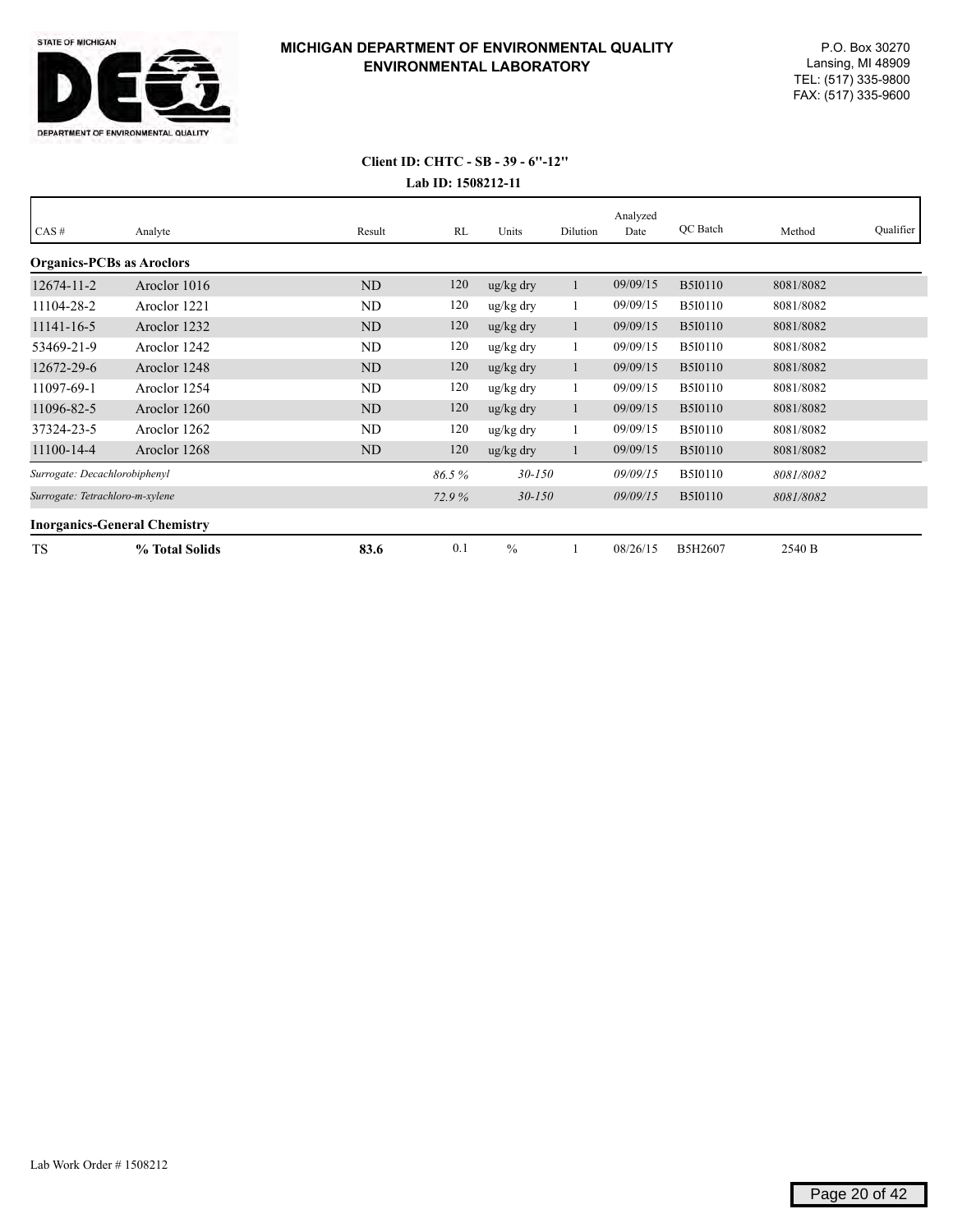

| $CAS \#$                            | Analyte                         | Result         | RL    | Units                 | Dilution | Analyzed<br>Date | QC Batch       | Method    | Qualifier |
|-------------------------------------|---------------------------------|----------------|-------|-----------------------|----------|------------------|----------------|-----------|-----------|
| <b>Organics-PCBs as Aroclors</b>    |                                 |                |       |                       |          |                  |                |           |           |
| $12674 - 11 - 2$                    | Aroclor 1016                    | N <sub>D</sub> | 120   | ug/kg dry             |          | 09/09/15         | <b>B5I0110</b> | 8081/8082 |           |
| 11104-28-2                          | Aroclor 1221                    | ND             | 120   | ug/kg dry             | -1       | 09/09/15         | <b>B5I0110</b> | 8081/8082 |           |
| 11141-16-5                          | Aroclor 1232                    | N <sub>D</sub> | 120   | ug/kg dry             | -1       | 09/09/15         | <b>B5I0110</b> | 8081/8082 |           |
| 53469-21-9                          | Aroclor 1242                    | ND             | 120   | ug/kg dry             |          | 09/09/15         | <b>B5I0110</b> | 8081/8082 |           |
| 12672-29-6                          | Aroclor 1248                    | ND             | 120   | $\frac{u g}{k g}$ dry |          | 09/09/15         | <b>B5I0110</b> | 8081/8082 |           |
| 11097-69-1                          | Aroclor 1254                    | ND             | 120   | ug/kg dry             |          | 09/09/15         | <b>B5I0110</b> | 8081/8082 |           |
| 11096-82-5                          | Aroclor 1260                    | N <sub>D</sub> | 120   | ug/kg dry             |          | 09/09/15         | <b>B5I0110</b> | 8081/8082 |           |
| 37324-23-5                          | Aroclor 1262                    | ND             | 120   | ug/kg dry             |          | 09/09/15         | <b>B5I0110</b> | 8081/8082 |           |
| 11100-14-4                          | Aroclor 1268                    | N <sub>D</sub> | 120   | ug/kg dry             |          | 09/09/15         | <b>B5I0110</b> | 8081/8082 |           |
| Surrogate: Decachlorobiphenyl       |                                 |                | 88.1% | $30 - 150$            |          | 09/09/15         | <b>B5I0110</b> | 8081/8082 |           |
|                                     | Surrogate: Tetrachloro-m-xylene |                | 77.1% | $30 - 150$            |          | 09/09/15         | <b>B5I0110</b> | 8081/8082 |           |
| <b>Inorganics-General Chemistry</b> |                                 |                |       |                       |          |                  |                |           |           |
| <b>TS</b>                           | % Total Solids                  | 85.6           | 0.1   | $\frac{0}{0}$         |          | 08/26/15         | B5H2607        | 2540 B    |           |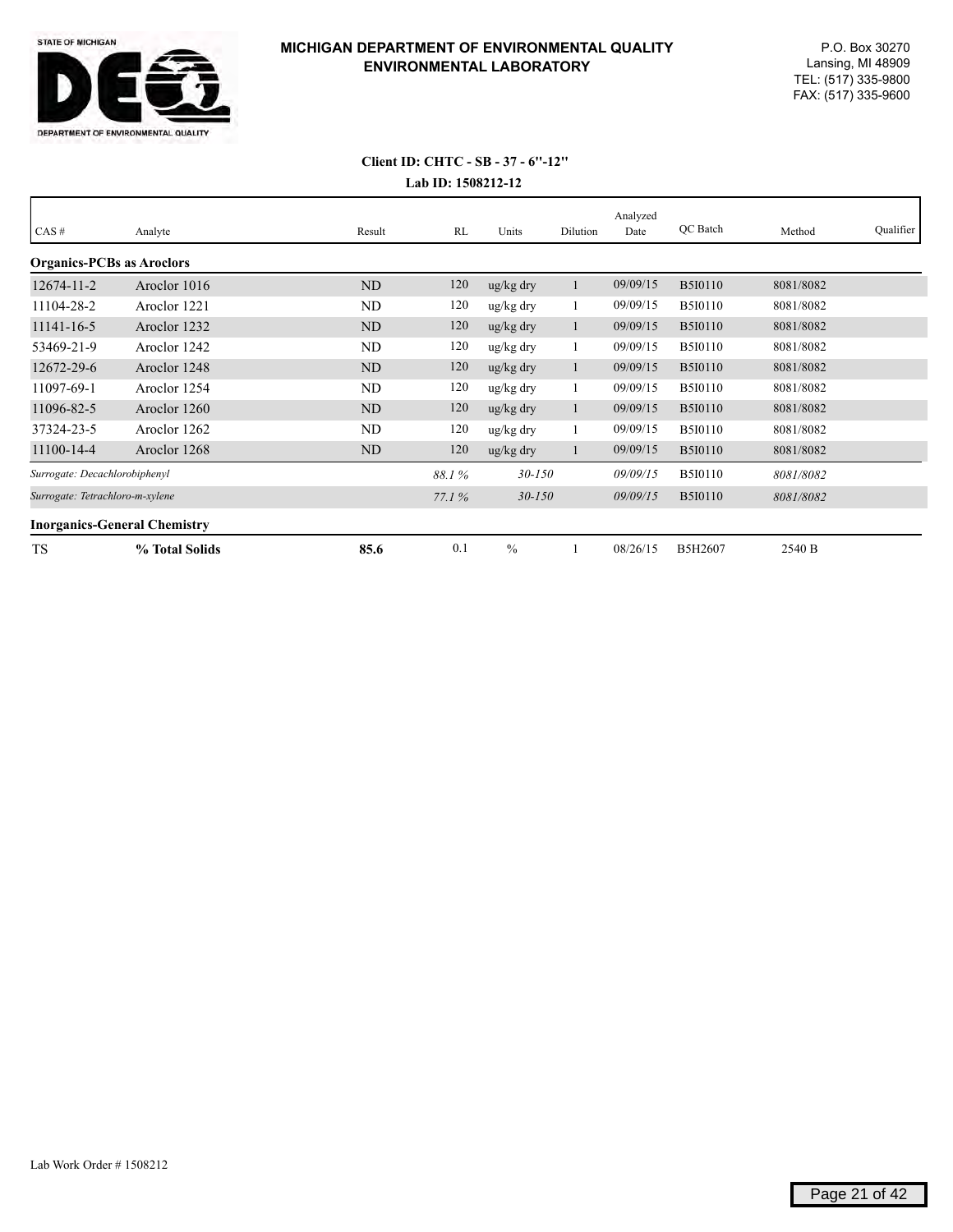

| $CAS \#$                  | Analyte                     | Result      | RL   | Units     | Dilution | Analyzed<br>Date | QC Batch | Method | Qualifier   |
|---------------------------|-----------------------------|-------------|------|-----------|----------|------------------|----------|--------|-------------|
| <b>Organics-Volatiles</b> |                             |             |      |           |          |                  |          |        |             |
| 630-20-6                  | 1,1,1,2-Tetrachloroethane   | $\rm ND$    | 57   | ug/kg dry | 50       | 08/26/15         | B5H2613  | 8260   |             |
| $71 - 55 - 6$             | 1,1,1-Trichloroethane       | ND          | 57   | ug/kg dry | 50       | 08/26/15         | B5H2613  | 8260   |             |
| 79-34-5                   | 1,1,2,2-Tetrachloroethane   | ND          | 57   | ug/kg dry | 50       | 08/26/15         | B5H2613  | 8260   |             |
| 79-00-5                   | 1,1,2-Trichloroethane       | <b>ND</b>   | 57   | ug/kg dry | 50       | 08/26/15         | B5H2613  | 8260   |             |
| $75 - 34 - 3$             | 1,1-Dichloroethane          | <b>ND</b>   | 57   | ug/kg dry | 50       | 08/26/15         | B5H2613  | 8260   |             |
| 75-35-4                   | 1,1-Dichloroethylene        | ND          | 57   | ug/kg dry | 50       | 08/26/15         | B5H2613  | 8260   |             |
| $87 - 61 - 6$             | 1,2,3-Trichlorobenzene      | $\rm ND$    | 290  | ug/kg dry | 50       | 08/26/15         | B5H2613  | 8260   |             |
| $96 - 18 - 4$             | 1,2,3-Trichloropropane      | ND          | 57   | ug/kg dry | 50       | 08/26/15         | B5H2613  | 8260   |             |
| 526-73-8                  | 1,2,3-Trimethylbenzene      | $\rm ND$    | 57   | ug/kg dry | 50       | 08/26/15         | B5H2613  | 8260   |             |
| $120 - 82 - 1$            | 1,2,4-Trichlorobenzene      | ND          | 290  | ug/kg dry | 50       | 08/26/15         | B5H2613  | 8260   |             |
| $95 - 63 - 6$             | 1,2,4-Trimethylbenzene      | ND          | 57   | ug/kg dry | 50       | 08/26/15         | B5H2613  | 8260   |             |
| $96 - 12 - 8$             | 1,2-Dibromo-3-chloropropane | ND          | 290  | ug/kg dry | 50       | 08/26/15         | B5H2613  | 8260   |             |
| 106-93-4                  | 1,2-Dibromoethane           | ND          | 57   | ug/kg dry | 50       | 08/26/15         | B5H2613  | 8260   |             |
| $95 - 50 - 1$             | 1,2-Dichlorobenzene         | ND          | 57   | ug/kg dry | 50       | 08/26/15         | B5H2613  | 8260   |             |
| 107-06-2                  | 1,2-Dichloroethane          | ND          | 57   | ug/kg dry | 50       | 08/26/15         | B5H2613  | 8260   |             |
| 78-87-5                   | 1,2-Dichloropropane         | ND          | 57   | ug/kg dry | 50       | 08/26/15         | B5H2613  | 8260   |             |
| 108-67-8                  | 1,3,5-Trimethylbenzene      | $\rm ND$    | 57   | ug/kg dry | 50       | 08/26/15         | B5H2613  | 8260   |             |
| $541 - 73 - 1$            | 1,3-Dichlorobenzene         | ND          | 57   | ug/kg dry | 50       | 08/26/15         | B5H2613  | 8260   |             |
| 106-46-7                  | 1,4-Dichlorobenzene         | $\rm ND$    | 57   | ug/kg dry | 50       | 08/26/15         | B5H2613  | 8260   |             |
| 78-93-3                   | 2-Butanone (MEK)            | ND          | 290  | ug/kg dry | 50       | 08/26/15         | B5H2613  | 8260   |             |
| 591-78-6                  | 2-Hexanone                  | $\rm ND$    | 290  | ug/kg dry | 50       | 08/26/15         | B5H2613  | 8260   |             |
| $91 - 57 - 6$             | 2-Methylnaphthalene         | ND          | 290  | ug/kg dry | 50       | 08/26/15         | B5H2613  | 8260   | $\mathbf X$ |
| $67 - 64 - 1$             | 2-Propanone (acetone)       | ND          | 1100 | ug/kg dry | 50       | 08/26/15         | B5H2613  | 8260   |             |
| $108 - 10 - 1$            | 4-Methyl-2-pentanone (MIBK) | ND          | 290  | ug/kg dry | 50       | 08/26/15         | B5H2613  | 8260   |             |
| $107 - 13 - 1$            | Acrylonitrile               | ND          | 290  | ug/kg dry | 50       | 08/26/15         | B5H2613  | 8260   |             |
| $71 - 43 - 2$             | Benzene                     | ND          | 57   | ug/kg dry | 50       | 08/26/15         | B5H2613  | 8260   |             |
| 108-86-1                  | Bromobenzene                | ND          | 57   | ug/kg dry | 50       | 08/26/15         | B5H2613  | 8260   |             |
| 74-97-5                   | Bromochloromethane          | <b>ND</b>   | 57   | ug/kg dry | 50       | 08/26/15         | B5H2613  | 8260   |             |
| $75 - 27 - 4$             | Bromodichloromethane        | ND          | 57   | ug/kg dry | 50       | 08/26/15         | B5H2613  | 8260   |             |
| $75 - 25 - 2$             | Bromoform                   | ND          | 57   | ug/kg dry | 50       | 08/26/15         | B5H2613  | 8260   |             |
| 74-83-9                   | Bromomethane                | $\mbox{ND}$ | 290  | ug/kg dry | 50       | 08/26/15         | B5H2613  | 8260   |             |
| $75 - 15 - 0$             | Carbon disulfide            | ND          | 57   | ug/kg dry | 50       | 08/26/15         | B5H2613  | 8260   |             |
| $56 - 23 - 5$             | Carbon tetrachloride        | $\rm ND$    | 57   | ug/kg dry | 50       | 08/26/15         | B5H2613  | 8260   |             |
| 108-90-7                  | Chlorobenzene               | ND          | 57   | ug/kg dry | 50       | 08/26/15         | B5H2613  | 8260   |             |
| $75 - 00 - 3$             | Chloroethane                | $\rm ND$    | 290  | ug/kg dry | 50       | 08/26/15         | B5H2613  | 8260   |             |
| 67-66-3                   | Chloroform                  | $\rm ND$    | 57   | ug/kg dry | 50       | 08/26/15         | B5H2613  | 8260   |             |
| $74 - 87 - 3$             | Chloromethane               | $\rm ND$    | 290  | ug/kg dry | 50       | 08/26/15         | B5H2613  | 8260   |             |
| 156-59-2                  | cis-1,2-Dichloroethylene    | ND          | 57   | ug/kg dry | $50\,$   | 08/26/15         | B5H2613  | 8260   |             |
| 10061-01-5                | cis-1,3-Dichloropropylene   | $\rm ND$    | 57   | ug/kg dry | $50\,$   | 08/26/15         | B5H2613  | 8260   |             |
| 110-82-7                  | Cyclohexane                 | ND          | 290  | ug/kg dry | 50       | 08/26/15         | B5H2613  | 8260   |             |
| 124-48-1                  | Dibromochloromethane        | $\rm ND$    | 57   | ug/kg dry | 50       | 08/26/15         | B5H2613  | 8260   |             |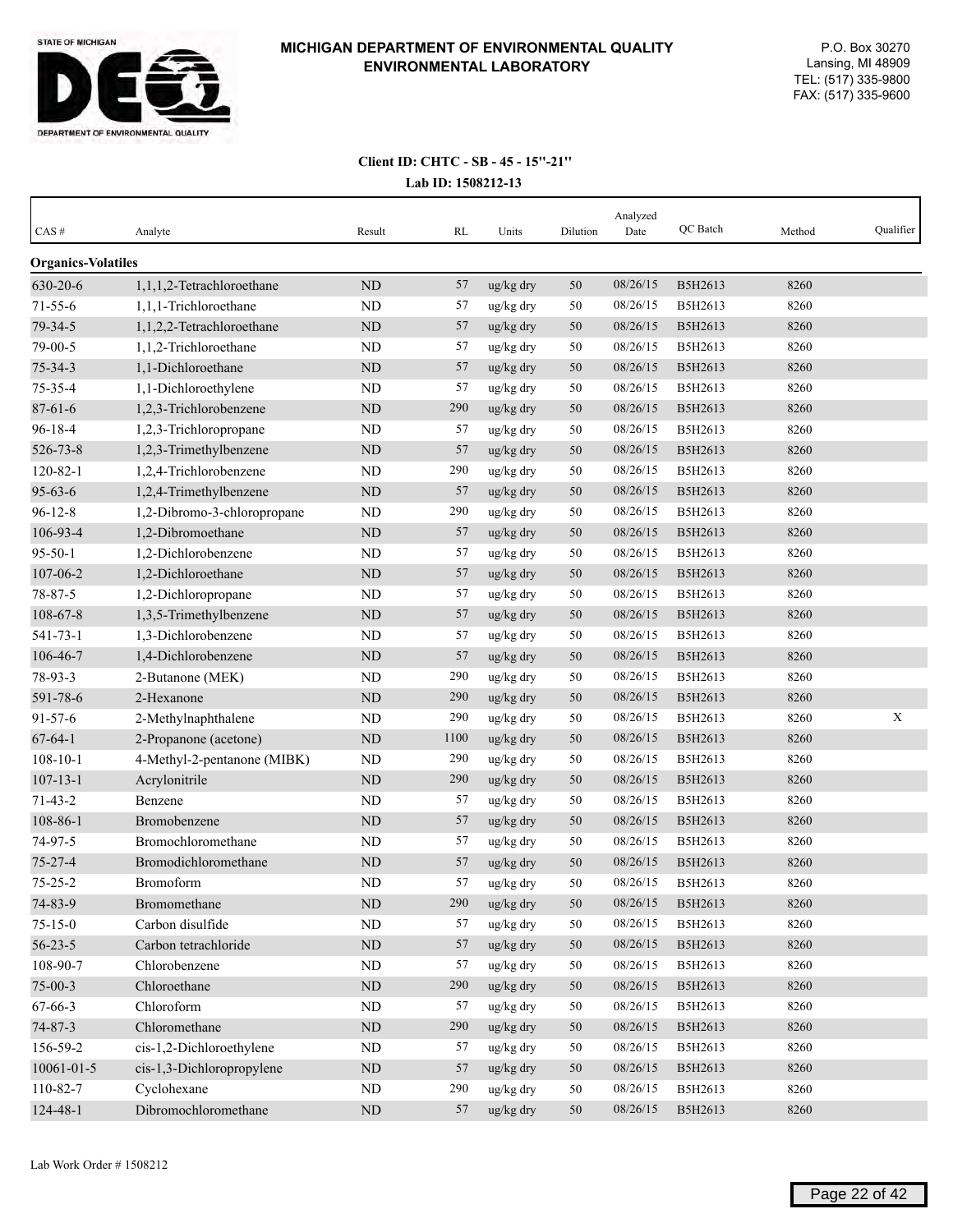

| CAS#                            | Analyte                     | Result         | RL    | Units        | Dilution | Analyzed<br>Date | QC Batch | Method | Qualifier |
|---------------------------------|-----------------------------|----------------|-------|--------------|----------|------------------|----------|--------|-----------|
| <b>Organics-Volatiles</b>       |                             |                |       |              |          |                  |          |        |           |
| $74 - 95 - 3$                   | Dibromomethane              | <b>ND</b>      | 57    | ug/kg dry    | 50       | 08/26/15         | B5H2613  | 8260   |           |
| $75 - 71 - 8$                   | Dichlorodifluoromethane     | <b>ND</b>      | 290   | ug/kg dry    | 50       | 08/26/15         | B5H2613  | 8260   |           |
| $60 - 29 - 7$                   | Diethyl ether               | ND             | 290   | ug/kg dry    | 50       | 08/26/15         | B5H2613  | 8260   |           |
| 108-20-3                        | Diisopropyl Ether           | <b>ND</b>      | 290   | ug/kg dry    | 50       | 08/26/15         | B5H2613  | 8260   |           |
| $100 - 41 - 4$                  | Ethylbenzene                | <b>ND</b>      | 57    | ug/kg dry    | 50       | 08/26/15         | B5H2613  | 8260   |           |
| 637-92-3                        | Ethyltertiarybutylether     | ND             | 290   | ug/kg dry    | 50       | 08/26/15         | B5H2613  | 8260   |           |
| $67 - 72 - 1$                   | Hexachloroethane            | N <sub>D</sub> | 290   | ug/kg dry    | 50       | 08/26/15         | B5H2613  | 8260   |           |
| 98-82-8                         | Isopropylbenzene            | <b>ND</b>      | 57    | ug/kg dry    | 50       | 08/26/15         | B5H2613  | 8260   |           |
| 1330-20-7                       | $m \& p$ - Xylene           | <b>ND</b>      | 110   | ug/kg dry    | 50       | 08/26/15         | B5H2613  | 8260   |           |
| 74-88-4                         | Methyl iodide               | <b>ND</b>      | 57    | ug/kg dry    | 50       | 08/26/15         | B5H2613  | 8260   |           |
| 75-09-2                         | Methylene chloride          | <b>ND</b>      | 290   | ug/kg dry    | 50       | 08/26/15         | B5H2613  | 8260   |           |
| 1634-04-4                       | Methyltertiarybutylether    | <b>ND</b>      | 57    | ug/kg dry    | 50       | 08/26/15         | B5H2613  | 8260   |           |
| $91 - 20 - 3$                   | Naphthalene                 | ND             | 290   | ug/kg dry    | 50       | 08/26/15         | B5H2613  | 8260   | X         |
| $104 - 51 - 8$                  | n-Butylbenzene              | N <sub>D</sub> | 57    | ug/kg dry    | 50       | 08/26/15         | B5H2613  | 8260   |           |
| $103 - 65 - 1$                  | n-Propylbenzene             | ND             | 57    | ug/kg dry    | 50       | 08/26/15         | B5H2613  | 8260   |           |
| 95-47-6                         | o-Xylene                    | ND             | 57    | ug/kg dry    | 50       | 08/26/15         | B5H2613  | 8260   |           |
| 99-87-6                         | p-Isopropyl toluene         | ND             | 57    | ug/kg dry    | 50       | 08/26/15         | B5H2613  | 8260   |           |
| 135-98-8                        | sec-Butylbenzene            | ND             | 57    | ug/kg dry    | 50       | 08/26/15         | B5H2613  | 8260   |           |
| $100 - 42 - 5$                  | Styrene                     | <b>ND</b>      | 57    | ug/kg dry    | 50       | 08/26/15         | B5H2613  | 8260   |           |
| 98-06-6                         | tert-Butylbenzene           | <b>ND</b>      | 57    | ug/kg dry    | 50       | 08/26/15         | B5H2613  | 8260   |           |
| $75 - 65 - 0$                   | tertiary Butyl Alcohol      | <b>ND</b>      | 2900  | ug/kg dry    | 50       | 08/26/15         | B5H2613  | 8260   |           |
| 994-05-8                        | tertiaryAmylmethylether     | ND             | 290   | ug/kg dry    | 50       | 08/26/15         | B5H2613  | 8260   |           |
| $127 - 18 - 4$                  | Tetrachloroethylene         | <b>ND</b>      | 57    | ug/kg dry    | 50       | 08/26/15         | B5H2613  | 8260   |           |
| 109-99-9                        | Tetrahydrofuran             | <b>ND</b>      | 290   | ug/kg dry    | 50       | 08/26/15         | B5H2613  | 8260   |           |
| 108-88-3                        | Toluene                     | <b>ND</b>      | 57    | ug/kg dry    | 50       | 08/26/15         | B5H2613  | 8260   |           |
| 156-60-5                        | trans-1,2-Dichloroethylene  | ND             | 57    | ug/kg dry    | 50       | 08/26/15         | B5H2613  | 8260   |           |
| 10061-02-6                      | trans-1,3-Dichloropropylene | <b>ND</b>      | 57    | ug/kg dry    | 50       | 08/26/15         | B5H2613  | 8260   |           |
| $110-57-6$                      | trans-1,4-Dichloro-2-butene | <b>ND</b>      | 290   | ug/kg dry    | 50       | 08/26/15         | B5H2613  | 8260   |           |
| $79-01-6$                       | Trichloroethylene           | <b>ND</b>      | 57    | ug/kg dry    | 50       | 08/26/15         | B5H2613  | 8260   |           |
| 75-69-4                         | Trichlorofluoromethane      | <b>ND</b>      | 57    | ug/kg dry    | 50       | 08/26/15         | B5H2613  | 8260   |           |
| $75-01-4$                       | Vinyl chloride              | <b>ND</b>      | 57    | ug/kg dry    | 50       | 08/26/15         | B5H2613  | 8260   |           |
| Surrogate: Bromofluorobenzene   |                             |                | 101 % | $40.3 - 194$ |          | 08/26/15         | B5H2613  | 8260   |           |
| Surrogate: Dibromofluoromethane |                             |                | 109 % | $52.1 - 217$ |          | 08/26/15         | B5H2613  | 8260   |           |
| Surrogate: Toluene-d8           |                             |                | 104 % | 55.4-196     |          | 08/26/15         | B5H2613  | 8260   |           |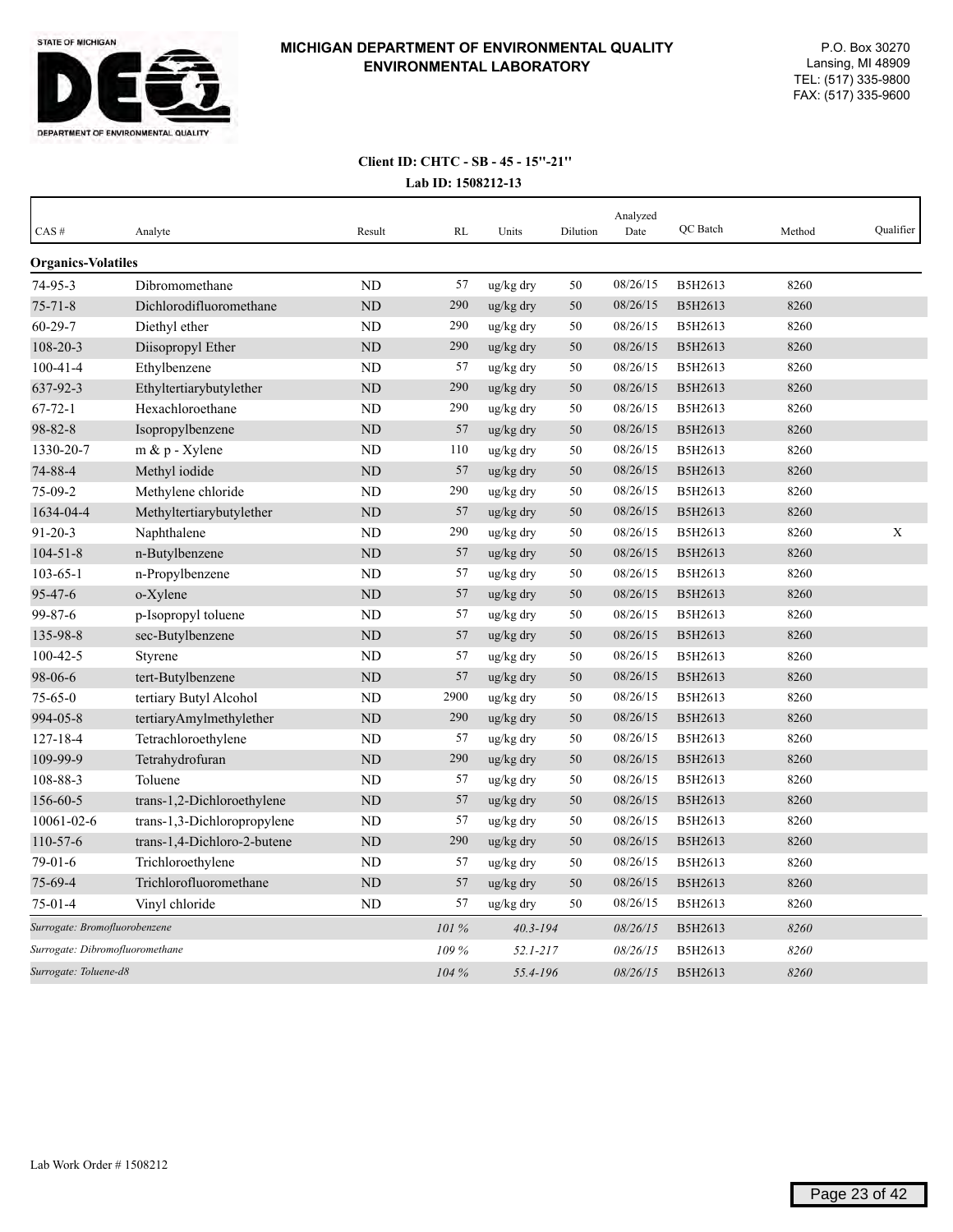

| CAS#                             | Analyte                     | Result    | <b>RL</b>  | Units        | Dilution     | Analyzed<br>Date | QC Batch       | Method    | Qualifier    |
|----------------------------------|-----------------------------|-----------|------------|--------------|--------------|------------------|----------------|-----------|--------------|
| <b>Organics-Semivolatiles</b>    |                             |           |            |              |              |                  |                |           | See note Y20 |
| $91 - 57 - 6$                    | 2-Methylnaphthalene         | <b>ND</b> | 520        | ug/kg dry    | $\mathbf{1}$ | 09/04/15         | B5H2706        | 8270      |              |
| 83-32-9                          | Acenaphthene                | ND        | 210        | ug/kg dry    | $\mathbf{1}$ | 09/04/15         | B5H2706        | 8270      |              |
| 208-96-8                         | Acenaphthylene              | <b>ND</b> | 210        | ug/kg dry    | 1            | 09/04/15         | B5H2706        | 8270      |              |
| $120 - 12 - 7$                   | Anthracene                  | <b>ND</b> | 210        | ug/kg dry    | $\mathbf{1}$ | 09/04/15         | B5H2706        | 8270      |              |
| $56 - 55 - 3$                    | Benz[a]anthracene           | <b>ND</b> | 210        | ug/kg dry    | 1            | 09/04/15         | B5H2706        | 8270      |              |
| $50 - 32 - 8$                    | Benzo[a]pyrene              | ND        | 410        | ug/kg dry    | $\mathbf{1}$ | 09/04/15         | B5H2706        | 8270      |              |
| 205-99-2                         | Benzo[b]fluoranthene        | ND        | 410        | ug/kg dry    | $\mathbf{1}$ | 09/04/15         | B5H2706        | 8270      |              |
| 191-24-2                         | Benzo[g,h,i]perylene        | <b>ND</b> | 410        | ug/kg dry    | $\mathbf{1}$ | 09/04/15         | B5H2706        | 8270      |              |
| 207-08-9                         | Benzo[k]fluoranthene        | ND        | 410        | ug/kg dry    | 1            | 09/04/15         | B5H2706        | 8270      |              |
| 218-01-9                         | Chrysene                    | <b>ND</b> | 210        | ug/kg dry    | $\mathbf{1}$ | 09/04/15         | B5H2706        | 8270      |              |
| $53 - 70 - 3$                    | Dibenz[a,h]anthracene       | <b>ND</b> | 410        | ug/kg dry    | $\mathbf{1}$ | 09/04/15         | B5H2706        | 8270      |              |
| 206-44-0                         | Fluoranthene                | ND        | 210        | ug/kg dry    | $\mathbf{1}$ | 09/04/15         | B5H2706        | 8270      |              |
| $86 - 73 - 7$                    | Fluorene                    | ND        | 210        | ug/kg dry    | 1            | 09/04/15         | B5H2706        | 8270      |              |
| 193-39-5                         | Indeno $(1,2,3-c,d)$ pyrene | <b>ND</b> | 410        | ug/kg dry    | $\mathbf{1}$ | 09/04/15         | <b>B5H2706</b> | 8270      |              |
| $91 - 20 - 3$                    | Naphthalene                 | <b>ND</b> | 210        | ug/kg dry    | 1            | 09/04/15         | B5H2706        | 8270      |              |
| $85 - 01 - 8$                    | Phenanthrene                | ND        | 210        | ug/kg dry    | $\mathbf{1}$ | 09/04/15         | B5H2706        | 8270      |              |
| 129-00-0                         | Pyrene                      | ND        | 210        | ug/kg dry    | $\mathbf{1}$ | 09/04/15         | B5H2706        | 8270      |              |
| Surrogate: 2-Fluorobiphenyl      |                             |           | 64.9%      | $32.9 - 115$ |              | 09/04/15         | B5H2706        | 8270      |              |
| Surrogate: Nitrobenzene-d5       |                             |           | 63.9%      | $31.8 - 115$ |              | 09/04/15         | B5H2706        | 8270      |              |
| Surrogate: p-Terphenyl-d14       |                             |           | 90.8%      | $38.5 - 115$ |              | 09/04/15         | <b>B5H2706</b> | 8270      |              |
| <b>Organics-PCBs as Aroclors</b> |                             |           |            |              |              |                  |                |           |              |
| 12674-11-2                       | Aroclor 1016                | <b>ND</b> | 100        | ug/kg dry    | $\mathbf{1}$ | 09/09/15         | <b>B5I0110</b> | 8081/8082 |              |
| 11104-28-2                       | Aroclor 1221                | ND        | $100\,$    | ug/kg dry    | $\mathbf{1}$ | 09/09/15         | <b>B5I0110</b> | 8081/8082 |              |
| 11141-16-5                       | Aroclor 1232                | ND        | 100        | ug/kg dry    | $\mathbf{1}$ | 09/09/15         | <b>B5I0110</b> | 8081/8082 |              |
| 53469-21-9                       | Aroclor 1242                | <b>ND</b> | 100        | ug/kg dry    | $\mathbf{1}$ | 09/09/15         | <b>B5I0110</b> | 8081/8082 |              |
| 12672-29-6                       | Aroclor 1248                | ND        | 100        | ug/kg dry    | $\mathbf{1}$ | 09/09/15         | B5I0110        | 8081/8082 |              |
| 11097-69-1                       | Aroclor 1254                | <b>ND</b> | 100        | ug/kg dry    | $\mathbf{1}$ | 09/09/15         | <b>B5I0110</b> | 8081/8082 |              |
| 11096-82-5                       | Aroclor 1260                | ND        | 100        | ug/kg dry    | $\mathbf{1}$ | 09/09/15         | <b>B5I0110</b> | 8081/8082 |              |
| 37324-23-5                       | Aroclor 1262                | ND        | 100        | ug/kg dry    | $\mathbf{1}$ | 09/09/15         | <b>B5I0110</b> | 8081/8082 |              |
| 11100-14-4                       | Aroclor 1268                | ND        | 100        | ug/kg dry    | $\mathbf{1}$ | 09/09/15         | <b>B5I0110</b> | 8081/8082 |              |
| Surrogate: Decachlorobiphenyl    |                             |           | 81.5%      | $30 - 150$   |              | 09/09/15         | <b>B5I0110</b> | 8081/8082 |              |
| Surrogate: Tetrachloro-m-xylene  |                             | 69.5%     | $30 - 150$ |              | 09/09/15     | <b>B5I0110</b>   | 8081/8082      |           |              |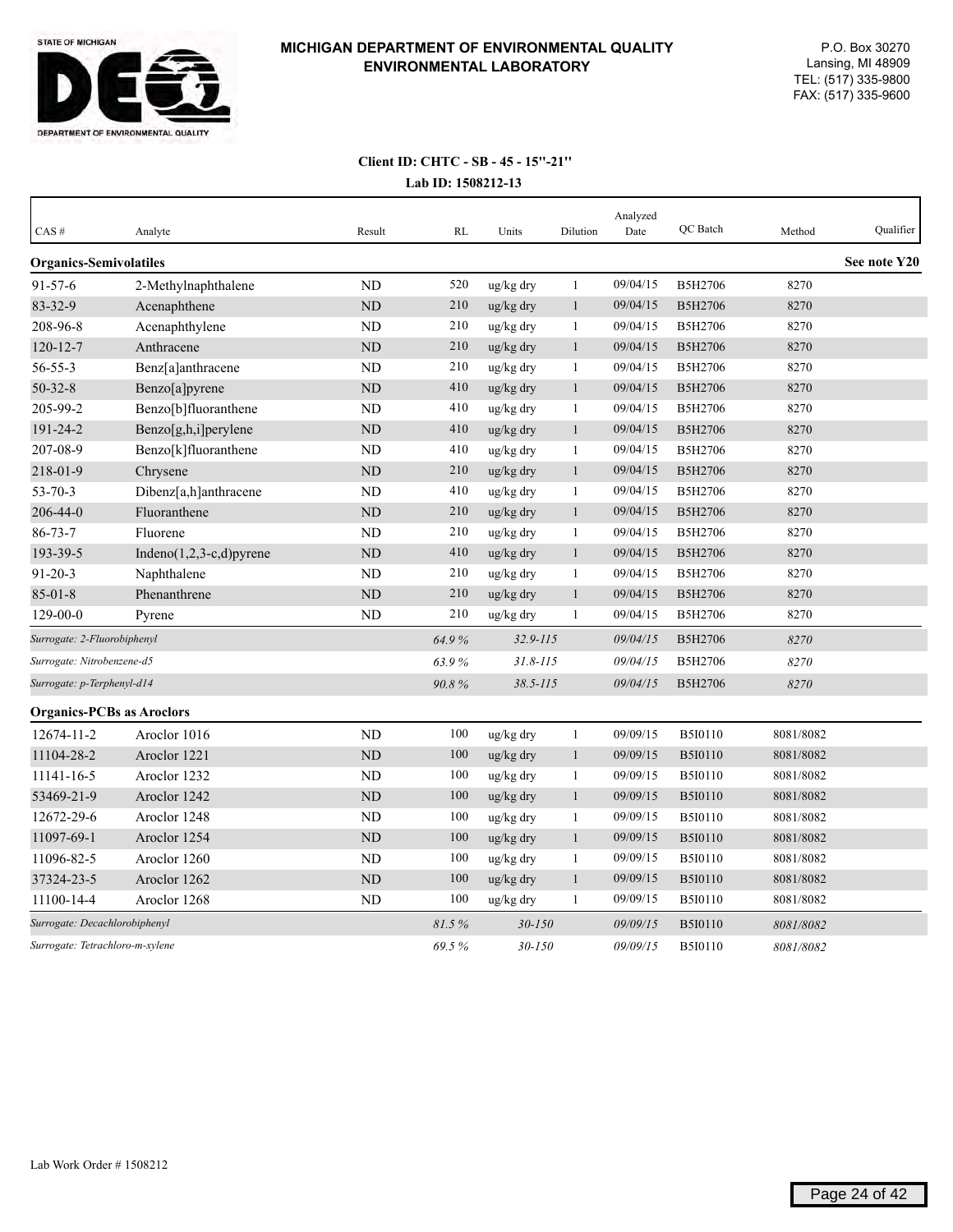

| CAS#                     | Analyte                             | Result    | RL   | Units         | Dilution     | Analyzed<br>Date | OC Batch | Method     | Qualifier |
|--------------------------|-------------------------------------|-----------|------|---------------|--------------|------------------|----------|------------|-----------|
|                          | <b>Inorganics-General Chemistry</b> |           |      |               |              |                  |          |            |           |
| <b>TS</b>                | % Total Solids                      | 96.6      | 0.1  | $\frac{0}{0}$ | 1            | 08/26/15         | B5H2607  | 2540 B     |           |
| $57 - 12 - 5$            | Total Cyanide                       | ND        | 0.10 | mg/kg dry     | $\mathbf{1}$ | 08/27/15         | B5H2406  | ASTM D7284 |           |
| <b>Inorganics-Metals</b> |                                     |           |      |               |              |                  |          |            |           |
| 7429-90-5                | <b>Aluminium</b>                    | 13000     | 10   | mg/kg dry     | 100          | 09/02/15         | B5H2801  | 6020/200.8 |           |
| 7440-36-0                | Antimony                            | <b>ND</b> | 0.3  | mg/kg dry     | 10           | 09/02/15         | B5H2702  | 6020/200.8 |           |
| 7440-38-2                | Arsenic                             | ND        | 5.0  | mg/kg dry     | 100          | 09/02/15         | B5H2801  | 6020/200.8 |           |
| 7440-39-3                | <b>Barium</b>                       | 12        | 10   | mg/kg dry     | 100          | 09/02/15         | B5H2801  | 6020/200.8 | A09       |
| 7440-41-7                | Beryllium                           | ND        | 2.0  | mg/kg dry     | 100          | 09/02/15         | B5H2801  | 6020/200.8 |           |
| 7440-43-9                | Cadmium                             | <b>ND</b> | 0.2  | mg/kg dry     | 10           | 09/01/15         | B5H2801  | 6020/200.8 |           |
| 7440-47-3                | Chromium                            | 31        | 20   | mg/kg dry     | 100          | 09/02/15         | B5H2801  | 6020/200.8 |           |
| 7440-48-4                | Cobalt                              | 21        | 5.0  | mg/kg dry     | 100          | 09/02/15         | B5H2801  | 6020/200.8 |           |
| 7440-50-8                | Copper                              | 1200      | 10   | mg/kg dry     | 100          | 09/02/15         | B5H2801  | 6020/200.8 |           |
| 7439-89-6                | <b>Iron</b>                         | 18000     | 5.0  | mg/kg dry     | 10           | 09/11/15         | B5H2801  | 6010/200.7 | A09       |
| 7439-92-1                | Lead                                | ND        | 10   | mg/kg dry     | 100          | 09/02/15         | B5H2801  | 6020/200.8 |           |
| 7439-93-2                | Lithium                             | 4.2       | 0.2  | mg/kg dry     | -1           | 09/11/15         | B5H2801  | 6010/200.7 |           |
| 7439-95-4                | <b>Magnesium</b>                    | 13000     | 50   | mg/kg dry     | 10           | 09/11/15         | B5H2801  | 6010/200.7 |           |
| 7439-96-5                | Manganese                           | 320       | 10   | mg/kg dry     | 100          | 09/02/15         | B5H2801  | 6020/200.8 |           |
| 7439-97-6                | Mercury                             | ND        | 0.05 | mg/kg dry     | $\mathbf{1}$ | 09/03/15         | B5I0202  | 7471/245.5 |           |
| 7440-02-0                | <b>Nickel</b>                       | 43        | 10   | mg/kg dry     | 100          | 09/02/15         | B5H2801  | 6020/200.8 |           |
| 7782-49-2                | Selenium                            | <b>ND</b> | 2.0  | mg/kg dry     | 100          | 09/02/15         | B5H2801  | 6020/200.8 |           |
| 7440-22-4                | <b>Silver</b>                       | 0.7       | 0.1  | mg/kg dry     | 10           | 09/01/15         | B5H2801  | 6020/200.8 |           |
| 7440-28-0                | Thallium                            | <b>ND</b> | 5.0  | mg/kg dry     | 100          | 09/02/15         | B5H2801  | 6020/200.8 |           |
| 7440-66-6                | Zinc                                | 57        | 10   | mg/kg dry     | 100          | 09/02/15         | B5H2801  | 6020/200.8 |           |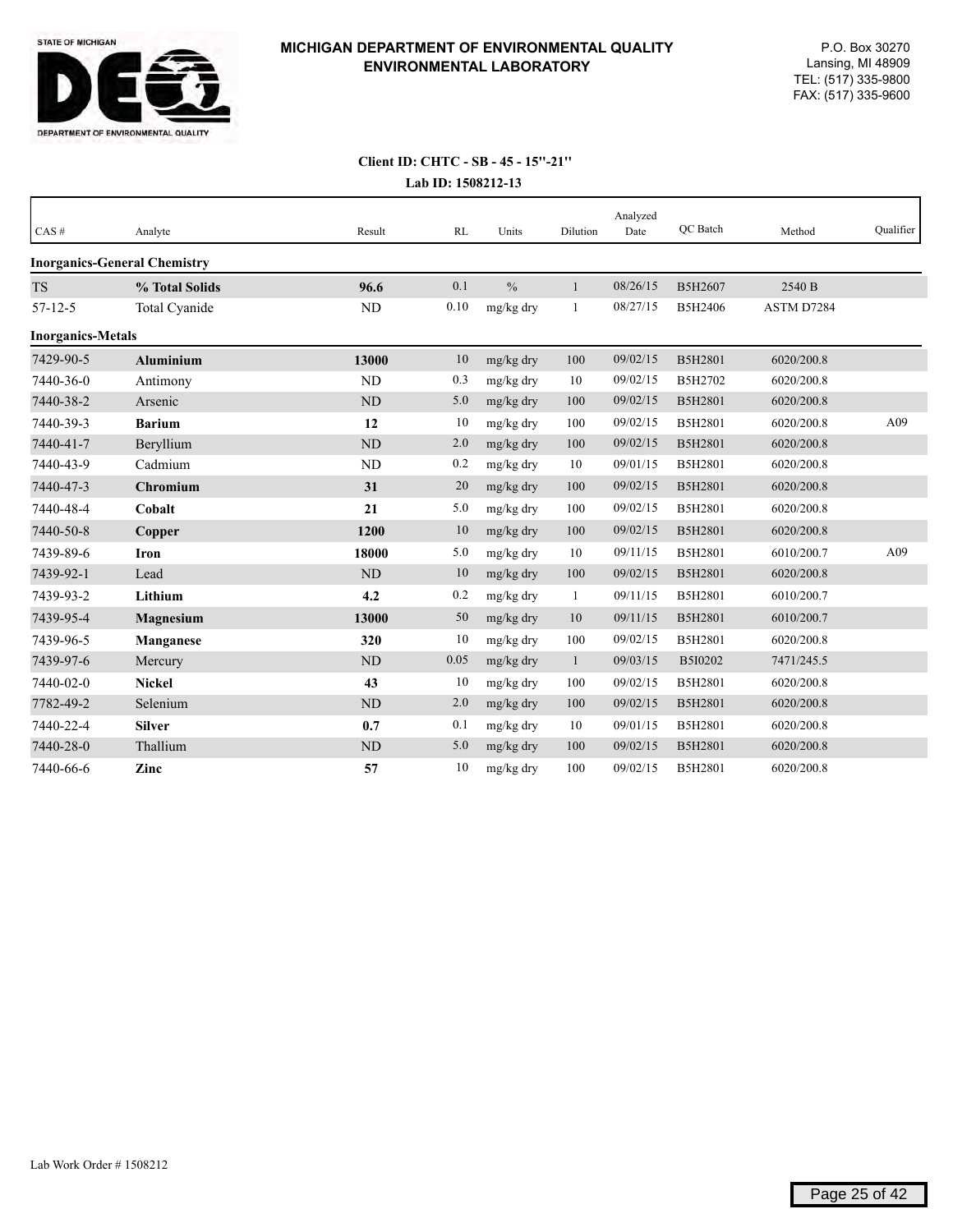

| CAS#                      | Analyte                     | Result    | RL   | Units     | Dilution | Analyzed<br>Date | QC Batch | Method | Qualifier   |
|---------------------------|-----------------------------|-----------|------|-----------|----------|------------------|----------|--------|-------------|
| <b>Organics-Volatiles</b> |                             |           |      |           |          |                  |          |        |             |
| 630-20-6                  | 1,1,1,2-Tetrachloroethane   | ND        | 57   | ug/kg dry | 50       | 08/26/15         | B5H2613  | 8260   |             |
| $71 - 55 - 6$             | 1,1,1-Trichloroethane       | <b>ND</b> | 57   | ug/kg dry | 50       | 08/26/15         | B5H2613  | 8260   |             |
| 79-34-5                   | 1,1,2,2-Tetrachloroethane   | ND        | 57   | ug/kg dry | 50       | 08/26/15         | B5H2613  | 8260   |             |
| 79-00-5                   | 1,1,2-Trichloroethane       | <b>ND</b> | 57   | ug/kg dry | 50       | 08/26/15         | B5H2613  | 8260   |             |
| $75 - 34 - 3$             | 1,1-Dichloroethane          | ND        | 57   | ug/kg dry | 50       | 08/26/15         | B5H2613  | 8260   |             |
| 75-35-4                   | 1,1-Dichloroethylene        | ND        | 57   | ug/kg dry | 50       | 08/26/15         | B5H2613  | 8260   |             |
| $87 - 61 - 6$             | 1,2,3-Trichlorobenzene      | ND        | 290  | ug/kg dry | 50       | 08/26/15         | B5H2613  | 8260   |             |
| 96-18-4                   | 1,2,3-Trichloropropane      | ND        | 57   | ug/kg dry | 50       | 08/26/15         | B5H2613  | 8260   |             |
| 526-73-8                  | 1,2,3-Trimethylbenzene      | ND        | 57   | ug/kg dry | 50       | 08/26/15         | B5H2613  | 8260   |             |
| $120 - 82 - 1$            | 1,2,4-Trichlorobenzene      | ND        | 290  | ug/kg dry | 50       | 08/26/15         | B5H2613  | 8260   |             |
| $95 - 63 - 6$             | 1,2,4-Trimethylbenzene      | ND        | 57   | ug/kg dry | 50       | 08/26/15         | B5H2613  | 8260   |             |
| $96 - 12 - 8$             | 1,2-Dibromo-3-chloropropane | ND        | 290  | ug/kg dry | 50       | 08/26/15         | B5H2613  | 8260   |             |
| 106-93-4                  | 1,2-Dibromoethane           | ND        | 57   | ug/kg dry | 50       | 08/26/15         | B5H2613  | 8260   |             |
| $95 - 50 - 1$             | 1,2-Dichlorobenzene         | ND        | 57   | ug/kg dry | 50       | 08/26/15         | B5H2613  | 8260   |             |
| 107-06-2                  | 1,2-Dichloroethane          | ND        | 57   | ug/kg dry | 50       | 08/26/15         | B5H2613  | 8260   |             |
| 78-87-5                   | 1,2-Dichloropropane         | <b>ND</b> | 57   | ug/kg dry | 50       | 08/26/15         | B5H2613  | 8260   |             |
| 108-67-8                  | 1,3,5-Trimethylbenzene      | ND        | 57   | ug/kg dry | 50       | 08/26/15         | B5H2613  | 8260   |             |
| 541-73-1                  | 1,3-Dichlorobenzene         | ND        | 57   | ug/kg dry | 50       | 08/26/15         | B5H2613  | 8260   |             |
| 106-46-7                  | 1,4-Dichlorobenzene         | ND        | 57   | ug/kg dry | 50       | 08/26/15         | B5H2613  | 8260   |             |
| 78-93-3                   | 2-Butanone (MEK)            | ND        | 290  | ug/kg dry | 50       | 08/26/15         | B5H2613  | 8260   |             |
| 591-78-6                  | 2-Hexanone                  | ND        | 290  | ug/kg dry | 50       | 08/26/15         | B5H2613  | 8260   |             |
| $91 - 57 - 6$             | 2-Methylnaphthalene         | ND        | 290  | ug/kg dry | 50       | 08/26/15         | B5H2613  | 8260   | $\mathbf X$ |
| $67 - 64 - 1$             | 2-Propanone (acetone)       | ND        | 1100 | ug/kg dry | 50       | 08/26/15         | B5H2613  | 8260   |             |
| $108 - 10 - 1$            | 4-Methyl-2-pentanone (MIBK) | ND        | 290  | ug/kg dry | 50       | 08/26/15         | B5H2613  | 8260   |             |
| $107 - 13 - 1$            | Acrylonitrile               | ND        | 290  | ug/kg dry | $50\,$   | 08/26/15         | B5H2613  | 8260   |             |
| $71 - 43 - 2$             | Benzene                     | <b>ND</b> | 57   | ug/kg dry | 50       | 08/26/15         | B5H2613  | 8260   |             |
| 108-86-1                  | Bromobenzene                | ND        | 57   | ug/kg dry | 50       | 08/26/15         | B5H2613  | 8260   |             |
| 74-97-5                   | Bromochloromethane          | <b>ND</b> | 57   | ug/kg dry | 50       | 08/26/15         | B5H2613  | 8260   |             |
| 75-27-4                   | Bromodichloromethane        | ND        | 57   | ug/kg dry | 50       | 08/26/15         | B5H2613  | 8260   |             |
| $75 - 25 - 2$             | Bromoform                   | ND        | 57   | ug/kg dry | 50       | 08/26/15         | B5H2613  | 8260   |             |
| 74-83-9                   | Bromomethane                | $\rm ND$  | 290  | ug/kg dry | 50       | 08/26/15         | B5H2613  | 8260   |             |
| $75 - 15 - 0$             | Carbon disulfide            | ND        | 57   | ug/kg dry | 50       | 08/26/15         | B5H2613  | 8260   |             |
| $56 - 23 - 5$             | Carbon tetrachloride        | $\rm ND$  | 57   | ug/kg dry | $50\,$   | 08/26/15         | B5H2613  | 8260   |             |
| 108-90-7                  | Chlorobenzene               | ND        | 57   | ug/kg dry | 50       | 08/26/15         | B5H2613  | 8260   |             |
| $75 - 00 - 3$             | Chloroethane                | $\rm ND$  | 290  | ug/kg dry | $50\,$   | 08/26/15         | B5H2613  | 8260   |             |
| $67 - 66 - 3$             | Chloroform                  | ND        | 57   | ug/kg dry | 50       | 08/26/15         | B5H2613  | 8260   |             |
| $74 - 87 - 3$             | Chloromethane               | $\rm ND$  | 290  | ug/kg dry | $50\,$   | 08/26/15         | B5H2613  | 8260   |             |
| 156-59-2                  | cis-1,2-Dichloroethylene    | ND        | 57   | ug/kg dry | 50       | 08/26/15         | B5H2613  | 8260   |             |
| $10061 - 01 - 5$          | cis-1,3-Dichloropropylene   | $\rm ND$  | 57   | ug/kg dry | 50       | 08/26/15         | B5H2613  | 8260   |             |
| 110-82-7                  | Cyclohexane                 | $\rm ND$  | 290  | ug/kg dry | 50       | 08/26/15         | B5H2613  | 8260   |             |
| $124 - 48 - 1$            | Dibromochloromethane        | $\rm ND$  | 57   | ug/kg dry | 50       | 08/26/15         | B5H2613  | 8260   |             |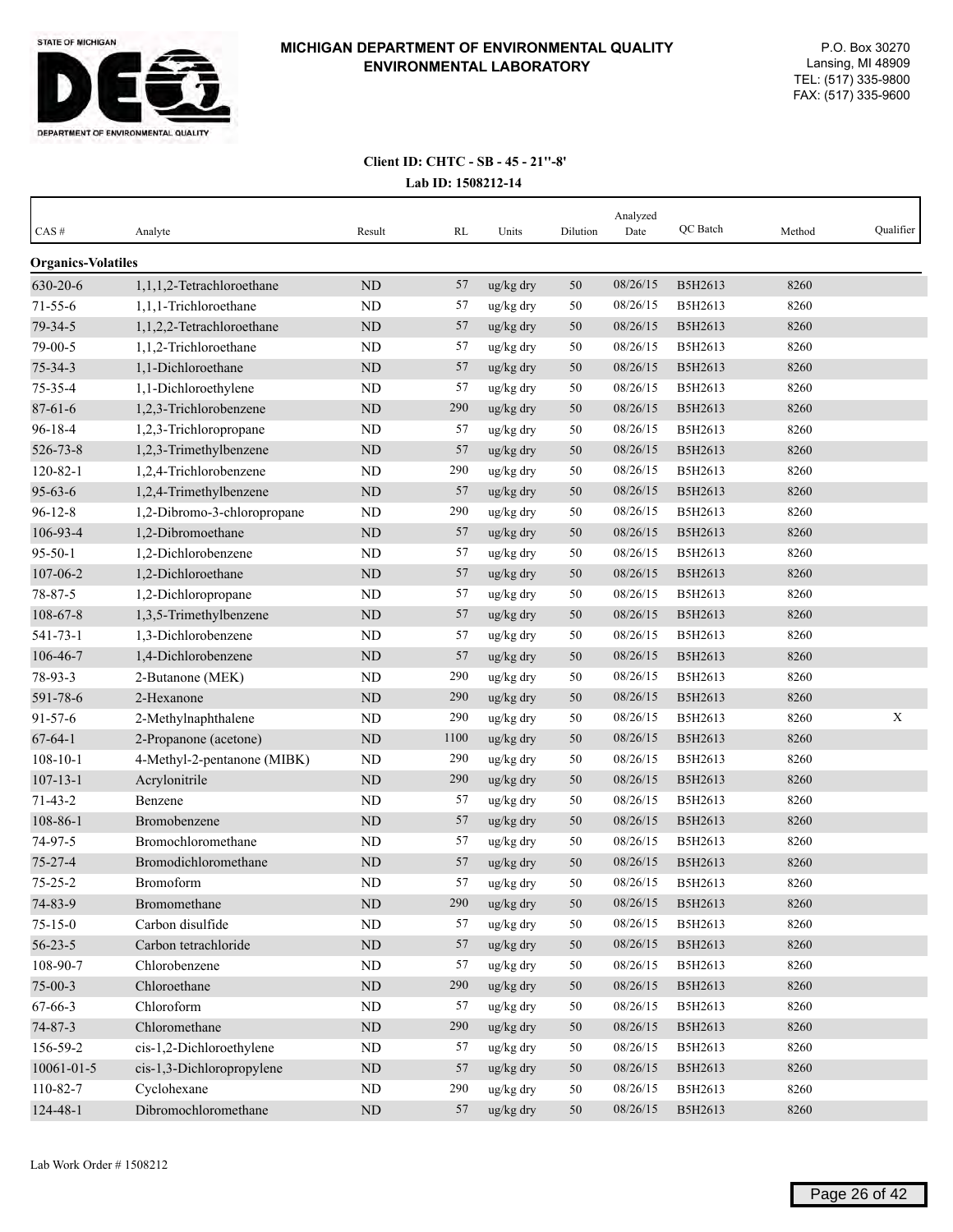

| CAS#                            | Analyte                     | Result         | RL      | Units        | Dilution | Analyzed<br>Date | <b>OC</b> Batch | Method | Qualifier |
|---------------------------------|-----------------------------|----------------|---------|--------------|----------|------------------|-----------------|--------|-----------|
| <b>Organics-Volatiles</b>       |                             |                |         |              |          |                  |                 |        |           |
| 74-95-3                         | Dibromomethane              | <b>ND</b>      | 57      | ug/kg dry    | 50       | 08/26/15         | B5H2613         | 8260   |           |
| $75 - 71 - 8$                   | Dichlorodifluoromethane     | N <sub>D</sub> | 290     | ug/kg dry    | 50       | 08/26/15         | B5H2613         | 8260   |           |
| $60 - 29 - 7$                   | Diethyl ether               | <b>ND</b>      | 290     | ug/kg dry    | 50       | 08/26/15         | B5H2613         | 8260   |           |
| 108-20-3                        | Diisopropyl Ether           | <b>ND</b>      | 290     | ug/kg dry    | 50       | 08/26/15         | B5H2613         | 8260   |           |
| $100 - 41 - 4$                  | Ethylbenzene                | ND             | 57      | ug/kg dry    | 50       | 08/26/15         | B5H2613         | 8260   |           |
| 637-92-3                        | Ethyltertiarybutylether     | ND             | 290     | ug/kg dry    | 50       | 08/26/15         | B5H2613         | 8260   |           |
| $67 - 72 - 1$                   | Hexachloroethane            | ND             | 290     | ug/kg dry    | 50       | 08/26/15         | B5H2613         | 8260   |           |
| 98-82-8                         | Isopropylbenzene            | ND             | 57      | ug/kg dry    | 50       | 08/26/15         | B5H2613         | 8260   |           |
| 1330-20-7                       | m & p - Xylene              | <b>ND</b>      | 110     | ug/kg dry    | 50       | 08/26/15         | B5H2613         | 8260   |           |
| 74-88-4                         | Methyl iodide               | <b>ND</b>      | 57      | ug/kg dry    | 50       | 08/26/15         | B5H2613         | 8260   |           |
| 75-09-2                         | Methylene chloride          | <b>ND</b>      | 290     | ug/kg dry    | 50       | 08/26/15         | B5H2613         | 8260   |           |
| 1634-04-4                       | Methyltertiarybutylether    | <b>ND</b>      | 57      | ug/kg dry    | 50       | 08/26/15         | B5H2613         | 8260   |           |
| $91 - 20 - 3$                   | Naphthalene                 | ND             | 290     | ug/kg dry    | 50       | 08/26/15         | B5H2613         | 8260   | X         |
| $104 - 51 - 8$                  | n-Butylbenzene              | ND             | 57      | ug/kg dry    | 50       | 08/26/15         | B5H2613         | 8260   |           |
| $103 - 65 - 1$                  | n-Propylbenzene             | <b>ND</b>      | 57      | ug/kg dry    | 50       | 08/26/15         | B5H2613         | 8260   |           |
| $95 - 47 - 6$                   | o-Xylene                    | <b>ND</b>      | 57      | ug/kg dry    | 50       | 08/26/15         | B5H2613         | 8260   |           |
| 99-87-6                         | p-Isopropyl toluene         | ND             | 57      | ug/kg dry    | 50       | 08/26/15         | B5H2613         | 8260   |           |
| 135-98-8                        | sec-Butylbenzene            | <b>ND</b>      | 57      | ug/kg dry    | 50       | 08/26/15         | B5H2613         | 8260   |           |
| $100 - 42 - 5$                  | Styrene                     | ND             | 57      | ug/kg dry    | 50       | 08/26/15         | B5H2613         | 8260   |           |
| 98-06-6                         | tert-Butylbenzene           | N <sub>D</sub> | 57      | ug/kg dry    | 50       | 08/26/15         | B5H2613         | 8260   |           |
| $75 - 65 - 0$                   | tertiary Butyl Alcohol      | <b>ND</b>      | 2900    | ug/kg dry    | 50       | 08/26/15         | B5H2613         | 8260   |           |
| 994-05-8                        | tertiaryAmylmethylether     | <b>ND</b>      | 290     | ug/kg dry    | 50       | 08/26/15         | B5H2613         | 8260   |           |
| $127 - 18 - 4$                  | Tetrachloroethylene         | <b>ND</b>      | 57      | ug/kg dry    | 50       | 08/26/15         | B5H2613         | 8260   |           |
| 109-99-9                        | Tetrahydrofuran             | ND             | 290     | ug/kg dry    | 50       | 08/26/15         | B5H2613         | 8260   |           |
| 108-88-3                        | Toluene                     | <b>ND</b>      | 57      | ug/kg dry    | 50       | 08/26/15         | B5H2613         | 8260   |           |
| 156-60-5                        | trans-1,2-Dichloroethylene  | ND             | 57      | ug/kg dry    | 50       | 08/26/15         | B5H2613         | 8260   |           |
| 10061-02-6                      | trans-1,3-Dichloropropylene | <b>ND</b>      | 57      | ug/kg dry    | 50       | 08/26/15         | B5H2613         | 8260   |           |
| $110 - 57 - 6$                  | trans-1,4-Dichloro-2-butene | <b>ND</b>      | 290     | ug/kg dry    | 50       | 08/26/15         | B5H2613         | 8260   |           |
| $79-01-6$                       | Trichloroethylene           | ND             | 57      | ug/kg dry    | 50       | 08/26/15         | B5H2613         | 8260   |           |
| 75-69-4                         | Trichlorofluoromethane      | <b>ND</b>      | 57      | ug/kg dry    | 50       | 08/26/15         | B5H2613         | 8260   |           |
| $75-01-4$                       | Vinyl chloride              | ND             | 57      | ug/kg dry    | 50       | 08/26/15         | B5H2613         | 8260   |           |
| Surrogate: Bromofluorobenzene   |                             |                | 97.1%   | $40.3 - 194$ |          | 08/26/15         | B5H2613         | 8260   |           |
| Surrogate: Dibromofluoromethane |                             |                | 106 %   | $52.1 - 217$ |          | 08/26/15         | B5H2613         | 8260   |           |
| Surrogate: Toluene-d8           |                             |                | $103\%$ | 55.4-196     |          | 08/26/15         | B5H2613         | 8260   |           |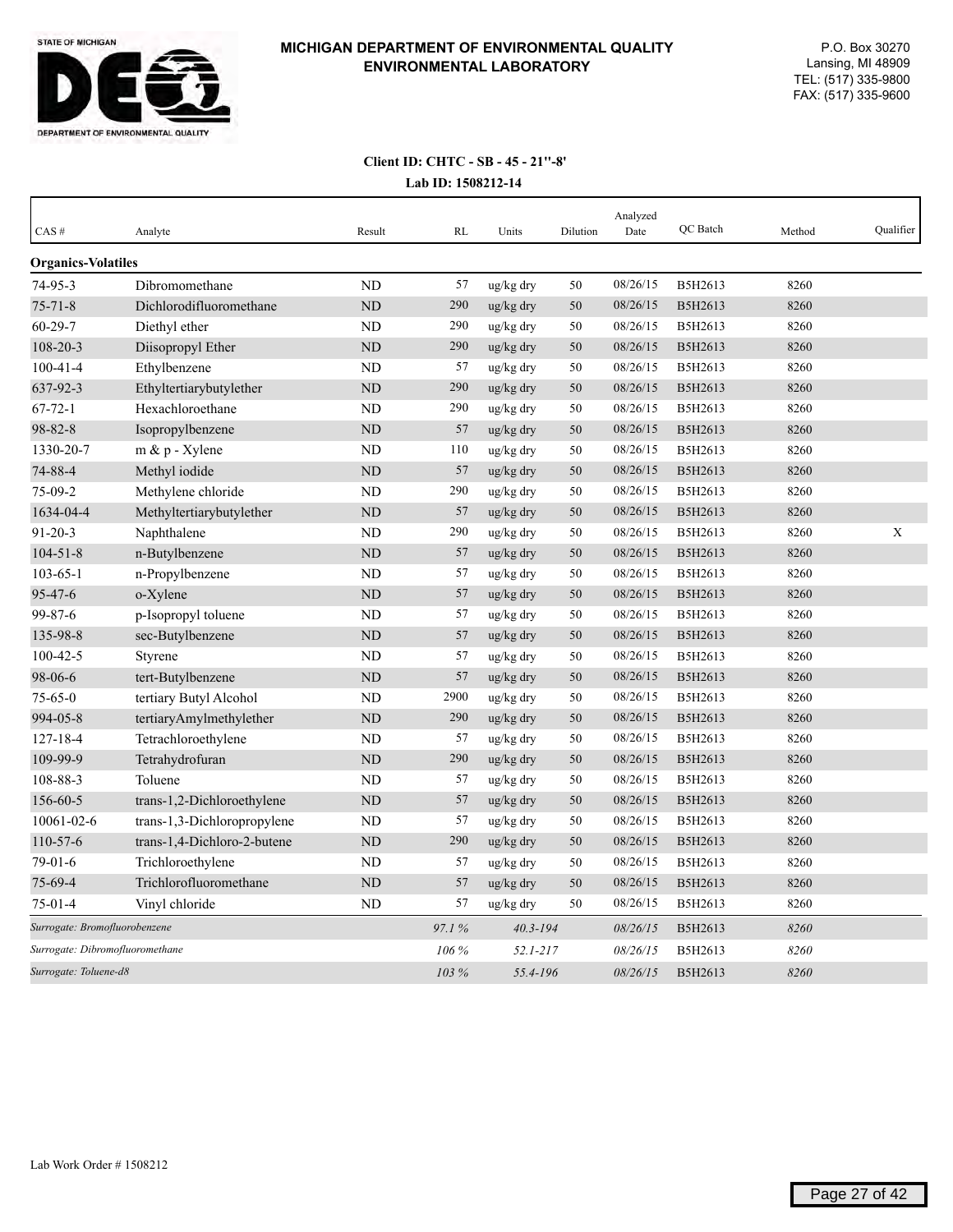

| CAS#                             | Analyte                     | Result         | <b>RL</b> | Units        | Dilution     | Analyzed<br>Date | QC Batch | Method    | Qualifier    |
|----------------------------------|-----------------------------|----------------|-----------|--------------|--------------|------------------|----------|-----------|--------------|
| <b>Organics-Semivolatiles</b>    |                             |                |           |              |              |                  |          |           | See note Y20 |
| $91 - 57 - 6$                    | 2-Methylnaphthalene         | <b>ND</b>      | 530       | ug/kg dry    | $\mathbf{1}$ | 09/04/15         | B5H2706  | 8270      |              |
| 83-32-9                          | Acenaphthene                | ND             | 210       | ug/kg dry    | 1            | 09/04/15         | B5H2706  | 8270      |              |
| 208-96-8                         | Acenaphthylene              | <b>ND</b>      | 210       | ug/kg dry    | 1            | 09/04/15         | B5H2706  | 8270      |              |
| $120 - 12 - 7$                   | Anthracene                  | <b>ND</b>      | 210       | ug/kg dry    | $\mathbf{1}$ | 09/04/15         | B5H2706  | 8270      |              |
| 56-55-3                          | Benz[a]anthracene           | N <sub>D</sub> | 210       | ug/kg dry    | $\mathbf{1}$ | 09/04/15         | B5H2706  | 8270      |              |
| $50 - 32 - 8$                    | Benzo[a]pyrene              | <b>ND</b>      | 420       | ug/kg dry    | $\mathbf{1}$ | 09/04/15         | B5H2706  | 8270      |              |
| 205-99-2                         | Benzo[b]fluoranthene        | <b>ND</b>      | 420       | ug/kg dry    | 1            | 09/04/15         | B5H2706  | 8270      |              |
| 191-24-2                         | Benzo[g,h,i]perylene        | ND             | 420       | ug/kg dry    | $\mathbf{1}$ | 09/04/15         | B5H2706  | 8270      |              |
| 207-08-9                         | Benzo[k]fluoranthene        | ND             | 420       | ug/kg dry    | 1            | 09/04/15         | B5H2706  | 8270      |              |
| 218-01-9                         | Chrysene                    | <b>ND</b>      | 210       | ug/kg dry    | $\mathbf{1}$ | 09/04/15         | B5H2706  | 8270      |              |
| $53 - 70 - 3$                    | Dibenz[a,h]anthracene       | <b>ND</b>      | 420       | ug/kg dry    | $\mathbf{1}$ | 09/04/15         | B5H2706  | 8270      |              |
| 206-44-0                         | Fluoranthene                | <b>ND</b>      | 210       | ug/kg dry    | $\mathbf{1}$ | 09/04/15         | B5H2706  | 8270      |              |
| $86 - 73 - 7$                    | Fluorene                    | ND             | 210       | ug/kg dry    | 1            | 09/04/15         | B5H2706  | 8270      |              |
| 193-39-5                         | Indeno $(1,2,3-c,d)$ pyrene | $\rm ND$       | 420       | ug/kg dry    | $\mathbf{1}$ | 09/04/15         | B5H2706  | 8270      |              |
| $91 - 20 - 3$                    | Naphthalene                 | <b>ND</b>      | 210       | ug/kg dry    | 1            | 09/04/15         | B5H2706  | 8270      |              |
| $85 - 01 - 8$                    | Phenanthrene                | $\rm ND$       | 210       | ug/kg dry    | $\mathbf{1}$ | 09/04/15         | B5H2706  | 8270      |              |
| $129 - 00 - 0$                   | Pyrene                      | ND             | 210       | ug/kg dry    | 1            | 09/04/15         | B5H2706  | 8270      |              |
| Surrogate: 2-Fluorobiphenyl      |                             |                | 62.1%     | $32.9 - 115$ |              | 09/04/15         | B5H2706  | 8270      |              |
| Surrogate: Nitrobenzene-d5       |                             |                | 61.5%     | $31.8 - 115$ |              | 09/04/15         | B5H2706  | 8270      |              |
| Surrogate: p-Terphenyl-d14       |                             |                | 87.4%     | $38.5 - 115$ |              | 09/04/15         | B5H2706  | 8270      |              |
| <b>Organics-PCBs as Aroclors</b> |                             |                |           |              |              |                  |          |           |              |
| 12674-11-2                       | Aroclor 1016                | ND             | 110       | ug/kg dry    | $\,1\,$      | 09/11/15         | B5I0209  | 8081/8082 |              |
| 11104-28-2                       | Aroclor 1221                | $\rm ND$       | 110       | ug/kg dry    | $\mathbf{1}$ | 09/11/15         | B5I0209  | 8081/8082 |              |
| 11141-16-5                       | Aroclor 1232                | <b>ND</b>      | 110       | ug/kg dry    | $\mathbf{1}$ | 09/11/15         | B5I0209  | 8081/8082 |              |
| 53469-21-9                       | Aroclor 1242                | ND             | 110       | ug/kg dry    | $\mathbf{1}$ | 09/11/15         | B5I0209  | 8081/8082 |              |
| 12672-29-6                       | Aroclor 1248                | <b>ND</b>      | 110       | ug/kg dry    | $\mathbf{1}$ | 09/11/15         | B5I0209  | 8081/8082 |              |
| 11097-69-1                       | Aroclor 1254                | <b>ND</b>      | 110       | ug/kg dry    | $\mathbf{1}$ | 09/11/15         | B5I0209  | 8081/8082 |              |
| 11096-82-5                       | Aroclor 1260                | <b>ND</b>      | 110       | ug/kg dry    | $\mathbf{1}$ | 09/11/15         | B5I0209  | 8081/8082 |              |
| 37324-23-5                       | Aroclor 1262                | <b>ND</b>      | 110       | ug/kg dry    | $\mathbf{1}$ | 09/11/15         | B5I0209  | 8081/8082 |              |
| 11100-14-4                       | Aroclor 1268                | ND             | 110       | ug/kg dry    | 1            | 09/11/15         | B5I0209  | 8081/8082 |              |
| Surrogate: Decachlorobiphenyl    |                             |                | 82.7%     | $30 - 150$   |              | 09/11/15         | B5I0209  | 8081/8082 |              |
| Surrogate: Tetrachloro-m-xylene  |                             |                | 70.3%     | $30 - 150$   |              | 09/11/15         | B5I0209  | 8081/8082 |              |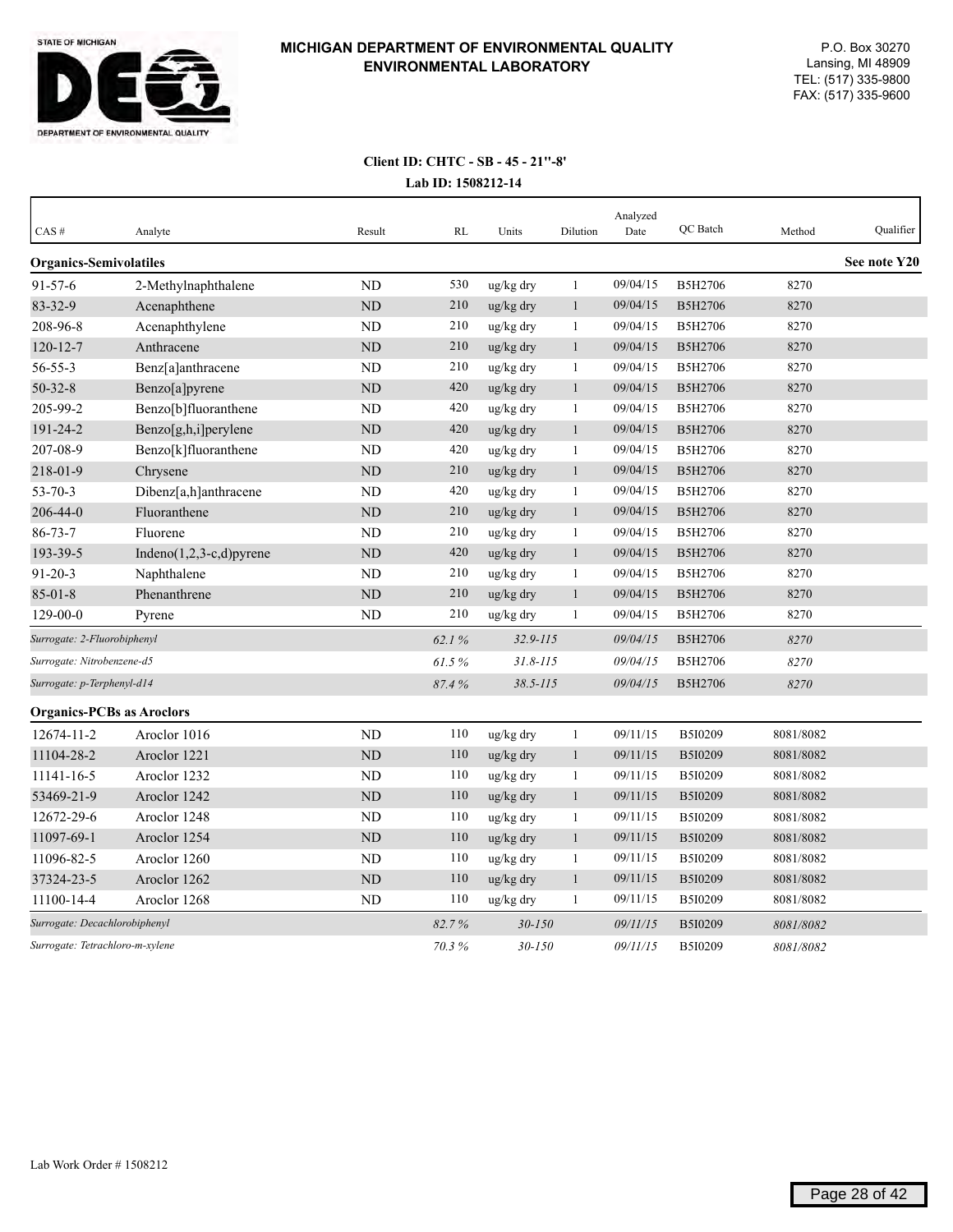

| CAS#                     | Analyte                             | Result    | RL   | Units         | Dilution     | Analyzed<br>Date | OC Batch       | Method     | Qualifier |
|--------------------------|-------------------------------------|-----------|------|---------------|--------------|------------------|----------------|------------|-----------|
|                          | <b>Inorganics-General Chemistry</b> |           |      |               |              |                  |                |            |           |
| <b>TS</b>                | % Total Solids                      | 94.6      | 0.1  | $\frac{0}{0}$ | 1            | 08/26/15         | B5H2607        | 2540 B     |           |
| <b>Inorganics-Metals</b> |                                     |           |      |               |              |                  |                |            |           |
| 7429-90-5                | <b>Aluminium</b>                    | 8600      | 10   | mg/kg dry     | 100          | 09/02/15         | B5H2801        | 6020/200.8 |           |
| 7440-36-0                | Antimony                            | <b>ND</b> | 0.3  | mg/kg dry     | 10           | 09/02/15         | B5H2702        | 6020/200.8 |           |
| 7440-38-2                | Arsenic                             | ND        | 5.0  | mg/kg dry     | 100          | 09/02/15         | B5H2801        | 6020/200.8 |           |
| 7440-39-3                | <b>Barium</b>                       | 14        | 10   | mg/kg dry     | 100          | 09/02/15         | B5H2801        | 6020/200.8 | A09       |
| 7440-41-7                | Beryllium                           | <b>ND</b> | 2.0  | mg/kg dry     | 100          | 09/02/15         | B5H2801        | 6020/200.8 |           |
| 7440-43-9                | Cadmium                             | ND        | 0.2  | mg/kg dry     | 10           | 09/01/15         | B5H2801        | 6020/200.8 |           |
| 7440-47-3                | <b>Chromium</b>                     | 24        | 20   | mg/kg dry     | 100          | 09/02/15         | B5H2801        | 6020/200.8 |           |
| 7440-48-4                | Cobalt                              | 16        | 5.0  | mg/kg dry     | 100          | 09/02/15         | B5H2801        | 6020/200.8 |           |
| 7440-50-8                | Copper                              | 3700      | 10   | mg/kg dry     | 100          | 09/02/15         | B5H2801        | 6020/200.8 |           |
| 7439-89-6                | <b>Iron</b>                         | 16000     | 5.0  | mg/kg dry     | 10           | 09/11/15         | <b>B5H2801</b> | 6010/200.7 | A09       |
| 7439-92-1                | Lead                                | <b>ND</b> | 10   | mg/kg dry     | 100          | 09/02/15         | B5H2801        | 6020/200.8 |           |
| 7439-93-2                | Lithium                             | 4.6       | 0.2  | mg/kg dry     | $\mathbf{1}$ | 09/11/15         | B5H2801        | 6010/200.7 |           |
| 7439-95-4                | Magnesium                           | 11000     | 50   | mg/kg dry     | 10           | 09/11/15         | B5H2801        | 6010/200.7 |           |
| 7439-96-5                | Manganese                           | 270       | 10   | mg/kg dry     | 100          | 09/02/15         | B5H2801        | 6020/200.8 |           |
| 7439-97-6                | Mercury                             | ND        | 0.05 | mg/kg dry     | 1            | 09/03/15         | B5I0202        | 7471/245.5 |           |
| 7440-02-0                | <b>Nickel</b>                       | 29        | 10   | mg/kg dry     | 100          | 09/02/15         | B5H2801        | 6020/200.8 |           |
| 7782-49-2                | Selenium                            | ND        | 2.0  | mg/kg dry     | 100          | 09/02/15         | B5H2801        | 6020/200.8 |           |
| 7440-22-4                | <b>Silver</b>                       | 1.1       | 0.1  | mg/kg dry     | 10           | 09/01/15         | B5H2801        | 6020/200.8 |           |
| 7440-28-0                | Thallium                            | ND        | 5.0  | mg/kg dry     | 100          | 09/02/15         | B5H2801        | 6020/200.8 |           |
| 7440-66-6                | Zinc                                | 64        | 10   | mg/kg dry     | 100          | 09/02/15         | B5H2801        | 6020/200.8 |           |
|                          |                                     |           |      |               |              |                  |                |            |           |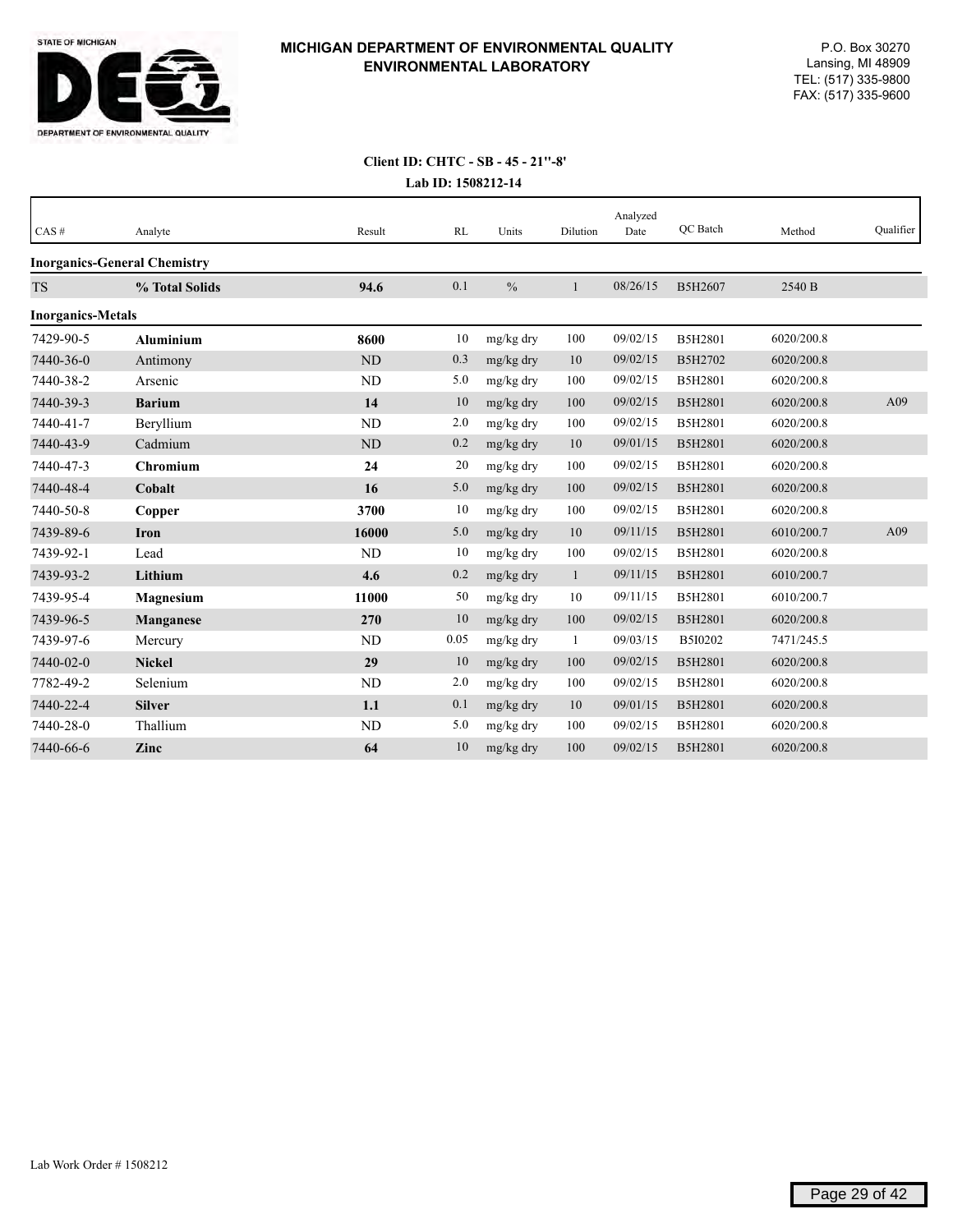

# **Lab ID: 1508212-15 Client ID: CHTC - SB - 35 - 0-6''**

| CAS#                             | Analyte                             | Result    | RL    | Units                 | Dilution | Analyzed<br>Date | QC Batch       | Method    | Qualifier |
|----------------------------------|-------------------------------------|-----------|-------|-----------------------|----------|------------------|----------------|-----------|-----------|
| <b>Organics-PCBs as Aroclors</b> |                                     |           |       |                       |          |                  |                |           |           |
| 12674-11-2                       | Aroclor 1016                        | ND        | 120   | ug/kg dry             |          | 09/11/15         | B5I0209        | 8081/8082 |           |
| 11104-28-2                       | Aroclor 1221                        | ND        | 120   | $\frac{u g}{k g}$ dry | l.       | 09/11/15         | B5I0209        | 8081/8082 |           |
| 11141-16-5                       | Aroclor 1232                        | <b>ND</b> | 120   | ug/kg dry             |          | 09/11/15         | B5I0209        | 8081/8082 |           |
| 53469-21-9                       | Aroclor 1242                        | <b>ND</b> | 120   | $\frac{u g}{k g}$ dry |          | 09/11/15         | B5I0209        | 8081/8082 |           |
| 12672-29-6                       | Aroclor 1248                        | ND        | 120   | ug/kg dry             |          | 09/11/15         | B5I0209        | 8081/8082 |           |
| 11097-69-1                       | Aroclor 1254                        | ND        | 120   | $\frac{u g}{k g}$ dry |          | 09/11/15         | B5I0209        | 8081/8082 |           |
| 11096-82-5                       | Aroclor 1260                        | ND        | 120   | ug/kg dry             |          | 09/11/15         | B5I0209        | 8081/8082 |           |
| 37324-23-5                       | Aroclor 1262                        | ND        | 120   | $\frac{u g}{k g}$ dry |          | 09/11/15         | <b>B5I0209</b> | 8081/8082 |           |
| 11100-14-4                       | Aroclor 1268                        | ND        | 120   | ug/kg dry             |          | 09/11/15         | B5I0209        | 8081/8082 |           |
| Surrogate: Decachlorobiphenyl    |                                     |           | 79.2% | $30 - 150$            |          | 09/11/15         | B5I0209        | 8081/8082 |           |
| Surrogate: Tetrachloro-m-xylene  |                                     |           | 65.8% | $30 - 150$            |          | 09/11/15         | B5I0209        | 8081/8082 |           |
|                                  | <b>Inorganics-General Chemistry</b> |           |       |                       |          |                  |                |           |           |
| <b>TS</b>                        | % Total Solids                      | 82.6      | 0.1   | $\frac{0}{0}$         |          | 08/26/15         | B5H2607        | 2540 B    | N         |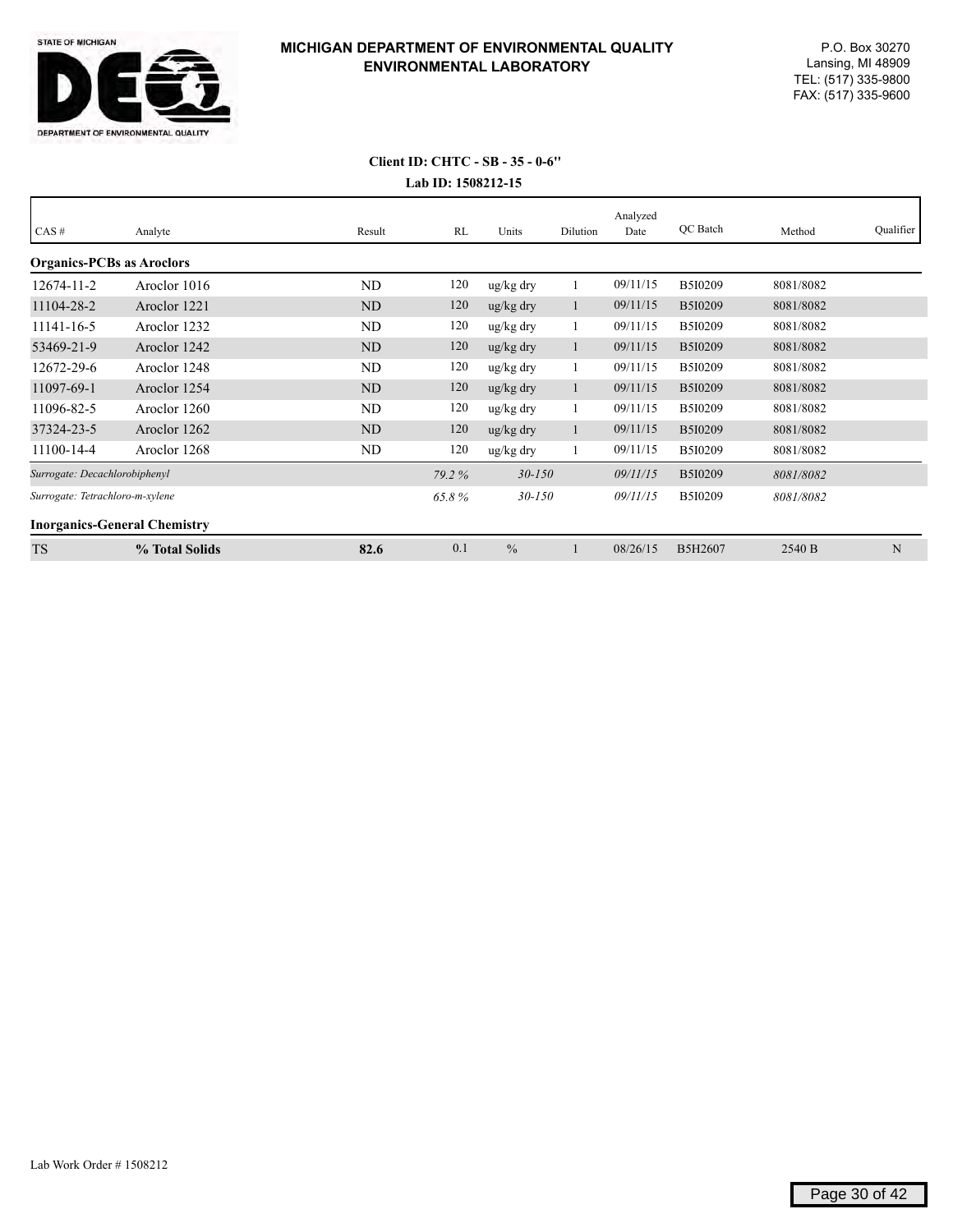

| $CAS \#$                  | Analyte                     | Result     | RL   | Units                 | Dilution | Analyzed<br>Date | <b>OC</b> Batch | Method | Qualifier   |
|---------------------------|-----------------------------|------------|------|-----------------------|----------|------------------|-----------------|--------|-------------|
| <b>Organics-Volatiles</b> |                             |            |      |                       |          |                  |                 |        |             |
| 630-20-6                  | 1,1,1,2-Tetrachloroethane   | ND         | 62   | ug/kg dry             | 50       | 08/26/15         | B5H2613         | 8260   |             |
| $71 - 55 - 6$             | 1,1,1-Trichloroethane       | $\rm ND$   | 62   | $\frac{u g}{k g}$ dry | 50       | 08/26/15         | B5H2613         | 8260   |             |
| 79-34-5                   | 1,1,2,2-Tetrachloroethane   | ND         | 62   | ug/kg dry             | 50       | 08/26/15         | B5H2613         | 8260   |             |
| 79-00-5                   | 1,1,2-Trichloroethane       | <b>ND</b>  | 62   | ug/kg dry             | 50       | 08/26/15         | B5H2613         | 8260   |             |
| $75 - 34 - 3$             | 1,1-Dichloroethane          | ND         | 62   | ug/kg dry             | 50       | 08/26/15         | B5H2613         | 8260   |             |
| 75-35-4                   | 1,1-Dichloroethylene        | $\rm ND$   | 62   | ug/kg dry             | 50       | 08/26/15         | B5H2613         | 8260   |             |
| $87 - 61 - 6$             | 1,2,3-Trichlorobenzene      | ND         | 310  | ug/kg dry             | 50       | 08/26/15         | B5H2613         | 8260   |             |
| $96 - 18 - 4$             | 1,2,3-Trichloropropane      | ND         | 62   | ug/kg dry             | 50       | 08/26/15         | B5H2613         | 8260   |             |
| 526-73-8                  | 1,2,3-Trimethylbenzene      | ND         | 62   | ug/kg dry             | 50       | 08/26/15         | B5H2613         | 8260   |             |
| 120-82-1                  | 1,2,4-Trichlorobenzene      | <b>ND</b>  | 310  | ug/kg dry             | 50       | 08/26/15         | B5H2613         | 8260   |             |
| $95 - 63 - 6$             | 1,2,4-Trimethylbenzene      | 110        | 62   | ug/kg dry             | 50       | 08/26/15         | B5H2613         | 8260   |             |
| $96 - 12 - 8$             | 1,2-Dibromo-3-chloropropane | ND         | 310  | ug/kg dry             | 50       | 08/26/15         | B5H2613         | 8260   |             |
| 106-93-4                  | 1.2-Dibromoethane           | ND         | 62   | ug/kg dry             | 50       | 08/26/15         | B5H2613         | 8260   |             |
| $95 - 50 - 1$             | 1,2-Dichlorobenzene         | <b>ND</b>  | 62   | ug/kg dry             | 50       | 08/26/15         | B5H2613         | 8260   |             |
| 107-06-2                  | 1,2-Dichloroethane          | ND         | 62   | ug/kg dry             | 50       | 08/26/15         | B5H2613         | 8260   |             |
| 78-87-5                   | 1,2-Dichloropropane         | ND         | 62   | ug/kg dry             | 50       | 08/26/15         | B5H2613         | 8260   |             |
| 108-67-8                  | 1,3,5-Trimethylbenzene      | ND         | 62   | ug/kg dry             | 50       | 08/26/15         | B5H2613         | 8260   |             |
| 541-73-1                  | 1,3-Dichlorobenzene         | $\rm ND$   | 62   | ug/kg dry             | 50       | 08/26/15         | B5H2613         | 8260   |             |
| 106-46-7                  | 1,4-Dichlorobenzene         | ND         | 62   | ug/kg dry             | 50       | 08/26/15         | B5H2613         | 8260   |             |
| 78-93-3                   | 2-Butanone (MEK)            | <b>ND</b>  | 310  | ug/kg dry             | 50       | 08/26/15         | B5H2613         | 8260   |             |
| 591-78-6                  | 2-Hexanone                  | ND         | 310  | ug/kg dry             | 50       | 08/26/15         | B5H2613         | 8260   |             |
| $91 - 57 - 6$             | 2-Methylnaphthalene         | <b>ND</b>  | 310  | ug/kg dry             | 50       | 08/26/15         | B5H2613         | 8260   | $\mathbf X$ |
| $67 - 64 - 1$             | 2-Propanone (acetone)       | ND         | 1200 | ug/kg dry             | 50       | 08/26/15         | B5H2613         | 8260   |             |
| $108 - 10 - 1$            | 4-Methyl-2-pentanone (MIBK) | ND         | 310  | ug/kg dry             | 50       | 08/26/15         | B5H2613         | 8260   |             |
| $107 - 13 - 1$            | Acrylonitrile               | ND         | 310  | ug/kg dry             | 50       | 08/26/15         | B5H2613         | 8260   |             |
| $71 - 43 - 2$             | Benzene                     | <b>ND</b>  | 62   | ug/kg dry             | 50       | 08/26/15         | B5H2613         | 8260   |             |
| 108-86-1                  | Bromobenzene                | <b>ND</b>  | 62   | ug/kg dry             | 50       | 08/26/15         | B5H2613         | 8260   |             |
| 74-97-5                   | Bromochloromethane          | ND         | 62   | ug/kg dry             | 50       | 08/26/15         | B5H2613         | 8260   |             |
| $75 - 27 - 4$             | Bromodichloromethane        | ND         | 62   | ug/kg dry             | 50       | 08/26/15         | B5H2613         | 8260   |             |
| $75 - 25 - 2$             | Bromoform                   | <b>ND</b>  | 62   | ug/kg dry             | 50       | 08/26/15         | B5H2613         | 8260   |             |
| 74-83-9                   | Bromomethane                | ND         | 310  | ug/kg dry             | 50       | 08/26/15         | B5H2613         | 8260   |             |
| $75 - 15 - 0$             | Carbon disulfide            | $\rm ND$   | 62   | ug/kg dry             | 50       | 08/26/15         | B5H2613         | 8260   |             |
| $56 - 23 - 5$             | Carbon tetrachloride        | $\rm ND$   | 62   | ug/kg dry             | 50       | 08/26/15         | B5H2613         | 8260   |             |
| 108-90-7                  | Chlorobenzene               | ${\rm ND}$ | 62   | ug/kg dry             | 50       | 08/26/15         | B5H2613         | 8260   |             |
| $75-00-3$                 | Chloroethane                | ND         | 310  | ug/kg dry             | 50       | 08/26/15         | B5H2613         | 8260   |             |
| $67 - 66 - 3$             | Chloroform                  | $\rm ND$   | 62   | ug/kg dry             | 50       | 08/26/15         | B5H2613         | 8260   |             |
| $74 - 87 - 3$             | Chloromethane               | ND         | 310  | ug/kg dry             | 50       | 08/26/15         | B5H2613         | 8260   |             |
| 156-59-2                  | cis-1,2-Dichloroethylene    | $\rm ND$   | 62   | ug/kg dry             | $50\,$   | 08/26/15         | B5H2613         | 8260   |             |
| 10061-01-5                | cis-1,3-Dichloropropylene   | ND         | 62   | ug/kg dry             | 50       | 08/26/15         | B5H2613         | 8260   |             |
| 110-82-7                  | Cyclohexane                 | $\rm ND$   | 310  | ug/kg dry             | 50       | 08/26/15         | B5H2613         | 8260   |             |
| 124-48-1                  | Dibromochloromethane        | ND         | 62   | ug/kg dry             | 50       | 08/26/15         | B5H2613         | 8260   |             |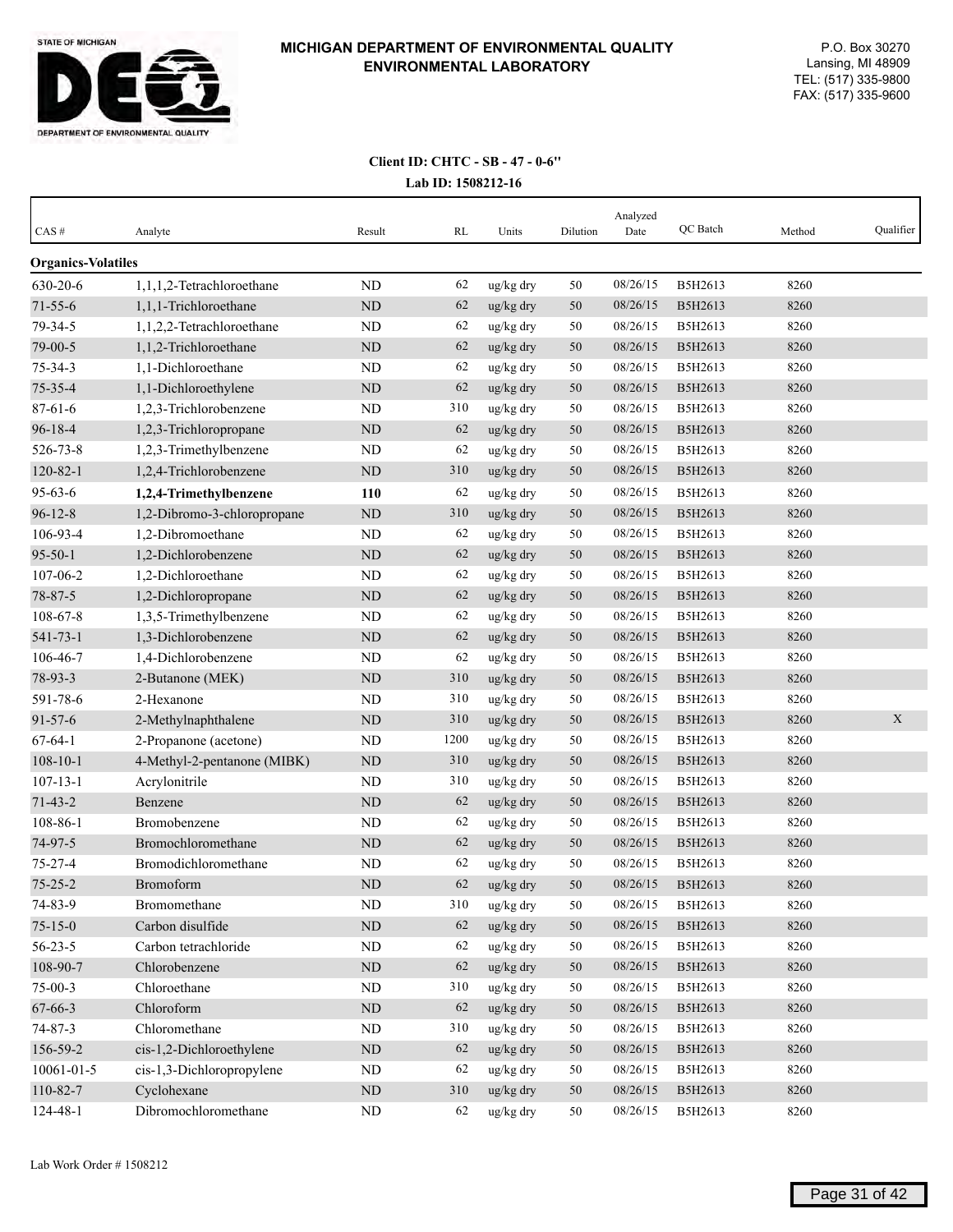

| CAS#                            | Analyte                     | Result    | RL   | Units           | Dilution | Analyzed<br>Date | QC Batch | Method | Oualifier |
|---------------------------------|-----------------------------|-----------|------|-----------------|----------|------------------|----------|--------|-----------|
| <b>Organics-Volatiles</b>       |                             |           |      |                 |          |                  |          |        |           |
| $74-95-3$                       | Dibromomethane              | <b>ND</b> | 62   | ug/kg dry       | 50       | 08/26/15         | B5H2613  | 8260   |           |
| $75 - 71 - 8$                   | Dichlorodifluoromethane     | <b>ND</b> | 310  | ug/kg dry       | 50       | 08/26/15         | B5H2613  | 8260   |           |
| 60-29-7                         | Diethyl ether               | <b>ND</b> | 310  | ug/kg dry       | 50       | 08/26/15         | B5H2613  | 8260   |           |
| $108 - 20 - 3$                  | Diisopropyl Ether           | ND        | 310  | ug/kg dry       | 50       | 08/26/15         | B5H2613  | 8260   |           |
| $100 - 41 - 4$                  | Ethylbenzene                | ND        | 62   | ug/kg dry       | 50       | 08/26/15         | B5H2613  | 8260   |           |
| 637-92-3                        | Ethyltertiarybutylether     | <b>ND</b> | 310  | ug/kg dry       | 50       | 08/26/15         | B5H2613  | 8260   |           |
| $67 - 72 - 1$                   | Hexachloroethane            | <b>ND</b> | 310  | ug/kg dry       | 50       | 08/26/15         | B5H2613  | 8260   |           |
| 98-82-8                         | Isopropylbenzene            | <b>ND</b> | 62   | $\rm ug/kg$ dry | 50       | 08/26/15         | B5H2613  | 8260   |           |
| 1330-20-7                       | $m \& p$ - Xylene           | <b>ND</b> | 120  | ug/kg dry       | 50       | 08/26/15         | B5H2613  | 8260   |           |
| 74-88-4                         | Methyl iodide               | <b>ND</b> | 62   | ug/kg dry       | 50       | 08/26/15         | B5H2613  | 8260   |           |
| $75-09-2$                       | Methylene chloride          | <b>ND</b> | 310  | ug/kg dry       | 50       | 08/26/15         | B5H2613  | 8260   |           |
| 1634-04-4                       | Methyltertiarybutylether    | ND        | 62   | ug/kg dry       | 50       | 08/26/15         | B5H2613  | 8260   |           |
| $91 - 20 - 3$                   | Naphthalene                 | <b>ND</b> | 310  | ug/kg dry       | 50       | 08/26/15         | B5H2613  | 8260   | X         |
| $104 - 51 - 8$                  | n-Butylbenzene              | ND        | 62   | ug/kg dry       | 50       | 08/26/15         | B5H2613  | 8260   |           |
| $103 - 65 - 1$                  | n-Propylbenzene             | <b>ND</b> | 62   | ug/kg dry       | 50       | 08/26/15         | B5H2613  | 8260   |           |
| 95-47-6                         | o-Xylene                    | 130       | 62   | ug/kg dry       | 50       | 08/26/15         | B5H2613  | 8260   |           |
| $99 - 87 - 6$                   | p-Isopropyl toluene         | <b>ND</b> | 62   | ug/kg dry       | 50       | 08/26/15         | B5H2613  | 8260   |           |
| 135-98-8                        | sec-Butylbenzene            | ND        | 62   | ug/kg dry       | 50       | 08/26/15         | B5H2613  | 8260   |           |
| $100 - 42 - 5$                  | <b>Styrene</b>              | <b>ND</b> | 62   | ug/kg dry       | 50       | 08/26/15         | B5H2613  | 8260   |           |
| 98-06-6                         | tert-Butylbenzene           | ND        | 62   | ug/kg dry       | 50       | 08/26/15         | B5H2613  | 8260   |           |
| $75 - 65 - 0$                   | tertiary Butyl Alcohol      | ND        | 3100 | ug/kg dry       | 50       | 08/26/15         | B5H2613  | 8260   |           |
| 994-05-8                        | tertiaryAmylmethylether     | ND        | 310  | ug/kg dry       | 50       | 08/26/15         | B5H2613  | 8260   |           |
| $127 - 18 - 4$                  | Tetrachloroethylene         | <b>ND</b> | 62   | ug/kg dry       | 50       | 08/26/15         | B5H2613  | 8260   |           |
| 109-99-9                        | Tetrahydrofuran             | <b>ND</b> | 310  | ug/kg dry       | 50       | 08/26/15         | B5H2613  | 8260   |           |
| 108-88-3                        | <b>Toluene</b>              | 84        | 62   | ug/kg dry       | 50       | 08/26/15         | B5H2613  | 8260   |           |
| 156-60-5                        | trans-1,2-Dichloroethylene  | ND        | 62   | ug/kg dry       | 50       | 08/26/15         | B5H2613  | 8260   |           |
| 10061-02-6                      | trans-1,3-Dichloropropylene | ND        | 62   | ug/kg dry       | 50       | 08/26/15         | B5H2613  | 8260   |           |
| 110-57-6                        | trans-1,4-Dichloro-2-butene | <b>ND</b> | 310  | ug/kg dry       | 50       | 08/26/15         | B5H2613  | 8260   |           |
| $79 - 01 - 6$                   | Trichloroethylene           | <b>ND</b> | 62   | ug/kg dry       | 50       | 08/26/15         | B5H2613  | 8260   |           |
| 75-69-4                         | Trichlorofluoromethane      | <b>ND</b> | 62   | ug/kg dry       | 50       | 08/26/15         | B5H2613  | 8260   |           |
| $75 - 01 - 4$                   | Vinyl chloride              | ND        | 62   | ug/kg dry       | 50       | 08/26/15         | B5H2613  | 8260   |           |
| Surrogate: Bromofluorobenzene   |                             |           | III% | $40.3 - 194$    |          | 08/26/15         | B5H2613  | 8260   |           |
| Surrogate: Dibromofluoromethane |                             |           | 117% | $52.1 - 217$    |          | 08/26/15         | B5H2613  | 8260   |           |
| Surrogate: Toluene-d8           |                             |           | 112% | 55.4-196        |          | 08/26/15         | B5H2613  | 8260   |           |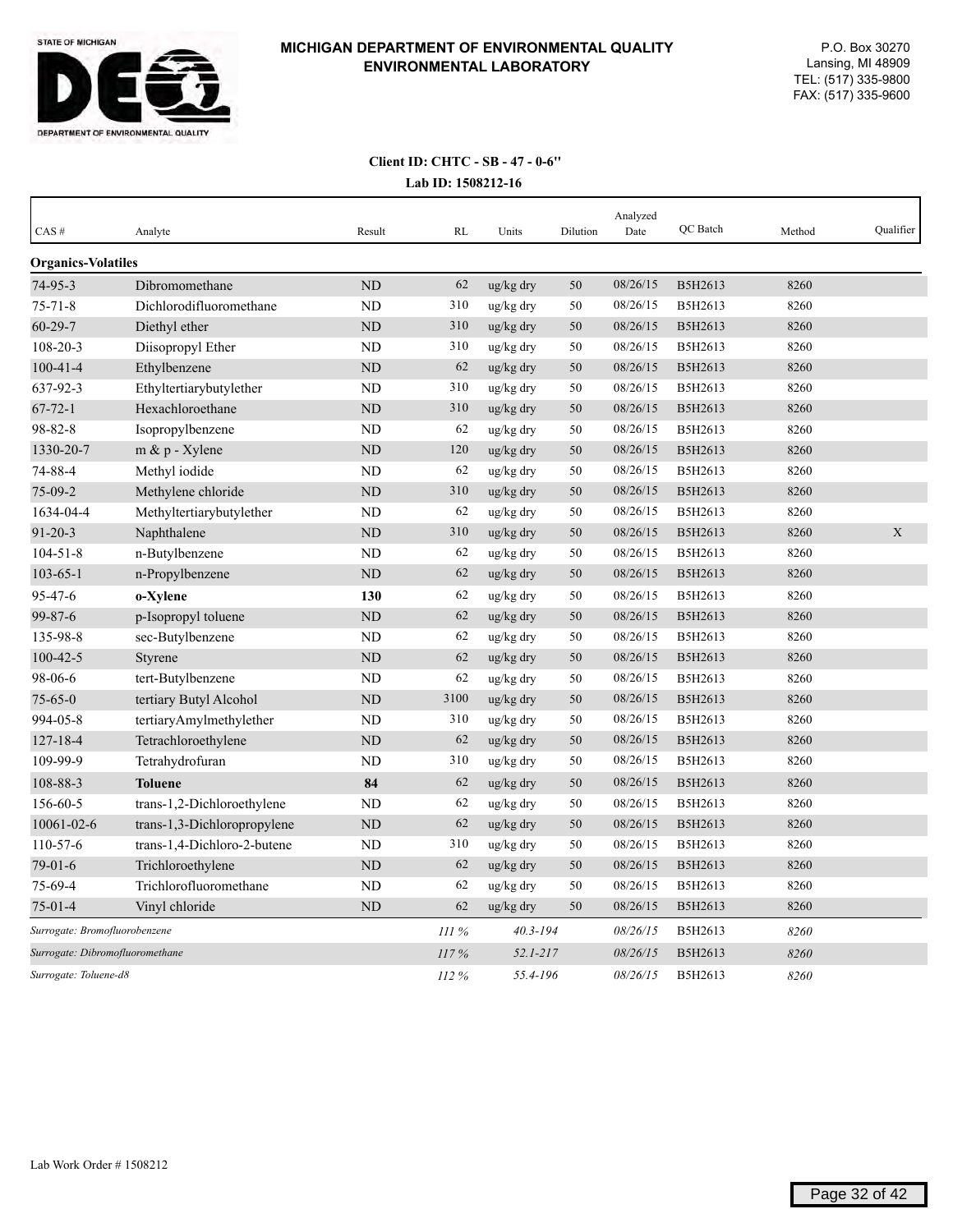

| CAS#                             | Analyte                     | Result         | RL    | Units        | Dilution     | Analyzed<br>Date | QC Batch       | Method    | Qualifier    |
|----------------------------------|-----------------------------|----------------|-------|--------------|--------------|------------------|----------------|-----------|--------------|
| <b>Organics-Semivolatiles</b>    |                             |                |       |              |              |                  |                |           | See note Y20 |
| $91 - 57 - 6$                    | 2-Methylnaphthalene         | ND             | 560   | ug/kg dry    | $\mathbf{1}$ | 09/04/15         | B5H2706        | 8270      |              |
| 83-32-9                          | Acenaphthene                | <b>ND</b>      | 220   | ug/kg dry    | 1            | 09/04/15         | B5H2706        | 8270      |              |
| 208-96-8                         | Acenaphthylene              | ND             | 220   | ug/kg dry    | $\mathbf{1}$ | 09/04/15         | B5H2706        | 8270      |              |
| $120 - 12 - 7$                   | Anthracene                  | <b>ND</b>      | 220   | ug/kg dry    | $\mathbf{1}$ | 09/04/15         | B5H2706        | 8270      |              |
| $56 - 55 - 3$                    | Benz[a]anthracene           | ND             | 220   | ug/kg dry    | $\mathbf{1}$ | 09/04/15         | B5H2706        | 8270      |              |
| $50 - 32 - 8$                    | Benzo[a]pyrene              | N <sub>D</sub> | 450   | ug/kg dry    | $\mathbf{1}$ | 09/04/15         | B5H2706        | 8270      |              |
| 205-99-2                         | Benzo[b]fluoranthene        | ND             | 450   | ug/kg dry    | $\mathbf{1}$ | 09/04/15         | B5H2706        | 8270      |              |
| 191-24-2                         | $Benzo[g,h,i]$ perylene     | ND             | 450   | ug/kg dry    | 1            | 09/04/15         | B5H2706        | 8270      |              |
| 207-08-9                         | Benzo[k]fluoranthene        | <b>ND</b>      | 450   | ug/kg dry    | $\mathbf{1}$ | 09/04/15         | <b>B5H2706</b> | 8270      |              |
| 218-01-9                         | Chrysene                    | <b>ND</b>      | 220   | ug/kg dry    | $\mathbf{1}$ | 09/04/15         | B5H2706        | 8270      |              |
| $53 - 70 - 3$                    | Dibenz[a,h]anthracene       | <b>ND</b>      | 450   | ug/kg dry    | $\mathbf{1}$ | 09/04/15         | <b>B5H2706</b> | 8270      |              |
| 206-44-0                         | <b>Fluoranthene</b>         | 220            | 220   | ug/kg dry    | $\mathbf{1}$ | 09/04/15         | B5H2706        | 8270      |              |
| $86 - 73 - 7$                    | Fluorene                    | <b>ND</b>      | 220   | ug/kg dry    | $\mathbf{1}$ | 09/04/15         | B5H2706        | 8270      |              |
| 193-39-5                         | Indeno $(1,2,3-c,d)$ pyrene | <b>ND</b>      | 450   | ug/kg dry    | $\mathbf{1}$ | 09/04/15         | B5H2706        | 8270      |              |
| $91 - 20 - 3$                    | Naphthalene                 | ND             | 220   | ug/kg dry    | $\mathbf{1}$ | 09/04/15         | B5H2706        | 8270      |              |
| $85 - 01 - 8$                    | Phenanthrene                | ND             | 220   | ug/kg dry    | $\mathbf{1}$ | 09/04/15         | B5H2706        | 8270      |              |
| $129 - 00 - 0$                   | Pyrene                      | <b>ND</b>      | 220   | ug/kg dry    | $\mathbf{1}$ | 09/04/15         | B5H2706        | 8270      |              |
| Surrogate: 2-Fluorobiphenyl      |                             |                | 68.0% | $32.9 - 115$ |              | 09/04/15         | B5H2706        | 8270      |              |
| Surrogate: Nitrobenzene-d5       |                             |                | 63.1% | $31.8 - 115$ |              | 09/04/15         | B5H2706        | 8270      |              |
| Surrogate: p-Terphenyl-d14       |                             |                | 73.8% | $38.5 - 115$ |              | 09/04/15         | B5H2706        | 8270      |              |
| <b>Organics-PCBs as Aroclors</b> |                             |                |       |              |              |                  |                |           |              |
| 12674-11-2                       | Aroclor 1016                | ND             | 110   | ug/kg dry    | $\mathbf{1}$ | 09/12/15         | B5I0209        | 8081/8082 |              |
| 11104-28-2                       | Aroclor 1221                | <b>ND</b>      | 110   | ug/kg dry    | 1            | 09/12/15         | B5I0209        | 8081/8082 |              |
| 11141-16-5                       | Aroclor 1232                | ND             | 110   | ug/kg dry    | $\mathbf{1}$ | 09/12/15         | B5I0209        | 8081/8082 |              |
| 53469-21-9                       | Aroclor 1242                | <b>ND</b>      | 110   | ug/kg dry    | $\mathbf{1}$ | 09/12/15         | B5I0209        | 8081/8082 |              |
| 12672-29-6                       | Aroclor 1248                | ND             | 110   | ug/kg dry    | $\mathbf{1}$ | 09/12/15         | B5I0209        | 8081/8082 |              |
| 11097-69-1                       | Aroclor 1254                | ND             | 110   | ug/kg dry    | 1            | 09/12/15         | B5I0209        | 8081/8082 |              |
| 11096-82-5                       | Aroclor 1260                | <b>ND</b>      | 110   | ug/kg dry    | 1            | 09/12/15         | B5I0209        | 8081/8082 |              |
| 37324-23-5                       | Aroclor 1262                | <b>ND</b>      | 110   | ug/kg dry    | 1            | 09/12/15         | B5I0209        | 8081/8082 |              |
| 11100-14-4                       | Aroclor 1268                | <b>ND</b>      | 110   | ug/kg dry    | $\mathbf{1}$ | 09/12/15         | B5I0209        | 8081/8082 |              |
| Surrogate: Decachlorobiphenyl    |                             |                | 83.0% | 30-150       |              | 09/12/15         | B5I0209        | 8081/8082 |              |
| Surrogate: Tetrachloro-m-xylene  |                             |                | 70.6% | $30 - 150$   |              | 09/12/15         | B5I0209        | 8081/8082 |              |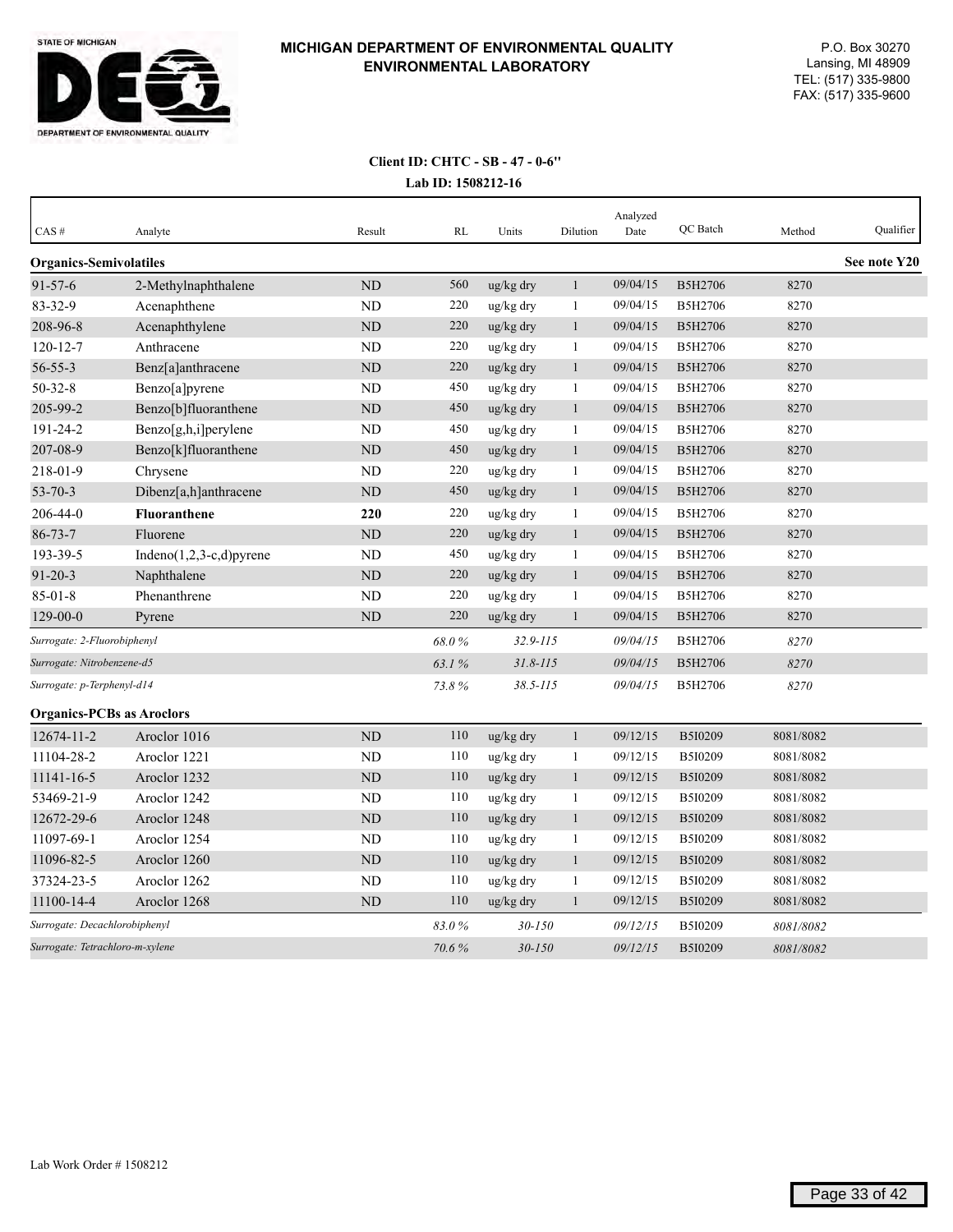

# **Client ID: CHTC - SB - 47 - 0-6''**

|  | Lab ID: 1508212-16 |
|--|--------------------|
|--|--------------------|

| CAS#                     | Analyte                             | Result   | RL   | Units         | Dilution     | Analyzed<br>Date | <b>OC</b> Batch | Method     | Qualifier |
|--------------------------|-------------------------------------|----------|------|---------------|--------------|------------------|-----------------|------------|-----------|
|                          | <b>Inorganics-General Chemistry</b> |          |      |               |              |                  |                 |            |           |
| <b>TS</b>                | % Total Solids                      | 89.4     | 0.1  | $\frac{0}{0}$ | $\mathbf{1}$ | 08/26/15         | B5H2607         | 2540 B     |           |
| $57 - 12 - 5$            | Total Cyanide                       | $\rm ND$ | 0.11 | mg/kg dry     | $\mathbf{1}$ | 08/27/15         | B5H2406         | ASTM D7284 |           |
| <b>Inorganics-Metals</b> |                                     |          |      |               |              |                  |                 |            |           |
| 7429-90-5                | <b>Aluminium</b>                    | 11000    | 10   | mg/kg dry     | 100          | 09/02/15         | B5H2801         | 6020/200.8 |           |
| 7440-36-0                | Antimony                            | ND       | 0.3  | mg/kg dry     | 10           | 09/02/15         | B5H2702         | 6020/200.8 |           |
| 7440-38-2                | Arsenic                             | ND       | 5.0  | mg/kg dry     | 100          | 09/02/15         | B5H2801         | 6020/200.8 |           |
| 7440-39-3                | <b>Barium</b>                       | 24       | 10   | mg/kg dry     | 100          | 09/02/15         | B5H2801         | 6020/200.8 | A09       |
| 7440-41-7                | Beryllium                           | ND       | 2.0  | mg/kg dry     | 100          | 09/02/15         | B5H2801         | 6020/200.8 |           |
| 7440-43-9                | Cadmium                             | 0.2      | 0.2  | mg/kg dry     | 10           | 09/01/15         | B5H2801         | 6020/200.8 |           |
| 7440-47-3                | <b>Chromium</b>                     | 30       | 20   | mg/kg dry     | 100          | 09/02/15         | B5H2801         | 6020/200.8 |           |
| 7440-48-4                | Cobalt                              | 19       | 5.0  | mg/kg dry     | 100          | 09/02/15         | B5H2801         | 6020/200.8 |           |
| 7440-50-8                | Copper                              | 1500     | 10   | mg/kg dry     | 100          | 09/02/15         | B5H2801         | 6020/200.8 |           |
| 7439-89-6                | <b>Iron</b>                         | 18000    | 5.0  | mg/kg dry     | 10           | 09/11/15         | B5H2801         | 6010/200.7 | A09       |
| 7439-92-1                | Lead                                | 17       | 10   | mg/kg dry     | 100          | 09/02/15         | B5H2801         | 6020/200.8 |           |
| 7439-93-2                | Lithium                             | 5.2      | 0.2  | mg/kg dry     | $\mathbf{1}$ | 09/11/15         | B5H2801         | 6010/200.7 |           |
| 7439-95-4                | Magnesium                           | 12000    | 50   | mg/kg dry     | 10           | 09/11/15         | B5H2801         | 6010/200.7 |           |
| 7439-96-5                | Manganese                           | 290      | 10   | mg/kg dry     | 100          | 09/02/15         | <b>B5H2801</b>  | 6020/200.8 |           |
| 7439-97-6                | Mercury                             | ND       | 0.06 | mg/kg dry     | -1           | 09/03/15         | B5I0202         | 7471/245.5 |           |
| 7440-02-0                | <b>Nickel</b>                       | 31       | 10   | $mg/kg$ dry   | 100          | 09/02/15         | <b>B5H2801</b>  | 6020/200.8 |           |
| 7782-49-2                | Selenium                            | ND       | 2.0  | mg/kg dry     | 100          | 09/02/15         | B5H2801         | 6020/200.8 |           |
| 7440-22-4                | <b>Silver</b>                       | 2.2      | 0.1  | mg/kg dry     | 10           | 09/01/15         | B5H2801         | 6020/200.8 |           |
| 7440-28-0                | Thallium                            | ND       | 5.0  | mg/kg dry     | 100          | 09/02/15         | B5H2801         | 6020/200.8 |           |
| 7440-66-6                | Zinc                                | 170      | 10   | mg/kg dry     | 100          | 09/02/15         | <b>B5H2801</b>  | 6020/200.8 |           |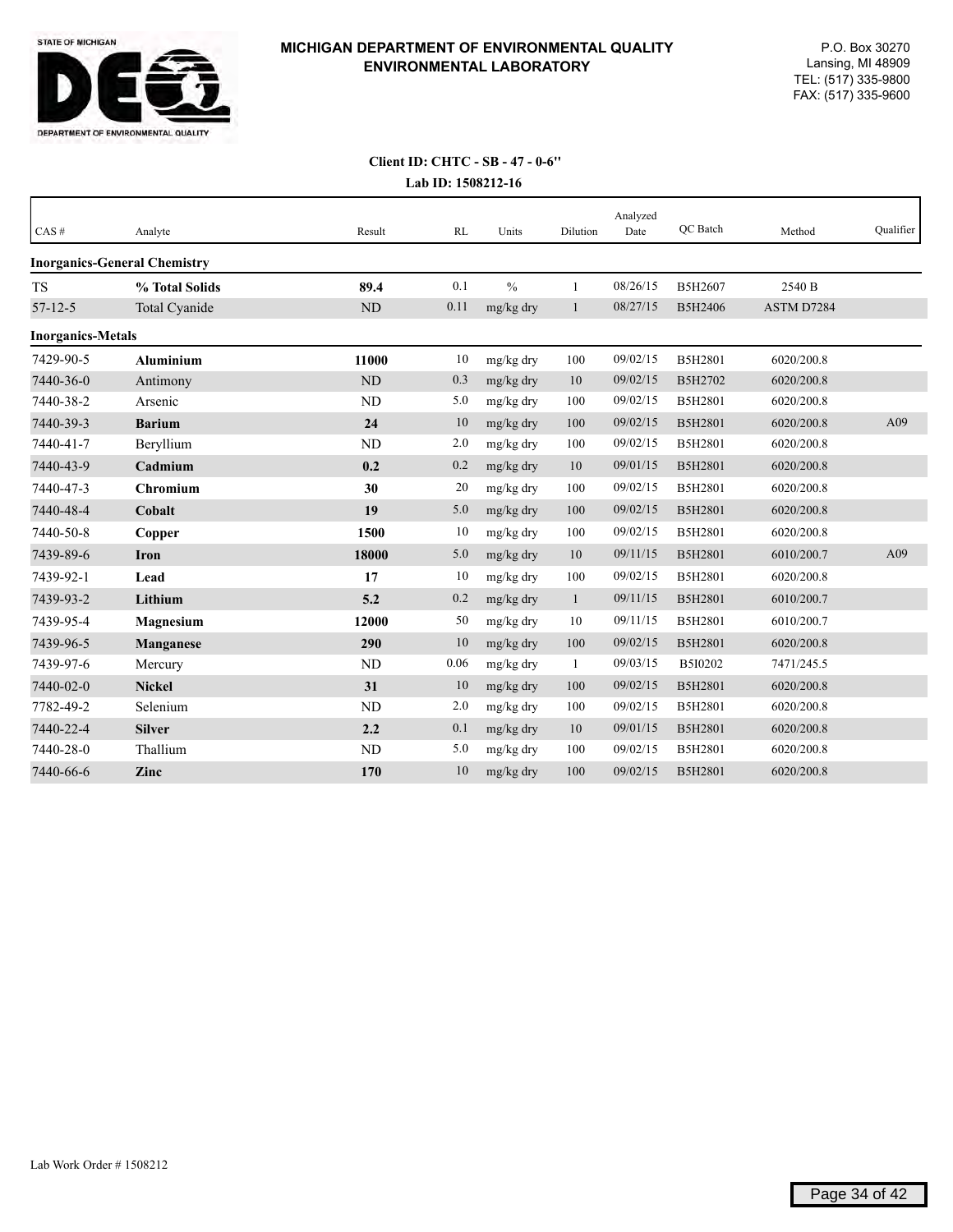

| $CAS \#$                  | Analyte                     | Result    | RL   | Units           | Dilution | Analyzed<br>Date | QC Batch | Method | Qualifier |
|---------------------------|-----------------------------|-----------|------|-----------------|----------|------------------|----------|--------|-----------|
| <b>Organics-Volatiles</b> |                             |           |      |                 |          |                  |          |        |           |
| 630-20-6                  | 1,1,1,2-Tetrachloroethane   | ND        | 76   | ug/kg dry       | 50       | 08/26/15         | B5H2613  | 8260   |           |
| $71 - 55 - 6$             | 1,1,1-Trichloroethane       | ND        | 76   | ug/kg dry       | 50       | 08/26/15         | B5H2613  | 8260   |           |
| 79-34-5                   | 1,1,2,2-Tetrachloroethane   | ND        | 76   | ug/kg dry       | 50       | 08/26/15         | B5H2613  | 8260   |           |
| 79-00-5                   | 1,1,2-Trichloroethane       | <b>ND</b> | 76   | ug/kg dry       | 50       | 08/26/15         | B5H2613  | 8260   |           |
| $75 - 34 - 3$             | 1,1-Dichloroethane          | ND        | 76   | ug/kg dry       | 50       | 08/26/15         | B5H2613  | 8260   |           |
| 75-35-4                   | 1,1-Dichloroethylene        | <b>ND</b> | 76   | ug/kg dry       | 50       | 08/26/15         | B5H2613  | 8260   |           |
| $87 - 61 - 6$             | 1,2,3-Trichlorobenzene      | ND        | 380  | ug/kg dry       | 50       | 08/26/15         | B5H2613  | 8260   |           |
| $96 - 18 - 4$             | 1,2,3-Trichloropropane      | ND        | 76   | ug/kg dry       | 50       | 08/26/15         | B5H2613  | 8260   |           |
| 526-73-8                  | 1,2,3-Trimethylbenzene      | ND        | 76   | ug/kg dry       | 50       | 08/26/15         | B5H2613  | 8260   |           |
| $120 - 82 - 1$            | 1,2,4-Trichlorobenzene      | <b>ND</b> | 380  | ug/kg dry       | 50       | 08/26/15         | B5H2613  | 8260   |           |
| $95 - 63 - 6$             | 1,2,4-Trimethylbenzene      | ND        | 76   | ug/kg dry       | 50       | 08/26/15         | B5H2613  | 8260   |           |
| $96 - 12 - 8$             | 1,2-Dibromo-3-chloropropane | <b>ND</b> | 380  | ug/kg dry       | 50       | 08/26/15         | B5H2613  | 8260   |           |
| 106-93-4                  | 1,2-Dibromoethane           | <b>ND</b> | 76   | ug/kg dry       | 50       | 08/26/15         | B5H2613  | 8260   |           |
| $95 - 50 - 1$             | 1,2-Dichlorobenzene         | ND        | 76   | ug/kg dry       | 50       | 08/26/15         | B5H2613  | 8260   |           |
| 107-06-2                  | 1,2-Dichloroethane          | ND        | 76   | ug/kg dry       | 50       | 08/26/15         | B5H2613  | 8260   |           |
| 78-87-5                   | 1,2-Dichloropropane         | <b>ND</b> | 76   | ug/kg dry       | 50       | 08/26/15         | B5H2613  | 8260   |           |
| $108 - 67 - 8$            | 1,3,5-Trimethylbenzene      | ND        | 76   | ug/kg dry       | 50       | 08/26/15         | B5H2613  | 8260   |           |
| $541 - 73 - 1$            | 1,3-Dichlorobenzene         | <b>ND</b> | 76   | ug/kg dry       | 50       | 08/26/15         | B5H2613  | 8260   |           |
| 106-46-7                  | 1,4-Dichlorobenzene         | ND        | 76   | ug/kg dry       | 50       | 08/26/15         | B5H2613  | 8260   |           |
| 78-93-3                   | 2-Butanone (MEK)            | <b>ND</b> | 380  | ug/kg dry       | 50       | 08/26/15         | B5H2613  | 8260   |           |
| 591-78-6                  | 2-Hexanone                  | ND        | 380  | ug/kg dry       | 50       | 08/26/15         | B5H2613  | 8260   |           |
| $91 - 57 - 6$             | 2-Methylnaphthalene         | <b>ND</b> | 380  | ug/kg dry       | 50       | 08/26/15         | B5H2613  | 8260   | X         |
| $67 - 64 - 1$             | 2-Propanone (acetone)       | <b>ND</b> | 1500 | ug/kg dry       | 50       | 08/26/15         | B5H2613  | 8260   |           |
| $108 - 10 - 1$            | 4-Methyl-2-pentanone (MIBK) | ND        | 380  | ug/kg dry       | 50       | 08/26/15         | B5H2613  | 8260   |           |
| $107 - 13 - 1$            | Acrylonitrile               | ND        | 380  | ug/kg dry       | 50       | 08/26/15         | B5H2613  | 8260   |           |
| $71 - 43 - 2$             | Benzene                     | ND        | 76   | ug/kg dry       | 50       | 08/26/15         | B5H2613  | 8260   |           |
| 108-86-1                  | Bromobenzene                | ND        | 76   | ug/kg dry       | 50       | 08/26/15         | B5H2613  | 8260   |           |
| 74-97-5                   | Bromochloromethane          | <b>ND</b> | 76   | ug/kg dry       | 50       | 08/26/15         | B5H2613  | 8260   |           |
| $75 - 27 - 4$             | Bromodichloromethane        | <b>ND</b> | 76   | ug/kg dry       | 50       | 08/26/15         | B5H2613  | 8260   |           |
| $75 - 25 - 2$             | Bromoform                   | <b>ND</b> | 76   | ug/kg dry       | 50       | 08/26/15         | B5H2613  | 8260   |           |
| 74-83-9                   | Bromomethane                | $\rm ND$  | 380  | ug/kg dry       | 50       | 08/26/15         | B5H2613  | 8260   |           |
| $75 - 15 - 0$             | Carbon disulfide            | $\rm ND$  | 76   | ug/kg dry       | 50       | 08/26/15         | B5H2613  | 8260   |           |
| $56 - 23 - 5$             | Carbon tetrachloride        | $\rm ND$  | 76   | $\rm ug/kg$ dry | 50       | 08/26/15         | B5H2613  | 8260   |           |
| 108-90-7                  | Chlorobenzene               | $\rm ND$  | 76   | ug/kg dry       | 50       | 08/26/15         | B5H2613  | 8260   |           |
| $75-00-3$                 | Chloroethane                | $\rm ND$  | 380  | ug/kg dry       | 50       | 08/26/15         | B5H2613  | 8260   |           |
| 67-66-3                   | Chloroform                  | $\rm ND$  | 76   | ug/kg dry       | 50       | 08/26/15         | B5H2613  | 8260   |           |
| 74-87-3                   | Chloromethane               | ND        | 380  | ug/kg dry       | 50       | 08/26/15         | B5H2613  | 8260   |           |
| 156-59-2                  | cis-1,2-Dichloroethylene    | $\rm ND$  | 76   | ug/kg dry       | 50       | 08/26/15         | B5H2613  | 8260   |           |
| 10061-01-5                | cis-1,3-Dichloropropylene   | $\rm ND$  | 76   | ug/kg dry       | 50       | 08/26/15         | B5H2613  | 8260   |           |
| 110-82-7                  | Cyclohexane                 | $\rm ND$  | 380  | ug/kg dry       | 50       | 08/26/15         | B5H2613  | 8260   |           |
| 124-48-1                  | Dibromochloromethane        | $\rm ND$  | 76   | ug/kg dry       | 50       | 08/26/15         | B5H2613  | 8260   |           |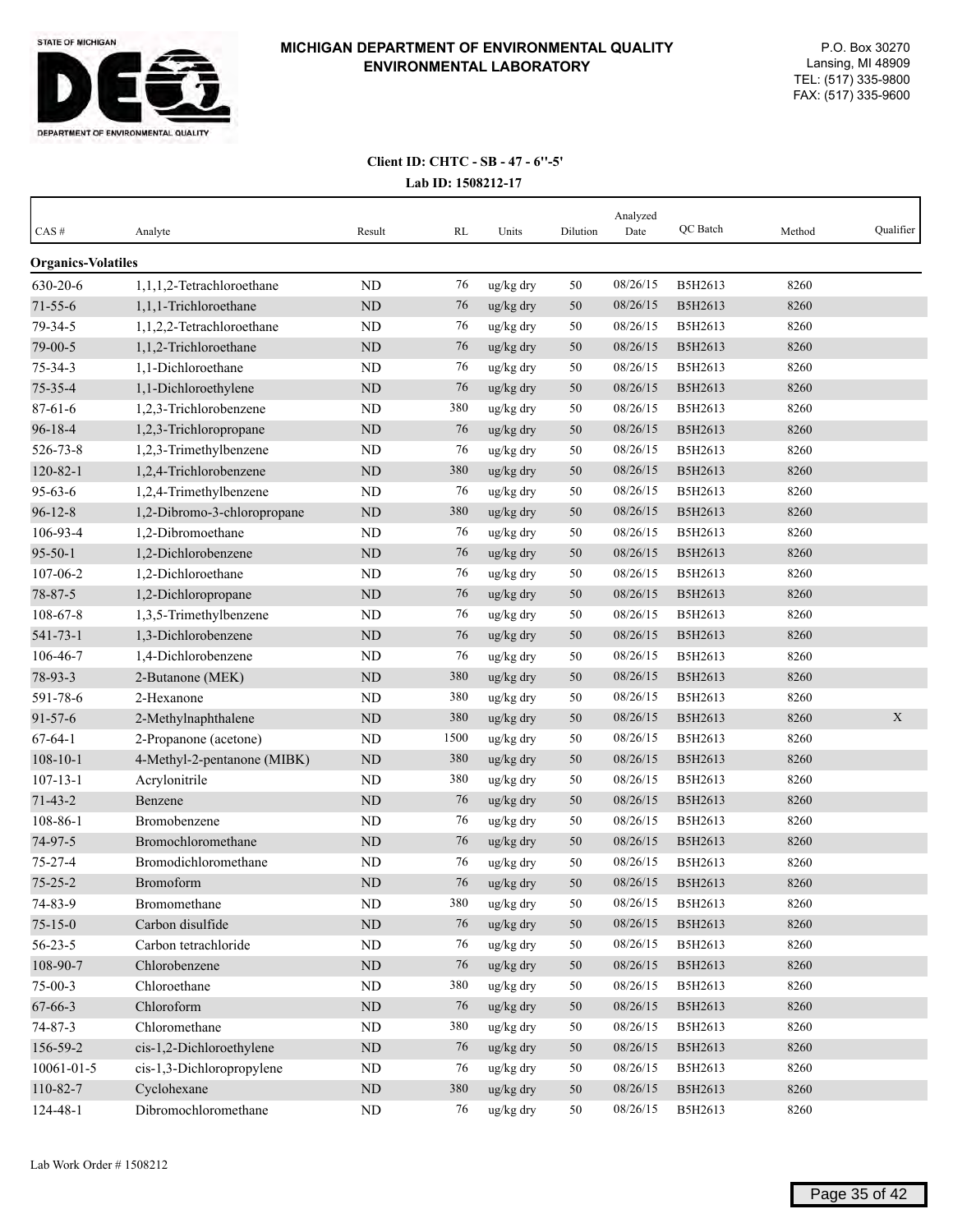

| CAS#                            | Analyte                     | Result         | <b>RL</b> | Units        | Dilution | Analyzed<br>Date | QC Batch | Method | Qualifier |
|---------------------------------|-----------------------------|----------------|-----------|--------------|----------|------------------|----------|--------|-----------|
| <b>Organics-Volatiles</b>       |                             |                |           |              |          |                  |          |        |           |
| 74-95-3                         | Dibromomethane              | N <sub>D</sub> | 76        | ug/kg dry    | 50       | 08/26/15         | B5H2613  | 8260   |           |
| $75 - 71 - 8$                   | Dichlorodifluoromethane     | <b>ND</b>      | 380       | ug/kg dry    | 50       | 08/26/15         | B5H2613  | 8260   |           |
| $60 - 29 - 7$                   | Diethyl ether               | ND             | 380       | ug/kg dry    | 50       | 08/26/15         | B5H2613  | 8260   |           |
| 108-20-3                        | Diisopropyl Ether           | ND             | 380       | ug/kg dry    | 50       | 08/26/15         | B5H2613  | 8260   |           |
| $100 - 41 - 4$                  | Ethylbenzene                | <b>ND</b>      | 76        | ug/kg dry    | 50       | 08/26/15         | B5H2613  | 8260   |           |
| 637-92-3                        | Ethyltertiarybutylether     | <b>ND</b>      | 380       | ug/kg dry    | 50       | 08/26/15         | B5H2613  | 8260   |           |
| $67 - 72 - 1$                   | Hexachloroethane            | ND             | 380       | ug/kg dry    | 50       | 08/26/15         | B5H2613  | 8260   |           |
| 98-82-8                         | Isopropylbenzene            | ND             | 76        | ug/kg dry    | 50       | 08/26/15         | B5H2613  | 8260   |           |
| 1330-20-7                       | $m \& p$ - Xylene           | <b>ND</b>      | 150       | ug/kg dry    | 50       | 08/26/15         | B5H2613  | 8260   |           |
| 74-88-4                         | Methyl iodide               | ND             | 76        | ug/kg dry    | 50       | 08/26/15         | B5H2613  | 8260   |           |
| 75-09-2                         | Methylene chloride          | <b>ND</b>      | 380       | ug/kg dry    | 50       | 08/26/15         | B5H2613  | 8260   |           |
| 1634-04-4                       | Methyltertiarybutylether    | ND             | 76        | ug/kg dry    | 50       | 08/26/15         | B5H2613  | 8260   |           |
| $91 - 20 - 3$                   | Naphthalene                 | ND             | 380       | ug/kg dry    | 50       | 08/26/15         | B5H2613  | 8260   | X         |
| $104 - 51 - 8$                  | n-Butylbenzene              | ND             | 76        | ug/kg dry    | 50       | 08/26/15         | B5H2613  | 8260   |           |
| $103 - 65 - 1$                  | n-Propylbenzene             | <b>ND</b>      | 76        | ug/kg dry    | 50       | 08/26/15         | B5H2613  | 8260   |           |
| 95-47-6                         | o-Xylene                    | ND             | 76        | ug/kg dry    | 50       | 08/26/15         | B5H2613  | 8260   |           |
| 99-87-6                         | p-Isopropyl toluene         | <b>ND</b>      | 76        | ug/kg dry    | 50       | 08/26/15         | B5H2613  | 8260   |           |
| 135-98-8                        | sec-Butylbenzene            | <b>ND</b>      | 76        | ug/kg dry    | 50       | 08/26/15         | B5H2613  | 8260   |           |
| $100 - 42 - 5$                  | Styrene                     | ND             | 76        | ug/kg dry    | 50       | 08/26/15         | B5H2613  | 8260   |           |
| 98-06-6                         | tert-Butylbenzene           | <b>ND</b>      | 76        | ug/kg dry    | 50       | 08/26/15         | B5H2613  | 8260   |           |
| $75 - 65 - 0$                   | tertiary Butyl Alcohol      | <b>ND</b>      | 3800      | ug/kg dry    | 50       | 08/26/15         | B5H2613  | 8260   |           |
| 994-05-8                        | tertiaryAmylmethylether     | <b>ND</b>      | 380       | ug/kg dry    | 50       | 08/26/15         | B5H2613  | 8260   |           |
| $127 - 18 - 4$                  | Tetrachloroethylene         | ND             | 76        | ug/kg dry    | 50       | 08/26/15         | B5H2613  | 8260   |           |
| 109-99-9                        | Tetrahydrofuran             | <b>ND</b>      | 380       | ug/kg dry    | 50       | 08/26/15         | B5H2613  | 8260   |           |
| 108-88-3                        | <b>Toluene</b>              | 370            | 76        | ug/kg dry    | 50       | 08/26/15         | B5H2613  | 8260   |           |
| 156-60-5                        | trans-1,2-Dichloroethylene  | <b>ND</b>      | 76        | ug/kg dry    | 50       | 08/26/15         | B5H2613  | 8260   |           |
| 10061-02-6                      | trans-1,3-Dichloropropylene | <b>ND</b>      | 76        | ug/kg dry    | 50       | 08/26/15         | B5H2613  | 8260   |           |
| 110-57-6                        | trans-1,4-Dichloro-2-butene | <b>ND</b>      | 380       | ug/kg dry    | 50       | 08/26/15         | B5H2613  | 8260   |           |
| $79-01-6$                       | Trichloroethylene           | ND             | 76        | ug/kg dry    | 50       | 08/26/15         | B5H2613  | 8260   |           |
| 75-69-4                         | Trichlorofluoromethane      | <b>ND</b>      | 76        | ug/kg dry    | 50       | 08/26/15         | B5H2613  | 8260   |           |
| $75-01-4$                       | Vinyl chloride              | <b>ND</b>      | 76        | ug/kg dry    | 50       | 08/26/15         | B5H2613  | 8260   |           |
| Surrogate: Bromofluorobenzene   |                             |                | 108%      | $40.3 - 194$ |          | 08/26/15         | B5H2613  | 8260   |           |
| Surrogate: Dibromofluoromethane |                             |                | 117%      | $52.1 - 217$ |          | 08/26/15         | B5H2613  | 8260   |           |
| Surrogate: Toluene-d8           |                             |                | III%      | 55.4-196     |          | 08/26/15         | B5H2613  | 8260   |           |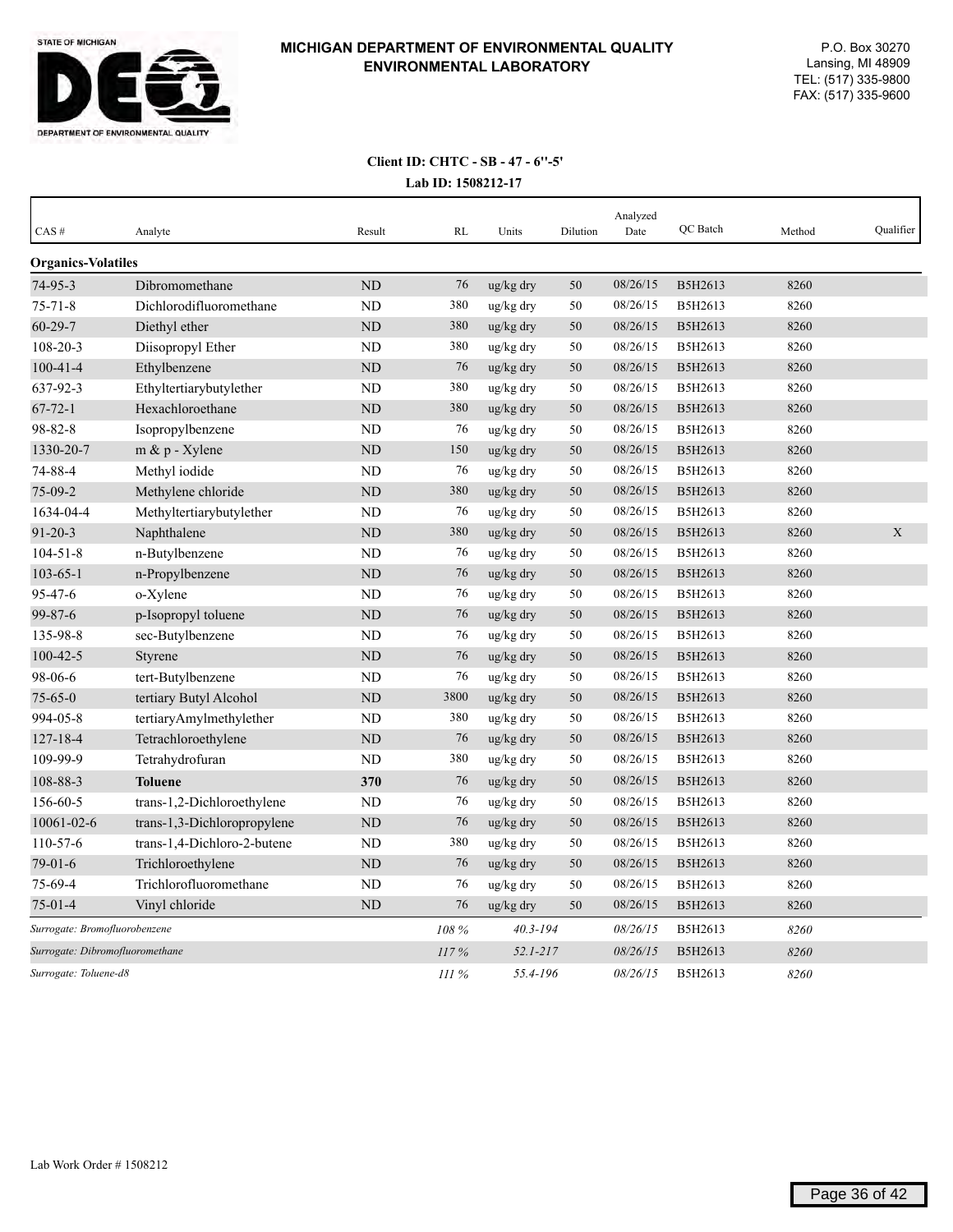

| CAS#                             | Analyte                     | Result    | RL    | Units        | Dilution     | Analyzed<br>Date | QC Batch       | Method    | Qualifier    |
|----------------------------------|-----------------------------|-----------|-------|--------------|--------------|------------------|----------------|-----------|--------------|
| <b>Organics-Semivolatiles</b>    |                             |           |       |              |              |                  |                |           | See note Y20 |
| $91 - 57 - 6$                    | 2-Methylnaphthalene         | ND        | 620   | ug/kg dry    | $\mathbf{1}$ | 09/04/15         | B5H2706        | 8270      |              |
| 83-32-9                          | Acenaphthene                | <b>ND</b> | 250   | ug/kg dry    | 1            | 09/04/15         | B5H2706        | 8270      |              |
| 208-96-8                         | Acenaphthylene              | <b>ND</b> | 250   | ug/kg dry    | 1            | 09/04/15         | B5H2706        | 8270      |              |
| $120 - 12 - 7$                   | Anthracene                  | ND        | 250   | ug/kg dry    | 1            | 09/04/15         | B5H2706        | 8270      |              |
| $56 - 55 - 3$                    | Benz[a]anthracene           | ND        | 250   | ug/kg dry    | $\mathbf{1}$ | 09/04/15         | B5H2706        | 8270      |              |
| $50 - 32 - 8$                    | Benzo[a]pyrene              | <b>ND</b> | 490   | ug/kg dry    | $\mathbf{1}$ | 09/04/15         | B5H2706        | 8270      |              |
| 205-99-2                         | Benzo[b]fluoranthene        | <b>ND</b> | 490   | ug/kg dry    | $\mathbf{1}$ | 09/04/15         | B5H2706        | 8270      |              |
| 191-24-2                         | Benzo[g,h,i]perylene        | ND        | 490   | ug/kg dry    | $\mathbf{1}$ | 09/04/15         | B5H2706        | 8270      |              |
| 207-08-9                         | Benzo[k]fluoranthene        | <b>ND</b> | 490   | ug/kg dry    | $\mathbf{1}$ | 09/04/15         | B5H2706        | 8270      |              |
| 218-01-9                         | Chrysene                    | ND        | 250   | ug/kg dry    | 1            | 09/04/15         | B5H2706        | 8270      |              |
| $53 - 70 - 3$                    | Dibenz[a,h]anthracene       | <b>ND</b> | 490   | ug/kg dry    | $\mathbf{1}$ | 09/04/15         | B5H2706        | 8270      |              |
| 206-44-0                         | <b>Fluoranthene</b>         | 260       | 250   | ug/kg dry    | 1            | 09/04/15         | B5H2706        | 8270      |              |
| $86 - 73 - 7$                    | Fluorene                    | ND        | 250   | ug/kg dry    | $\mathbf{1}$ | 09/04/15         | B5H2706        | 8270      |              |
| 193-39-5                         | Indeno $(1,2,3-c,d)$ pyrene | <b>ND</b> | 490   | ug/kg dry    | $\mathbf{1}$ | 09/04/15         | B5H2706        | 8270      |              |
| $91 - 20 - 3$                    | Naphthalene                 | ND        | 250   | ug/kg dry    | $\mathbf{1}$ | 09/04/15         | B5H2706        | 8270      |              |
| $85 - 01 - 8$                    | Phenanthrene                | <b>ND</b> | 250   | ug/kg dry    | $\mathbf{1}$ | 09/04/15         | B5H2706        | 8270      |              |
| $129 - 00 - 0$                   | Pyrene                      | ND        | 250   | ug/kg dry    | $\mathbf{1}$ | 09/04/15         | B5H2706        | 8270      |              |
| Surrogate: 2-Fluorobiphenyl      |                             |           | 71.4% | $32.9 - 115$ |              | 09/04/15         | B5H2706        | 8270      |              |
| Surrogate: Nitrobenzene-d5       |                             |           | 68.6% | $31.8 - 115$ |              | 09/04/15         | B5H2706        | 8270      |              |
| Surrogate: p-Terphenyl-d14       |                             |           | 82.7% | $38.5 - 115$ |              | 09/04/15         | <b>B5H2706</b> | 8270      |              |
| <b>Organics-PCBs as Aroclors</b> |                             |           |       |              |              |                  |                |           |              |
| 12674-11-2                       | Aroclor 1016                | ND        | 120   | ug/kg dry    | $\mathbf{1}$ | 09/12/15         | B5I0209        | 8081/8082 |              |
| 11104-28-2                       | Aroclor 1221                | <b>ND</b> | 120   | ug/kg dry    | $\mathbf{1}$ | 09/12/15         | B5I0209        | 8081/8082 |              |
| 11141-16-5                       | Aroclor 1232                | <b>ND</b> | 120   | ug/kg dry    | $\mathbf{1}$ | 09/12/15         | B5I0209        | 8081/8082 |              |
| 53469-21-9                       | Aroclor 1242                | ND        | 120   | ug/kg dry    | $\mathbf{1}$ | 09/12/15         | B5I0209        | 8081/8082 |              |
| 12672-29-6                       | Aroclor 1248                | ND        | 120   | ug/kg dry    | $\mathbf{1}$ | 09/12/15         | B5I0209        | 8081/8082 |              |
| 11097-69-1                       | Aroclor 1254                | ND        | 120   | ug/kg dry    | 1            | 09/12/15         | B5I0209        | 8081/8082 |              |
| 11096-82-5                       | Aroclor 1260                | <b>ND</b> | 120   | ug/kg dry    | 1            | 09/12/15         | B5I0209        | 8081/8082 |              |
| 37324-23-5                       | Aroclor 1262                | ND        | 120   | ug/kg dry    | 1            | 09/12/15         | B5I0209        | 8081/8082 |              |
| 11100-14-4                       | Aroclor 1268                | <b>ND</b> | 120   | ug/kg dry    | $\mathbf{1}$ | 09/12/15         | B5I0209        | 8081/8082 |              |
| Surrogate: Decachlorobiphenyl    |                             |           | 71.9% | 30-150       |              | 09/12/15         | B5I0209        | 8081/8082 |              |
| Surrogate: Tetrachloro-m-xylene  |                             |           | 69.3% | $30 - 150$   |              | 09/12/15         | <b>B5I0209</b> | 8081/8082 |              |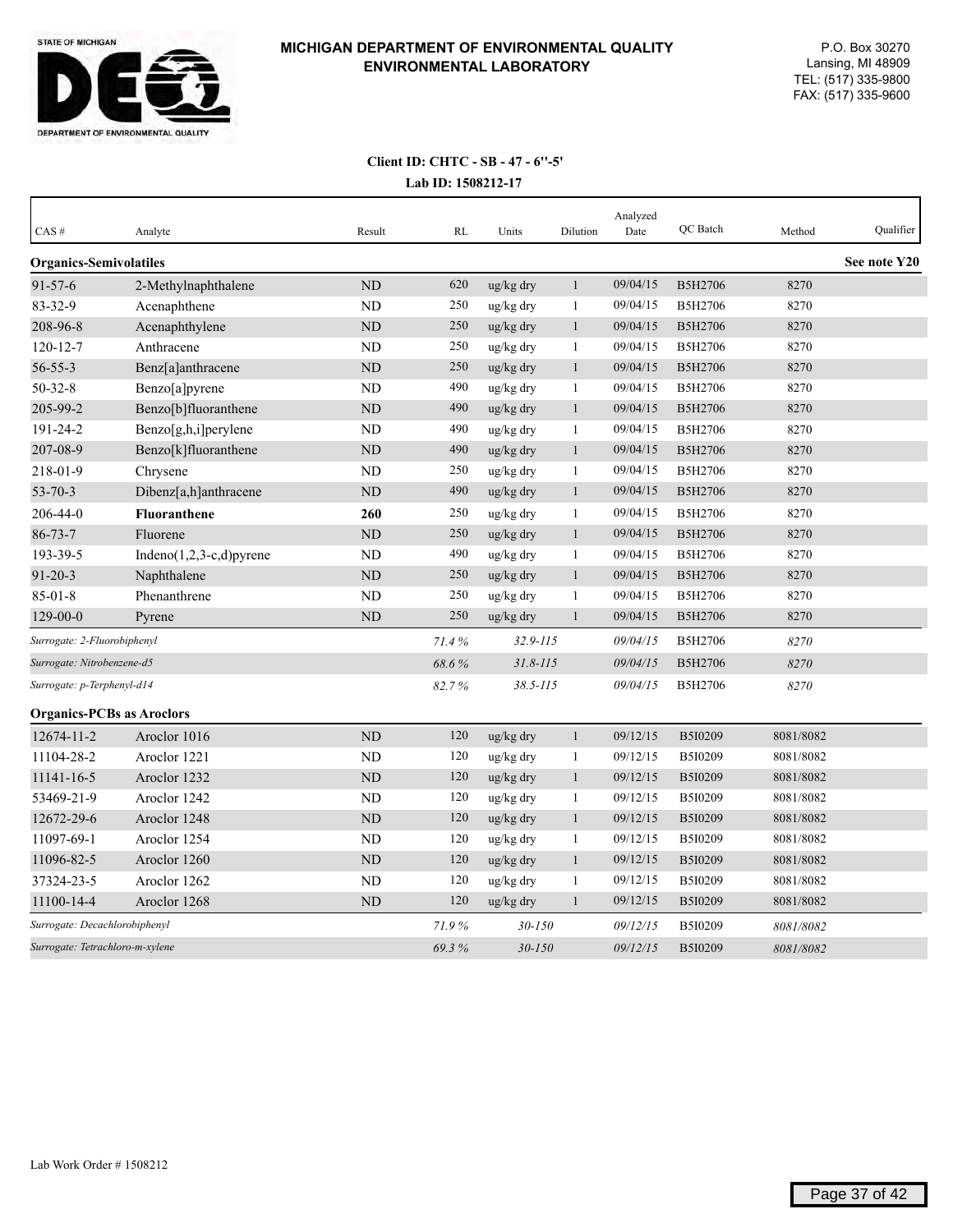

| CAS#                     | Analyte                             | Result    | RL   | Units         | Dilution     | Analyzed<br>Date | QC Batch | Method     | Qualifier |
|--------------------------|-------------------------------------|-----------|------|---------------|--------------|------------------|----------|------------|-----------|
|                          | <b>Inorganics-General Chemistry</b> |           |      |               |              |                  |          |            |           |
| <b>TS</b>                | % Total Solids                      | 81.3      | 0.1  | $\frac{0}{0}$ | $\mathbf{1}$ | 08/26/15         | B5H2607  | 2540 B     |           |
| $57 - 12 - 5$            | Total Cyanide                       | $\rm ND$  | 0.12 | mg/kg dry     | 1            | 08/27/15         | B5H2406  | ASTM D7284 |           |
| <b>Inorganics-Metals</b> |                                     |           |      |               |              |                  |          |            |           |
| 7429-90-5                | <b>Aluminium</b>                    | 5100      | 10   | mg/kg dry     | 100          | 09/02/15         | B5H2801  | 6020/200.8 |           |
| 7440-36-0                | Antimony                            | <b>ND</b> | 0.3  | mg/kg dry     | 10           | 09/02/15         | B5H2702  | 6020/200.8 |           |
| 7440-38-2                | Arsenic                             | ND        | 5.0  | mg/kg dry     | 100          | 09/02/15         | B5H2801  | 6020/200.8 |           |
| 7440-39-3                | <b>Barium</b>                       | 29        | 10   | mg/kg dry     | 100          | 09/02/15         | B5H2801  | 6020/200.8 | A09       |
| 7440-41-7                | Beryllium                           | ND        | 2.0  | mg/kg dry     | 100          | 09/02/15         | B5H2801  | 6020/200.8 |           |
| 7440-43-9                | Cadmium                             | <b>ND</b> | 0.2  | mg/kg dry     | 10           | 09/01/15         | B5H2801  | 6020/200.8 |           |
| 7440-47-3                | Chromium                            | ND        | 20   | mg/kg dry     | 100          | 09/02/15         | B5H2801  | 6020/200.8 |           |
| 7440-48-4                | Cobalt                              | 7.1       | 5.0  | mg/kg dry     | 100          | 09/02/15         | B5H2801  | 6020/200.8 |           |
| 7440-50-8                | Copper                              | 1300      | 10   | mg/kg dry     | 100          | 09/02/15         | B5H2801  | 6020/200.8 |           |
| 7439-89-6                | <b>Iron</b>                         | 11000     | 5.0  | mg/kg dry     | 10           | 09/11/15         | B5H2801  | 6010/200.7 | A09       |
| 7439-92-1                | Lead                                | 18        | 10   | mg/kg dry     | 100          | 09/02/15         | B5H2801  | 6020/200.8 |           |
| 7439-93-2                | Lithium                             | 4.1       | 0.2  | mg/kg dry     | $\mathbf{1}$ | 09/11/15         | B5H2801  | 6010/200.7 |           |
| 7439-95-4                | Magnesium                           | 4300      | 5.0  | mg/kg dry     | 1            | 09/11/15         | B5H2801  | 6010/200.7 |           |
| 7439-96-5                | Manganese                           | 160       | 10   | mg/kg dry     | 100          | 09/02/15         | B5H2801  | 6020/200.8 |           |
| 7439-97-6                | Mercury                             | ND        | 0.06 | mg/kg dry     | 1            | 09/03/15         | B5I0202  | 7471/245.5 |           |
| 7440-02-0                | <b>Nickel</b>                       | 14        | 10   | mg/kg dry     | 100          | 09/02/15         | B5H2801  | 6020/200.8 |           |
| 7782-49-2                | Selenium                            | ND        | 2.0  | mg/kg dry     | 100          | 09/02/15         | B5H2801  | 6020/200.8 |           |
| 7440-22-4                | <b>Silver</b>                       | 0.5       | 0.1  | mg/kg dry     | 10           | 09/01/15         | B5H2801  | 6020/200.8 |           |
| 7440-28-0                | Thallium                            | <b>ND</b> | 5.0  | mg/kg dry     | 100          | 09/02/15         | B5H2801  | 6020/200.8 |           |
| 7440-66-6                | Zinc                                | 73        | 10   | mg/kg dry     | 100          | 09/02/15         | B5H2801  | 6020/200.8 |           |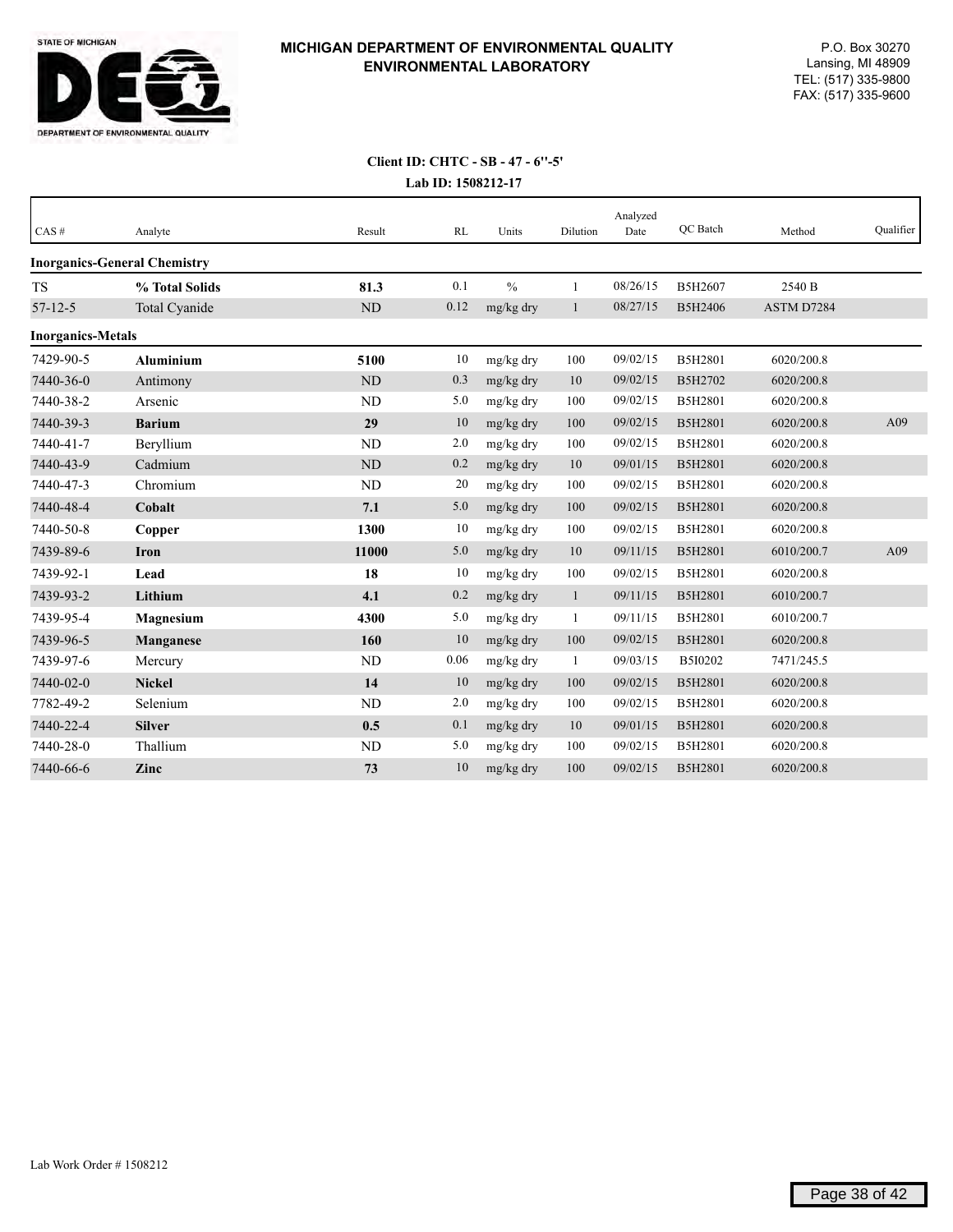

#### **Lab ID: 1508212-18 Client ID: CHTC - SS - 11 - 0-6''**

| CAS#                             | Analyte                     | Result         | RL    | Units        | Dilution     | Analyzed<br>Date | QC Batch       | Method    | Qualifier         |
|----------------------------------|-----------------------------|----------------|-------|--------------|--------------|------------------|----------------|-----------|-------------------|
|                                  |                             |                |       |              |              |                  |                |           |                   |
| <b>Organics-Semivolatiles</b>    |                             |                |       |              |              |                  |                |           | See note Y20, Y25 |
| $91 - 57 - 6$                    | 2-Methylnaphthalene         | <b>ND</b>      | 5900  | ug/kg dry    | $\mathbf{1}$ | 09/04/15         | B5H2706        | 8270      |                   |
| 83-32-9                          | Acenaphthene                | ND             | 2400  | ug/kg dry    | $\mathbf{1}$ | 09/04/15         | B5H2706        | 8270      |                   |
| 208-96-8                         | Acenaphthylene              | ND             | 2400  | ug/kg dry    | $\mathbf{1}$ | 09/04/15         | B5H2706        | 8270      |                   |
| $120 - 12 - 7$                   | Anthracene                  | <b>ND</b>      | 2400  | ug/kg dry    | $\mathbf{1}$ | 09/04/15         | B5H2706        | 8270      |                   |
| $56 - 55 - 3$                    | Benz[a]anthracene           | N <sub>D</sub> | 2400  | ug/kg dry    | $\mathbf{1}$ | 09/04/15         | B5H2706        | 8270      |                   |
| $50 - 32 - 8$                    | Benzo[a]pyrene              | ND             | 4700  | ug/kg dry    | $\mathbf{1}$ | 09/04/15         | B5H2706        | 8270      |                   |
| 205-99-2                         | Benzo[b]fluoranthene        | ND             | 4700  | ug/kg dry    | 1            | 09/04/15         | B5H2706        | 8270      |                   |
| 191-24-2                         | Benzo[g,h,i]perylene        | ND             | 4700  | ug/kg dry    | $\mathbf{1}$ | 09/04/15         | B5H2706        | 8270      |                   |
| 207-08-9                         | Benzo[k]fluoranthene        | <b>ND</b>      | 4700  | ug/kg dry    | $\mathbf{1}$ | 09/04/15         | B5H2706        | 8270      |                   |
| 218-01-9                         | Chrysene                    | ND             | 2400  | ug/kg dry    | $\mathbf{1}$ | 09/04/15         | B5H2706        | 8270      |                   |
| $53 - 70 - 3$                    | Dibenz[a,h]anthracene       | ND             | 4700  | ug/kg dry    | $\mathbf{1}$ | 09/04/15         | B5H2706        | 8270      |                   |
| 206-44-0                         | Fluoranthene                | <b>ND</b>      | 2400  | ug/kg dry    | $\mathbf{1}$ | 09/04/15         | B5H2706        | 8270      |                   |
| $86 - 73 - 7$                    | Fluorene                    | ND             | 2400  | ug/kg dry    | 1            | 09/04/15         | B5H2706        | 8270      |                   |
| 193-39-5                         | Indeno $(1,2,3-c,d)$ pyrene | $\rm ND$       | 4700  | ug/kg dry    | $\mathbf{1}$ | 09/04/15         | B5H2706        | 8270      |                   |
| $91 - 20 - 3$                    | Naphthalene                 | <b>ND</b>      | 2400  | ug/kg dry    | 1            | 09/04/15         | B5H2706        | 8270      |                   |
| $85 - 01 - 8$                    | Phenanthrene                | ND             | 2400  | ug/kg dry    | $\mathbf{1}$ | 09/04/15         | B5H2706        | 8270      |                   |
| 129-00-0                         | Pyrene                      | ${\rm ND}$     | 2400  | ug/kg dry    | $\mathbf{1}$ | 09/04/15         | B5H2706        | 8270      |                   |
| Surrogate: 2-Fluorobiphenyl      |                             |                | 67.1% | 32.9-115     |              | 09/04/15         | B5H2706        | 8270      |                   |
| Surrogate: Nitrobenzene-d5       |                             |                | 62.1% | $31.8 - 115$ |              | 09/04/15         | B5H2706        | 8270      |                   |
| Surrogate: p-Terphenyl-d14       |                             |                | 74.8% | $38.5 - 115$ |              | 09/04/15         | <b>B5H2706</b> | 8270      |                   |
| <b>Organics-PCBs as Aroclors</b> |                             |                |       |              |              |                  |                |           |                   |
| 12674-11-2                       | Aroclor 1016                | ND             | 120   | ug/kg dry    | $\mathbf{1}$ | 09/12/15         | B5I0209        | 8081/8082 |                   |
| 11104-28-2                       | Aroclor 1221                | $\rm ND$       | 120   | ug/kg dry    | $\mathbf{1}$ | 09/12/15         | B5I0209        | 8081/8082 |                   |
| 11141-16-5                       | Aroclor 1232                | <b>ND</b>      | 120   | ug/kg dry    | $\mathbf{1}$ | 09/12/15         | B5I0209        | 8081/8082 |                   |
| 53469-21-9                       | Aroclor 1242                | ND             | 120   | ug/kg dry    | $\mathbf{1}$ | 09/12/15         | B5I0209        | 8081/8082 |                   |
| 12672-29-6                       | Aroclor 1248                | ND             | 120   | ug/kg dry    | $\mathbf{1}$ | 09/12/15         | B5I0209        | 8081/8082 |                   |
| 11097-69-1                       | Aroclor 1254                | <b>ND</b>      | 120   | ug/kg dry    | 1            | 09/12/15         | B5I0209        | 8081/8082 |                   |
| 11096-82-5                       | Aroclor 1260                | <b>ND</b>      | 120   | ug/kg dry    | $\mathbf{1}$ | 09/12/15         | B5I0209        | 8081/8082 |                   |
| 37324-23-5                       | Aroclor 1262                | <b>ND</b>      | 120   | ug/kg dry    | 1            | 09/12/15         | B5I0209        | 8081/8082 |                   |
| 11100-14-4                       | Aroclor 1268                | <b>ND</b>      | 120   | ug/kg dry    | 1            | 09/12/15         | B5I0209        | 8081/8082 |                   |
| Surrogate: Decachlorobiphenyl    |                             |                | 76.0% | $30 - 150$   |              | 09/12/15         | B5I0209        | 8081/8082 |                   |
| Surrogate: Tetrachloro-m-xylene  |                             |                | 66.7% | $30 - 150$   |              | 09/12/15         | B5I0209        | 8081/8082 |                   |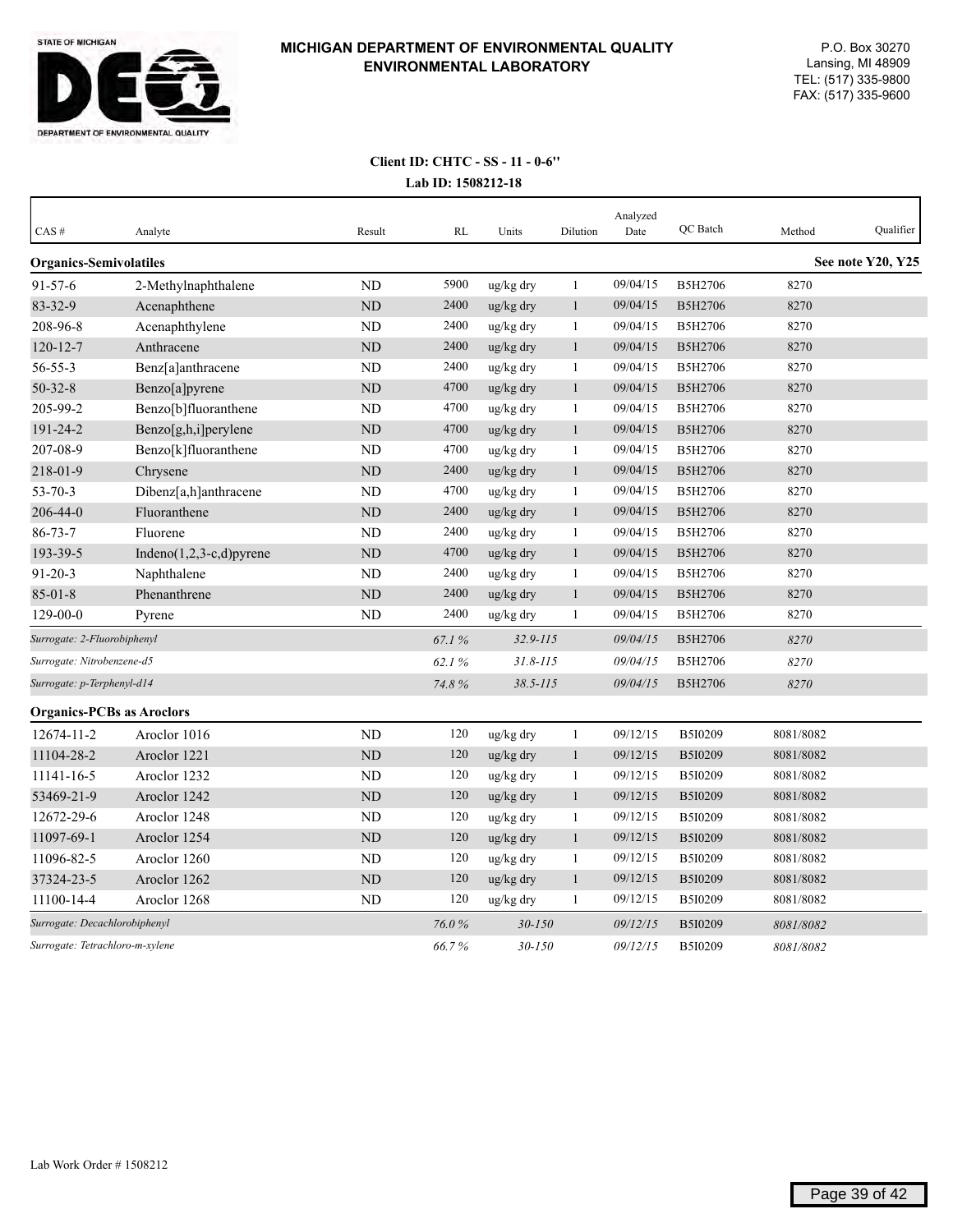

#### **Lab ID: 1508212-18 Client ID: CHTC - SS - 11 - 0-6''**

| CAS#                     | Analyte                             | Result    | RL   | Units         | Dilution     | Analyzed<br>Date | QC Batch       | Method     | Oualifier   |
|--------------------------|-------------------------------------|-----------|------|---------------|--------------|------------------|----------------|------------|-------------|
|                          | <b>Inorganics-General Chemistry</b> |           |      |               |              |                  |                |            |             |
| <b>TS</b>                | % Total Solids                      | 85.1      | 0.1  | $\frac{0}{0}$ | $\mathbf{1}$ | 08/26/15         | B5H2607        | 2540 B     | $\mathbf N$ |
| $57 - 12 - 5$            | <b>Total Cyanide</b>                | 0.17      | 0.12 | mg/kg dry     | $\mathbf{1}$ | 08/27/15         | B5H2406        | ASTM D7284 |             |
| <b>Inorganics-Metals</b> |                                     |           |      |               |              |                  |                |            |             |
| 7429-90-5                | <b>Aluminium</b>                    | 14000     | 10   | mg/kg dry     | 100          | 09/02/15         | B5H2801        | 6020/200.8 |             |
| 7440-36-0                | <b>Antimony</b>                     | 0.6       | 0.3  | mg/kg dry     | 10           | 09/02/15         | B5H2702        | 6020/200.8 |             |
| 7440-38-2                | Arsenic                             | ND        | 5.0  | mg/kg dry     | 100          | 09/02/15         | B5H2801        | 6020/200.8 |             |
| 7440-39-3                | <b>Barium</b>                       | 65        | 10   | mg/kg dry     | 100          | 09/02/15         | B5H2801        | 6020/200.8 | A09         |
| 7440-41-7                | Beryllium                           | $\rm ND$  | 2.0  | mg/kg dry     | 100          | 09/02/15         | <b>B5H2801</b> | 6020/200.8 |             |
| 7440-43-9                | Cadmium                             | 0.3       | 0.2  | mg/kg dry     | 10           | 09/01/15         | B5H2801        | 6020/200.8 |             |
| 7440-47-3                | Chromium                            | 36        | 20   | mg/kg dry     | 100          | 09/02/15         | B5H2801        | 6020/200.8 |             |
| 7440-48-4                | Cobalt                              | 16        | 5.0  | mg/kg dry     | 100          | 09/02/15         | B5H2801        | 6020/200.8 |             |
| 7440-50-8                | Copper                              | 560       | 10   | mg/kg dry     | 100          | 09/02/15         | B5H2801        | 6020/200.8 |             |
| 7439-89-6                | Iron                                | 24000     | 5.0  | mg/kg dry     | 10           | 09/11/15         | B5H2801        | 6010/200.7 | A09         |
| 7439-92-1                | Lead                                | 66        | 10   | mg/kg dry     | 100          | 09/02/15         | B5H2801        | 6020/200.8 |             |
| 7439-93-2                | Lithium                             | 11        | 0.2  | mg/kg dry     | $\mathbf{1}$ | 09/11/15         | B5H2801        | 6010/200.7 |             |
| 7439-95-4                | <b>Magnesium</b>                    | 10000     | 50   | mg/kg dry     | 10           | 09/11/15         | B5H2801        | 6010/200.7 |             |
| 7439-96-5                | <b>Manganese</b>                    | 470       | 10   | mg/kg dry     | 100          | 09/02/15         | B5H2801        | 6020/200.8 |             |
| 7439-97-6                | <b>Mercury</b>                      | 0.3       | 0.06 | mg/kg dry     | $\mathbf{1}$ | 09/03/15         | B5I0203        | 7471/245.5 |             |
| 7440-02-0                | <b>Nickel</b>                       | 33        | 10   | mg/kg dry     | 100          | 09/02/15         | B5H2801        | 6020/200.8 |             |
| 7782-49-2                | Selenium                            | ND        | 2.0  | mg/kg dry     | 100          | 09/02/15         | B5H2801        | 6020/200.8 |             |
| 7440-22-4                | <b>Silver</b>                       | 0.5       | 0.1  | mg/kg dry     | 10           | 09/01/15         | B5H2801        | 6020/200.8 |             |
| 7440-28-0                | Thallium                            | <b>ND</b> | 5.0  | mg/kg dry     | 100          | 09/02/15         | B5H2801        | 6020/200.8 |             |
| 7440-66-6                | Zinc                                | 150       | 10   | mg/kg dry     | 100          | 09/02/15         | B5H2801        | 6020/200.8 |             |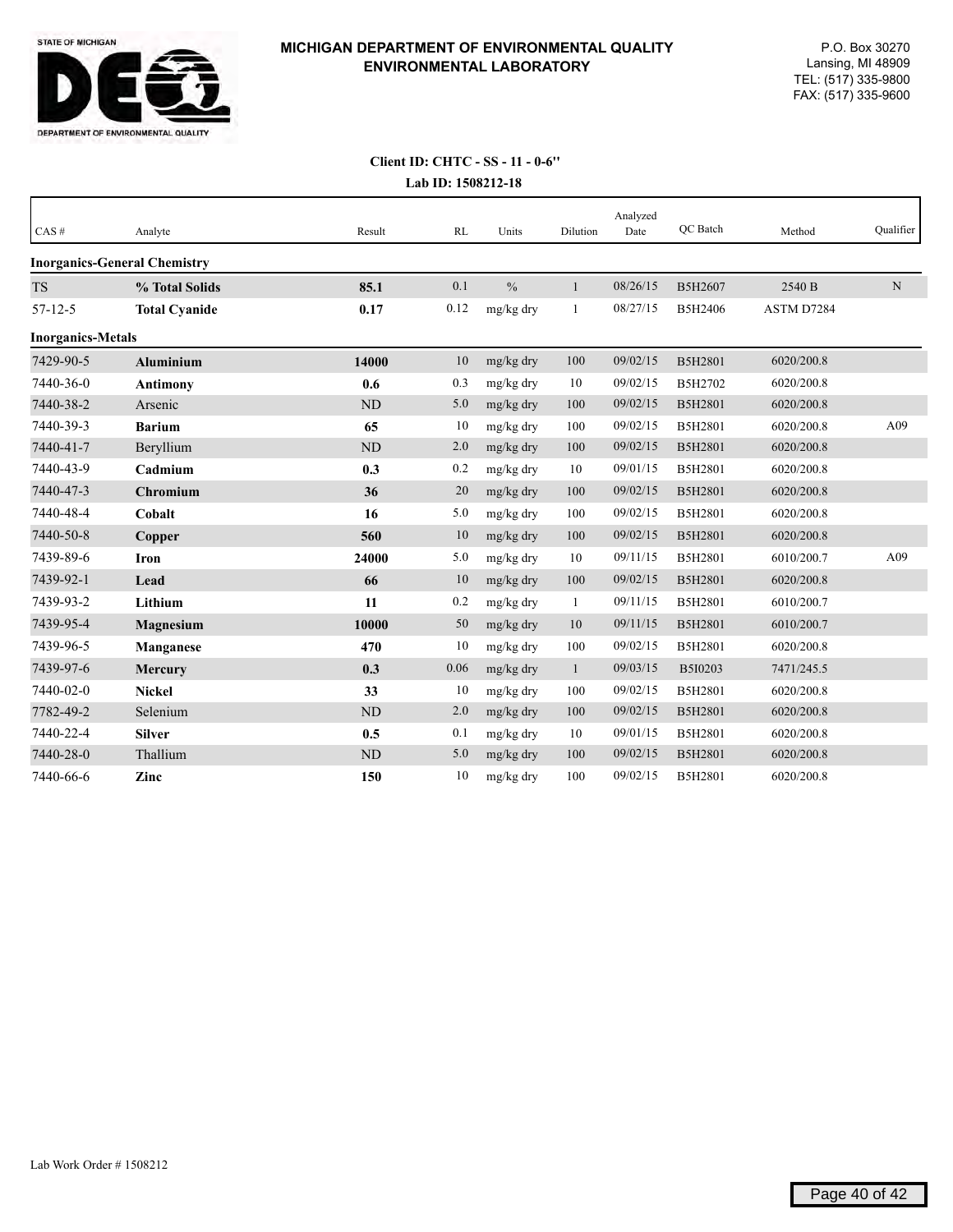

Michigan Department of Environmental Quality Laboratory Services Section

*Please hold all PCB samples for possible future congener analysis.* 

| Abandoned Mining Wastes - Torch Lake PCB C&H Tamarack City Ops<br>LC Email 1<br>13<br>ndex<br>CC Email 2<br>44251<br>d <del>ani<u>ci:</u>Listoa@westonsektianerc</del> om<br><b>CCEmail 3</b>                                                | blnkley@westonsolutions.com                                                                                               |                                                                                                                                                                                                                                                                                                                                                          |                                                                                                                                                                                                                                     | Project IAI Days                                                       | Sample Collector                                                                                                                                                                                                                                                                                                                                                                                                                                                                                                                                                        | <b>SOIL</b>                                                                                                                                                                                                                   |
|----------------------------------------------------------------------------------------------------------------------------------------------------------------------------------------------------------------------------------------------|---------------------------------------------------------------------------------------------------------------------------|----------------------------------------------------------------------------------------------------------------------------------------------------------------------------------------------------------------------------------------------------------------------------------------------------------------------------------------------------------|-------------------------------------------------------------------------------------------------------------------------------------------------------------------------------------------------------------------------------------|------------------------------------------------------------------------|-------------------------------------------------------------------------------------------------------------------------------------------------------------------------------------------------------------------------------------------------------------------------------------------------------------------------------------------------------------------------------------------------------------------------------------------------------------------------------------------------------------------------------------------------------------------------|-------------------------------------------------------------------------------------------------------------------------------------------------------------------------------------------------------------------------------|
|                                                                                                                                                                                                                                              |                                                                                                                           |                                                                                                                                                                                                                                                                                                                                                          |                                                                                                                                                                                                                                     |                                                                        |                                                                                                                                                                                                                                                                                                                                                                                                                                                                                                                                                                         |                                                                                                                                                                                                                               |
|                                                                                                                                                                                                                                              |                                                                                                                           |                                                                                                                                                                                                                                                                                                                                                          |                                                                                                                                                                                                                                     |                                                                        |                                                                                                                                                                                                                                                                                                                                                                                                                                                                                                                                                                         | AK/JP/AB-DEQ-RRD                                                                                                                                                                                                              |
|                                                                                                                                                                                                                                              |                                                                                                                           |                                                                                                                                                                                                                                                                                                                                                          |                                                                                                                                                                                                                                     | <b>Project Due Date</b>                                                | Sample Collector Phone                                                                                                                                                                                                                                                                                                                                                                                                                                                                                                                                                  | 906-337-0389 517 3356418                                                                                                                                                                                                      |
|                                                                                                                                                                                                                                              |                                                                                                                           |                                                                                                                                                                                                                                                                                                                                                          |                                                                                                                                                                                                                                     |                                                                        | <b>Contract Firm</b>                                                                                                                                                                                                                                                                                                                                                                                                                                                                                                                                                    |                                                                                                                                                                                                                               |
| 30872                                                                                                                                                                                                                                        | pincumbej@michigan.gov                                                                                                    |                                                                                                                                                                                                                                                                                                                                                          |                                                                                                                                                                                                                                     | <b>Accept Analysis</b>                                                 | <b>Weston Solutions</b>                                                                                                                                                                                                                                                                                                                                                                                                                                                                                                                                                 |                                                                                                                                                                                                                               |
| Project<br>Overflow Lab Choice 1<br>456990                                                                                                                                                                                                   |                                                                                                                           |                                                                                                                                                                                                                                                                                                                                                          |                                                                                                                                                                                                                                     | hold time codes<br>no                                                  | <b>Contract Firm Primary Contact</b><br><b>Jeff Binkley</b>                                                                                                                                                                                                                                                                                                                                                                                                                                                                                                             |                                                                                                                                                                                                                               |
| <b>Overflow Lab Choice 2</b><br>Phase                                                                                                                                                                                                        |                                                                                                                           |                                                                                                                                                                                                                                                                                                                                                          |                                                                                                                                                                                                                                     |                                                                        | <b>Primary Contact Phone</b>                                                                                                                                                                                                                                                                                                                                                                                                                                                                                                                                            |                                                                                                                                                                                                                               |
|                                                                                                                                                                                                                                              |                                                                                                                           |                                                                                                                                                                                                                                                                                                                                                          |                                                                                                                                                                                                                                     |                                                                        |                                                                                                                                                                                                                                                                                                                                                                                                                                                                                                                                                                         |                                                                                                                                                                                                                               |
| <b>Field Sample Identification</b>                                                                                                                                                                                                           | Collection<br>Date                                                                                                        | <b>Callection</b><br>Time                                                                                                                                                                                                                                                                                                                                | Container                                                                                                                                                                                                                           |                                                                        |                                                                                                                                                                                                                                                                                                                                                                                                                                                                                                                                                                         |                                                                                                                                                                                                                               |
| CHTC-SBL2 - $( - )$                                                                                                                                                                                                                          |                                                                                                                           | 1310                                                                                                                                                                                                                                                                                                                                                     |                                                                                                                                                                                                                                     |                                                                        |                                                                                                                                                                                                                                                                                                                                                                                                                                                                                                                                                                         |                                                                                                                                                                                                                               |
| CHTC-SB <b>40 - 6"</b> $ A'' $                                                                                                                                                                                                               |                                                                                                                           |                                                                                                                                                                                                                                                                                                                                                          |                                                                                                                                                                                                                                     |                                                                        |                                                                                                                                                                                                                                                                                                                                                                                                                                                                                                                                                                         |                                                                                                                                                                                                                               |
| s.<br>CHTC-SB40 - $1 - 13$                                                                                                                                                                                                                   |                                                                                                                           |                                                                                                                                                                                                                                                                                                                                                          |                                                                                                                                                                                                                                     |                                                                        |                                                                                                                                                                                                                                                                                                                                                                                                                                                                                                                                                                         |                                                                                                                                                                                                                               |
| $6 - 12$ "                                                                                                                                                                                                                                   |                                                                                                                           |                                                                                                                                                                                                                                                                                                                                                          |                                                                                                                                                                                                                                     |                                                                        |                                                                                                                                                                                                                                                                                                                                                                                                                                                                                                                                                                         |                                                                                                                                                                                                                               |
| CHTC-SBL $\vert - \vert' - \vert \gamma'$                                                                                                                                                                                                    |                                                                                                                           |                                                                                                                                                                                                                                                                                                                                                          |                                                                                                                                                                                                                                     |                                                                        |                                                                                                                                                                                                                                                                                                                                                                                                                                                                                                                                                                         |                                                                                                                                                                                                                               |
| CHTC-SBL $ -1' - 17'$ DWP                                                                                                                                                                                                                    |                                                                                                                           |                                                                                                                                                                                                                                                                                                                                                          |                                                                                                                                                                                                                                     |                                                                        | i.                                                                                                                                                                                                                                                                                                                                                                                                                                                                                                                                                                      |                                                                                                                                                                                                                               |
| CHTC-SB38-6"-12"                                                                                                                                                                                                                             |                                                                                                                           |                                                                                                                                                                                                                                                                                                                                                          |                                                                                                                                                                                                                                     |                                                                        |                                                                                                                                                                                                                                                                                                                                                                                                                                                                                                                                                                         |                                                                                                                                                                                                                               |
| CHTC-SB38-1'-17'                                                                                                                                                                                                                             |                                                                                                                           | 1025                                                                                                                                                                                                                                                                                                                                                     |                                                                                                                                                                                                                                     |                                                                        |                                                                                                                                                                                                                                                                                                                                                                                                                                                                                                                                                                         |                                                                                                                                                                                                                               |
| CHTC-SB-36-12"-18"                                                                                                                                                                                                                           |                                                                                                                           | 1105                                                                                                                                                                                                                                                                                                                                                     |                                                                                                                                                                                                                                     |                                                                        |                                                                                                                                                                                                                                                                                                                                                                                                                                                                                                                                                                         |                                                                                                                                                                                                                               |
| CHTC-SB-36-18"-4'                                                                                                                                                                                                                            |                                                                                                                           | 1110                                                                                                                                                                                                                                                                                                                                                     |                                                                                                                                                                                                                                     |                                                                        |                                                                                                                                                                                                                                                                                                                                                                                                                                                                                                                                                                         |                                                                                                                                                                                                                               |
| 1 2 3 4 5 6 7 8 9 10<br>12345678910<br>2345678910<br>5606944<br>12345678910<br>12345600900<br>12345678910<br>Library search - Volatiles 1 2 3 4 5 6 7 8 9 10<br>Library search - SemiVols 1 2 3 4 5 6 7 8 9 10<br>12345678910<br>12345678910 |                                                                                                                           | Cadmium - Cd<br>Cobalt - Co<br>Chromium - Cr<br>Copper - Cu<br>Iron-Fe<br>Mercury - Hg<br>Lithium - Li<br>Manganese - Mn<br>Nickel - NI<br>Lead - Pb<br>Antimony - Sb<br>Selenium - Se<br>Strontfum - Sr<br>Titanium - Ti<br>Thalltum - Tl<br>Uranlum - U<br>Vanadium - V<br>Zinc - Zn<br>Calcium - Ca<br>Potassium - K<br>Magnesium - Mg<br>Sodium - Na | 123<br>1 <sub>2</sub><br>12<br>$1\,2$<br>12<br>123<br>123<br>123                                                                                                                                                                    | 610<br>9<br>89 10<br>89 10<br>78910<br>578910<br>78910<br>$(28)$ 9 10. |                                                                                                                                                                                                                                                                                                                                                                                                                                                                                                                                                                         | 12345678910<br>12345678910<br>12345678910                                                                                                                                                                                     |
| <u>. DEQ</u><br>Keranen                                                                                                                                                                                                                      |                                                                                                                           |                                                                                                                                                                                                                                                                                                                                                          |                                                                                                                                                                                                                                     |                                                                        |                                                                                                                                                                                                                                                                                                                                                                                                                                                                                                                                                                         | Date / Time<br>$8 - 23 - 15$<br>$7.70 - 1.4$                                                                                                                                                                                  |
| $f$ <i>reache</i> $1064$                                                                                                                                                                                                                     |                                                                                                                           |                                                                                                                                                                                                                                                                                                                                                          |                                                                                                                                                                                                                                     |                                                                        |                                                                                                                                                                                                                                                                                                                                                                                                                                                                                                                                                                         | 8/25/19<br>1213                                                                                                                                                                                                               |
|                                                                                                                                                                                                                                              |                                                                                                                           |                                                                                                                                                                                                                                                                                                                                                          |                                                                                                                                                                                                                                     |                                                                        |                                                                                                                                                                                                                                                                                                                                                                                                                                                                                                                                                                         |                                                                                                                                                                                                                               |
|                                                                                                                                                                                                                                              | 00<br>OpMemo2 - Total<br>1 2 3 4 5 6 2 3 9 10<br>12345678910<br>Michigan10 - Total<br>12345678910<br>1 2 3 4 5 6 7 8 9 10 | <b>METALS CHEMISTRY PACKAGES</b><br>12345678910<br>(Sb,As,Ba,Be,Cd,Cr,Cu,Co,Fe,Pb,Mn,Hg,Mo,Nl,Se,Ag,Tl,V,Zn)<br>1 2 3 4 5 6 7 8 9 10<br>(As, Ba, Cd, Cr, Cu, Pb, Hg, Se, Ag, Zn)                                                                                                                                                                         | 8/21/15<br>8/22/50830<br>$6/22/15$ 0835<br>8/a2/150930<br>8/aa/150935<br>8/22/15 0935<br>8/22/151020<br>Silver - Ag<br>Alumhum - Al<br>Arsenic - As<br>Barlum - Ba<br>Beryllium - Be<br><b>Received By</b><br>Joshua<br>Page 5 of 2 | 123<br>123<br>Molvbdenum - Mo.                                         | Count Comments<br><b>MS-TOTAL METALS</b><br>45.877891910<br>1 2 3 4 5 6 7 8 9 10<br>1 2 3 4 5 6 7 8 9 10<br>1 2 3 4 5 6 7 8 9 10<br>4 5 6 7 8 9 10<br>$\begin{array}{cccccccccc}\n1 & 2 & 3 & 4 & 5 & 6 & 7 & 8 & 9 & 10 \\ 1 & 2 & 3 & 4 & 5 & 6 & 7 & 8 & 9 & 10\n\end{array}$<br>12345678910<br>$\begin{array}{cccc}\n1 & 2 & 3 & 5 & 5 & 6 & 7 & 8 & 9 & 10 \\ 1 & 2 & 3 & 4 & 5 & 6 & 7 & 8 & 9 & 10\n\end{array}$<br>12345<br>$(500)$ 9 10<br>12345678910<br>3 3 660 g 9 10<br>2345678910<br>345674910<br>1 2 3 4 5 6 7 8 9 10<br>GFIF PINCUADE MORE<br>Pung MDEQ | 906-523-5457<br><b>GENERAL CHEMISTRY</b><br>GS - General Chemistry<br>Total Cyanide - CN<br>Available Cyanide - CN<br>Chem Oxyg Dem - COD<br>Total Org Carbon - TOC<br>Kjeldahl Nitrogen - KN<br><b>Total Phosphorus - TP</b> |